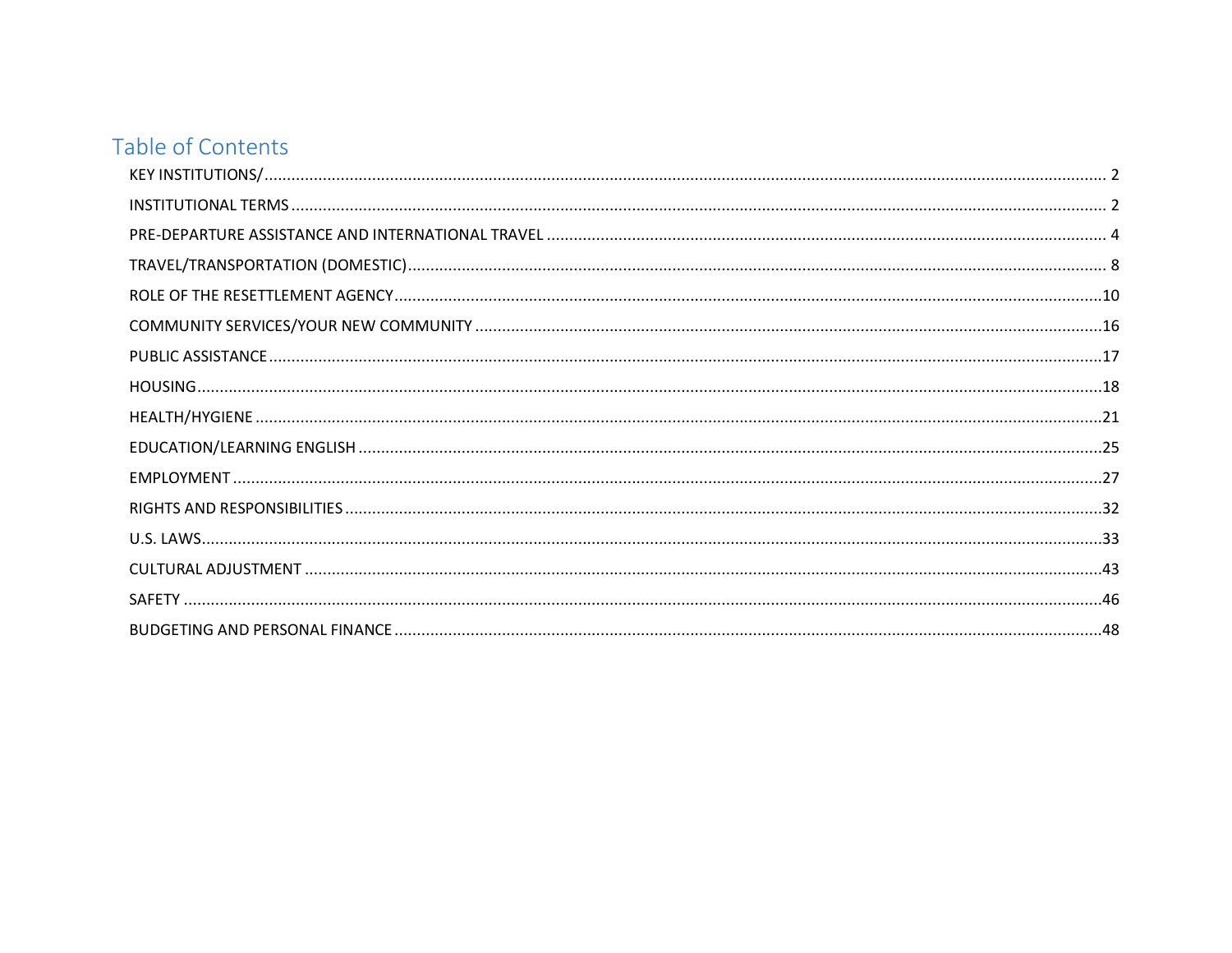## واژه نامه آشناساز ی فرهنگی - دری

## Cultural Orientation Glossary - Dari

<span id="page-1-1"></span><span id="page-1-0"></span>

| Category                                                                                      | <b>Term</b>                                            | <b>Definition</b>                                                                                                                                                                                                                                                                                   | Dari                                       |
|-----------------------------------------------------------------------------------------------|--------------------------------------------------------|-----------------------------------------------------------------------------------------------------------------------------------------------------------------------------------------------------------------------------------------------------------------------------------------------------|--------------------------------------------|
| <b>KEY INSTITUTIONS/</b><br><b>INSTITUTIONAL TERMS</b><br>راهنمایی های کلیدی<br>لغات تأسیساتی | Bureau of Population, Refugees, and<br>Migration (PRM) | The Bureau of Population, Refugees, and<br>Migration (PRM) promotes U.S. interests by<br>providing protection, easing suffering, and<br>resolving the plight of persecuted and forcibly<br>displaced people around the world.                                                                       | اداره نفوس، پناهندگان و<br>مهاجرت<br>(PRM) |
|                                                                                               | Child Protective Service (CPS)                         | A governmental law enforcement agency in<br>many states of the United States responsible for<br>providing child protection, which includes<br>responding to reports of child abuse or neglect.                                                                                                      | خدمات حمایوی طفل (CPS)                     |
|                                                                                               | Department of Health and Human<br>Services (HHS)       | The United States Department of Health &<br>Human Services (HHS), also known as the Health<br>Department, is a cabinet-level executive<br>branch department of the U.S. federal<br>government with the goal of protecting<br>the health of all Americans and providing<br>essential human services. | وزارت صحت و خدمات انساني<br>(HHS)          |
|                                                                                               | Department of Homeland Security<br>(DHS)               | The United States Department of Homeland<br>Security is a cabinet department of the U.S.<br>federal government with responsibilities in<br>public security, roughly comparable to the<br>interior or home ministries of other countries.                                                            | وزارت امور داخله (DHS)                     |
|                                                                                               | Department of State (DOS)                              | The United States Department of State,<br>commonly referred to as the State Department,<br>is a federal executive department responsible                                                                                                                                                            | وزارت امور خارجه (DOS)                     |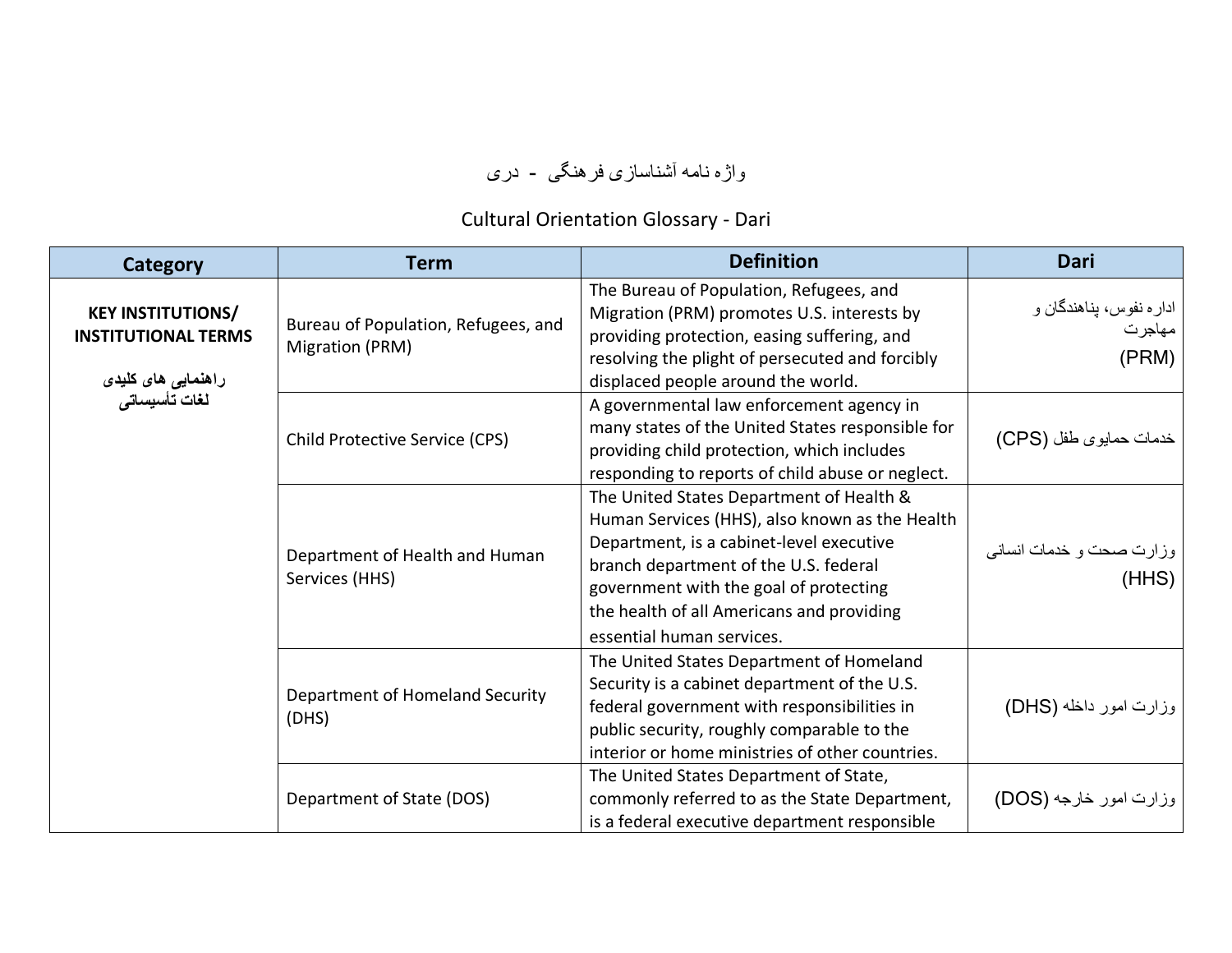|                                                                                  | for carrying out U.S. foreign policy and<br>international relations.                                                                                                                                                                                                                             |                                                                                     |
|----------------------------------------------------------------------------------|--------------------------------------------------------------------------------------------------------------------------------------------------------------------------------------------------------------------------------------------------------------------------------------------------|-------------------------------------------------------------------------------------|
| International Organization for<br>Migration (IOM)                                | The International Organization for Migration is<br>an intergovernmental organization that provides<br>services and advice concerning migration to<br>governments and migrants, including internally<br>displaced persons, refugees, and migrant<br>workers.                                      | سازمان بين المللي مهاجرت<br>( IOM)                                                  |
| Office of Refugee Resettlement<br>(ORR)                                          | The mission and purpose of the ORR is to assist<br>in the relocation process and provide needed<br>services to individuals granted asylum within the<br><b>United States.</b>                                                                                                                    | ادار ه اسکان مجدد پناهندگان<br>(ORR)                                                |
| Reception and Placement (R&P)<br>Program                                         | The program of the Department of State that<br>provides newly arrived refugees with the<br>essential services and support needed to begin<br>resettlement in a new community.                                                                                                                    | برنامه پذیرش و استقرار<br>(R&P)                                                     |
| The UN Refugee Agency (UNHCR)                                                    | The United Nations High Commissioner for<br>Refugees (UNHCR) is a United Nations agency<br>with the mandate to protect refugees, forcibly<br>displaced communities and stateless people,<br>and assist in their voluntary repatriation, local<br>integration or resettlement to a third country. | کمیشنری عالی سازمان ملل متحد<br>برای پناهندگان (UNHCR)                              |
| United States Citizenship and<br><b>Immigration Services (USCIS)</b>             | U.S. Citizenship and Immigration Services is an<br>agency of the United States Department of<br>Homeland Security that administers the<br>country's naturalization and immigration<br>system.                                                                                                    | خدمات مهاجرت و شهروندي<br>ایالات متحده امریکا (USCIS)                               |
| U.S. Customs and Border<br>Protection (CBP)/U.S. Immigration<br><b>Officials</b> | The Agency is charged with regulating and<br>facilitating international trade, collecting import<br>duties, and enforcing U.S. regulations, including<br>trade, customs, and immigration. CBP is one of                                                                                          | گمرک و حفاظت از مرز های<br>ايالات متحده امريكا (CBP)/<br>مقامات مهاجرت ايالات متحده |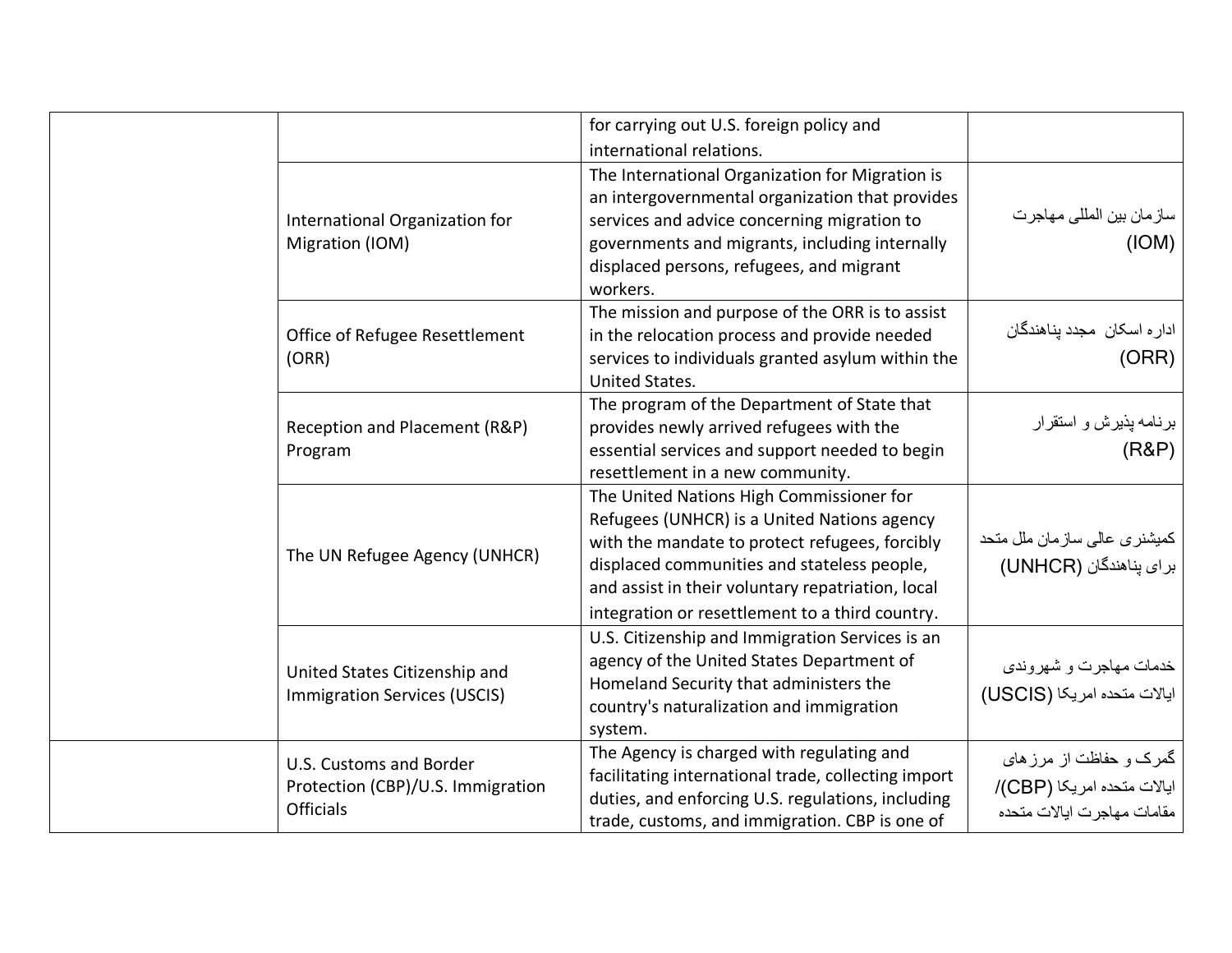|                                                                | the largest law enforcement agencies in the<br><b>United States</b>                                                                                                                                | امریکا Immigration<br>Officials                  |
|----------------------------------------------------------------|----------------------------------------------------------------------------------------------------------------------------------------------------------------------------------------------------|--------------------------------------------------|
| The United States Refugee<br><b>Admissions Program (USRAP)</b> | A consortium of federal agencies<br>and nonprofit organizations collaborating<br>overseas and domestically to identify and admit<br>qualified refugees for resettlement into<br>the United States. | برنامه پذیرش پناهندگان ایالات<br>  متحده (USRAP) |

<span id="page-3-0"></span>

| <b>PRE-DEPARTURE</b><br><b>ASSISTANCE AND</b><br><b>INTERNATIONAL TRAVEL</b> | Arrival/departure gate | A gate at the airport where passengers can<br>embark or disembark                                                                                                                       | دروازه ورود/عزيمت                        |
|------------------------------------------------------------------------------|------------------------|-----------------------------------------------------------------------------------------------------------------------------------------------------------------------------------------|------------------------------------------|
| کمک قبل از پرواز و سفر بین<br>الملل <i>ی</i>                                 | Baggage claim          | The area in an airport where arriving passengers<br>collect luggage                                                                                                                     | ادعای بگاژ<br>(محل تسلیمی بکس های سفر ی) |
|                                                                              | Boarding pass          | A document provided by an airline during check-<br>in, giving a passenger permission to board a<br>plane                                                                                | کارت پرواز / اجازه پرواز                 |
|                                                                              | Border control         | An inspection by Customs and Border Protection<br>officers upon entering the U.S.                                                                                                       | كنترل مرزى                               |
|                                                                              | Cabin pressure         | Conditioned air is pumped into the cabin of an<br>aircraft or spacecraft, in order to create a safe and<br>comfortable environment for passengers and crew<br>flying at high altitudes. | فشار هواى كابين                          |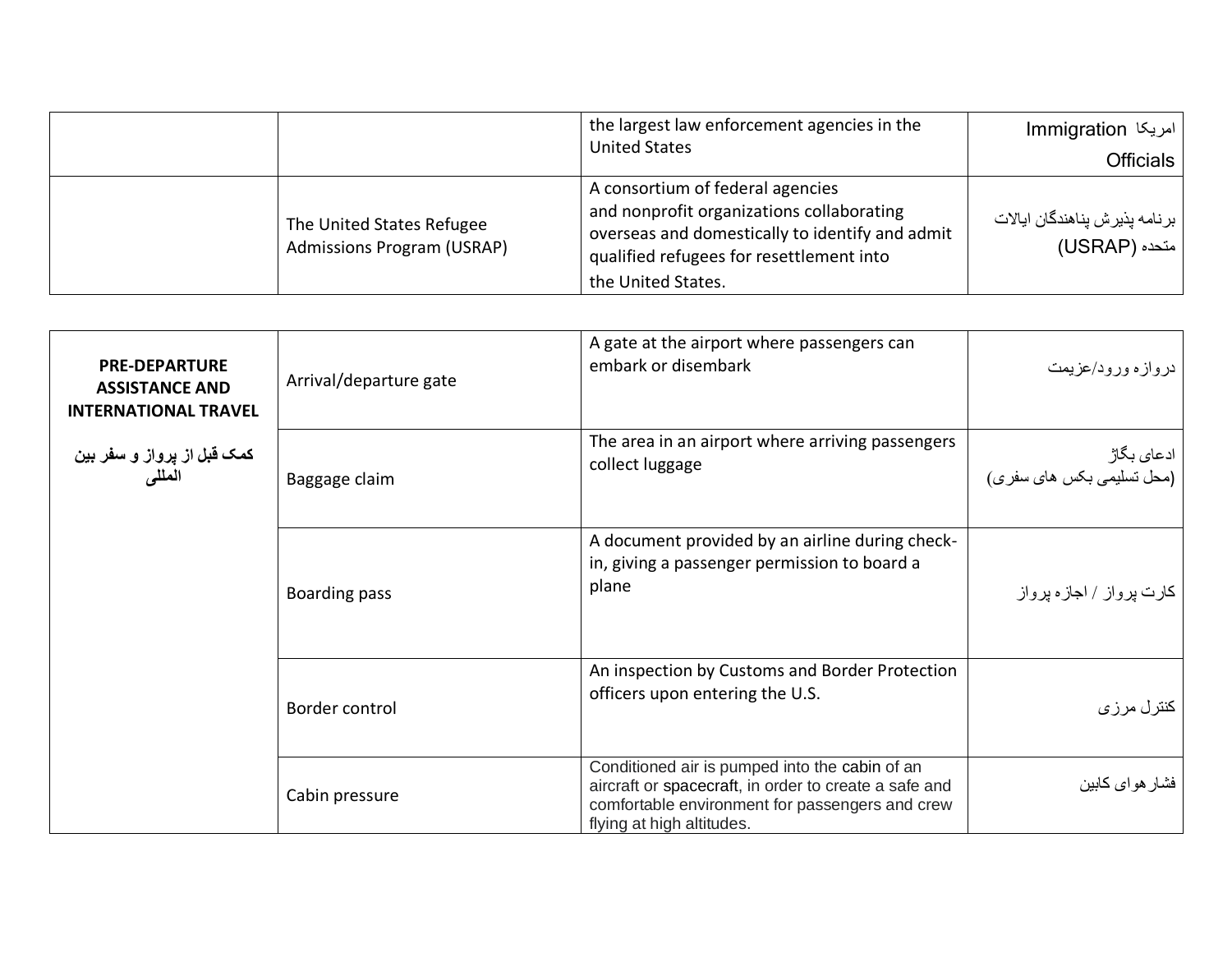| Check in                                                               | The process whereby passengers are accepted<br>by an airline at the airport prior to travel.                      | محل تحويل بار                                                        |
|------------------------------------------------------------------------|-------------------------------------------------------------------------------------------------------------------|----------------------------------------------------------------------|
| <b>Customs Declaration Form</b>                                        | A form that lists the goods that are being<br>imported or exported when a citizen or visitor<br>enters a country. | فورم اظهارنامه گمركي                                                 |
| Driving Under the Influence (DUI) /<br>Driving While Intoxicated (DWI) | The act or crime of driving a vehicle while<br>affected by alcohol or drugs.                                      | رانندگی در حالت نشه (DUI) /<br>رانندگی در حالی که نشه هستید<br>(DWI) |
| Escalator                                                              | A moving staircase transferring people between<br>the floors of a public building.                                | زینه برقی                                                            |
| Exit permit                                                            | A document giving authorization to leave a<br>particular country.                                                 | اجازهٔ خروج                                                          |
| Form I-94                                                              | A form issued by a Customs and Border<br>Protection Officer to visitors entering the United<br>States.            | فورم 94-ا                                                            |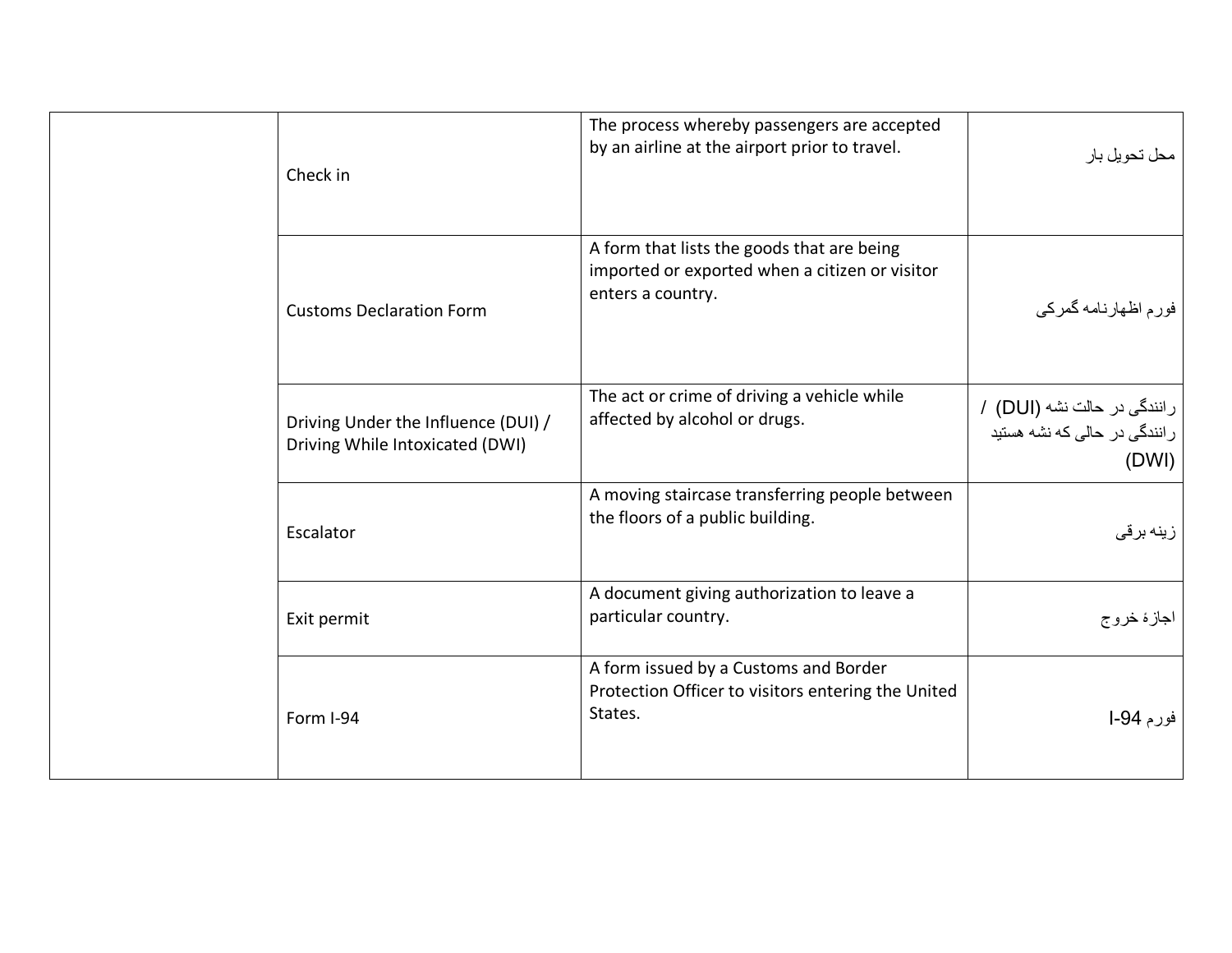| Illegal drugs                  | Drugs which are controlled or restricted by law<br>and which a person is not allowed to own or<br>use.             | مواد مخدر غیرقانونی     |
|--------------------------------|--------------------------------------------------------------------------------------------------------------------|-------------------------|
| Immigration procedures         | The procedures one undergoes when entering<br>the U.S.                                                             | مراحل مهاجرت            |
| <b>Information Desk</b>        | A place in a public building where you can go to<br>get information.                                               | ميز معلومات             |
| International driver's license | Allows the holder to drive a private vehicle in<br>any country or jurisdiction that recognizes the<br>document.    | جواز رانندگی بین المللی |
| Jet lag                        | Extreme tiredness and other physical effects felt<br>by a person after a long flight across several<br>time zones. | خسته گی سفر             |
| Luggage carousel/belt          | A device at an airport that delivers luggage to<br>the passengers at the baggage claim area.                       | كار وسل/تسمه بگاژ       |
| Meeting point                  | A designated place where people meet.                                                                              | محل ملاقات              |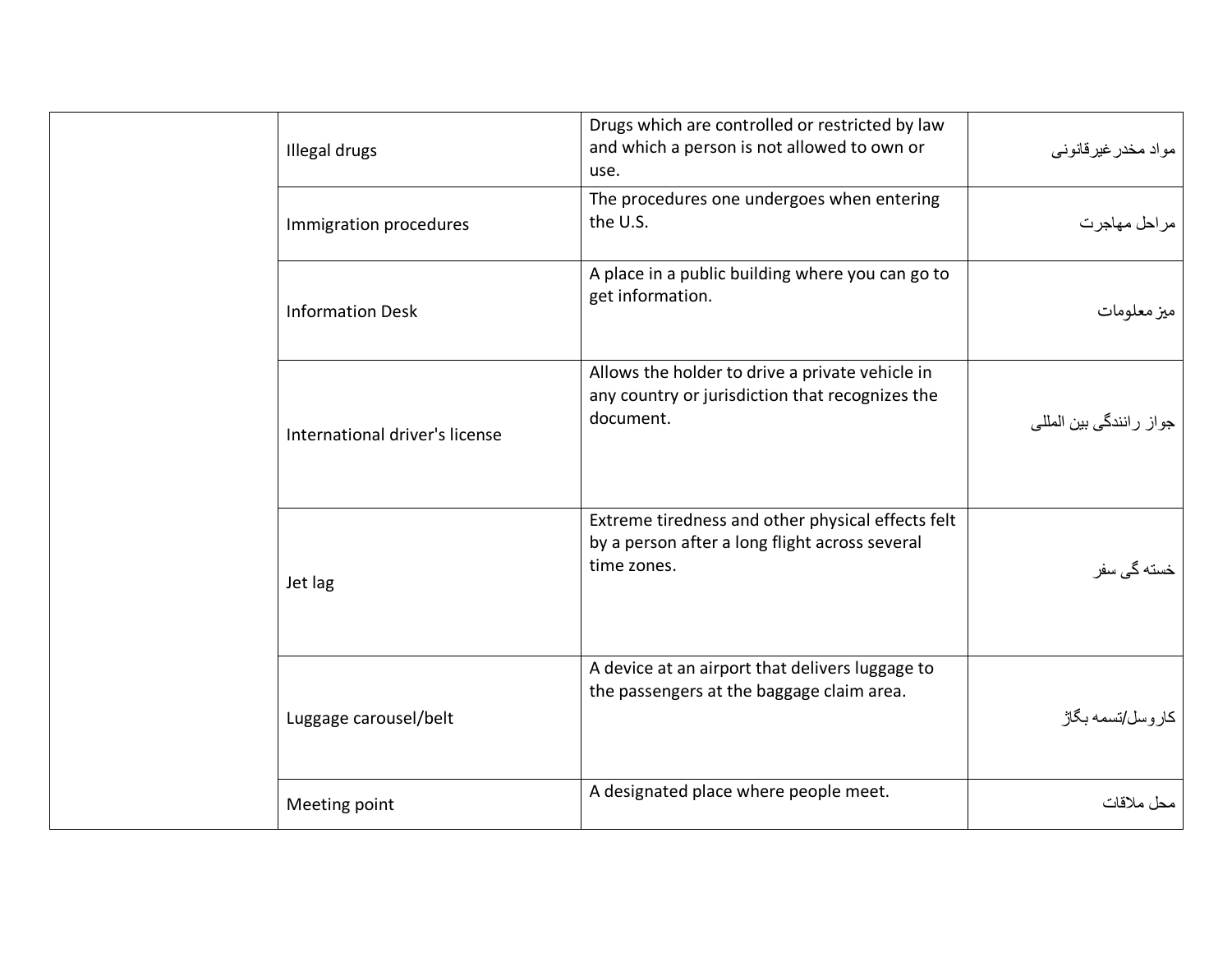| Port of Entry                            | An airport or border crossing where people may<br>enter a country.                                                                                                 | بندر ورودي                           |
|------------------------------------------|--------------------------------------------------------------------------------------------------------------------------------------------------------------------|--------------------------------------|
| Prescreening interview                   | The first step in the USRAP process is a<br>prescreening interview with a Resettlement<br>Support Center, or RSC.                                                  | مصاحبه اولى يا ابتدايي               |
| <b>Promissory Note</b>                   | A document in which one party promises to pay<br>back a loan.                                                                                                      | تعهد خط                              |
| Refugee Travel Document (form I-<br>131) | A document issued by USCIS to refugees<br>resettled in the U.S. The document allows<br>refugees to travel abroad.                                                  | سند مسافرت پناهندگان<br>(فورم 131-ا) |
| Resettlement Support Center (RSC)        | A center that helps refugees apply for<br>resettlement to the United States. RSCs also<br>manage pre-departure activities, such as<br><b>Cultural Orientation.</b> | مرکز حمایت از اسکان مجدد<br>(RSC)    |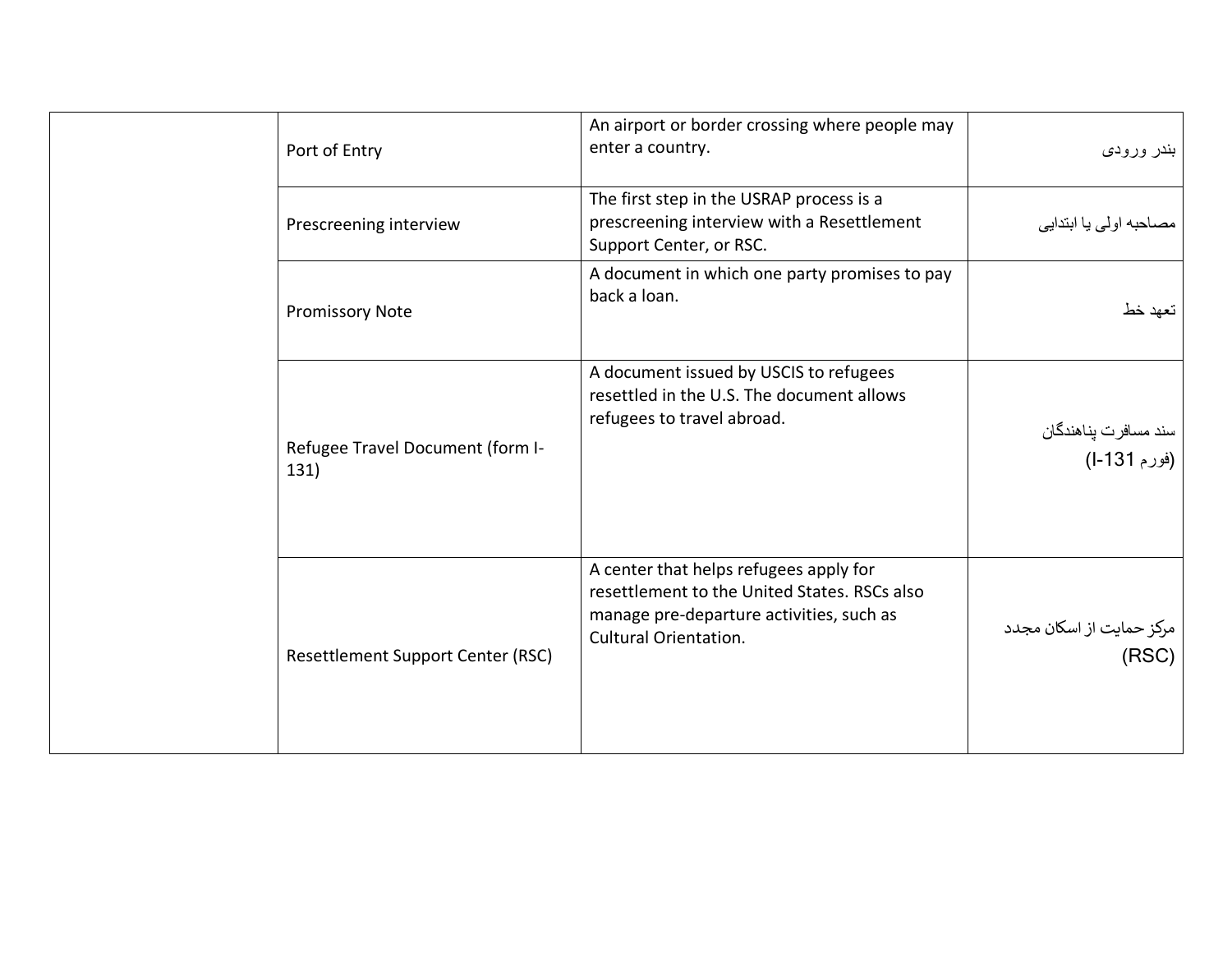|  | Security check     | A verification of the identity of someone in<br>order to maintain security.            | بازرسی امنیتی |
|--|--------------------|----------------------------------------------------------------------------------------|---------------|
|  | Security clearance | Official government permission for someone to<br>proceed with the immigration process. | جواز امنیتی   |
|  | Travel loan        | A loan given to a refugee to enable them to<br>travel to the U.S.                      | قرضه سفر      |

<span id="page-7-0"></span>

| <b>TRAVEL/TRANSPORTATION</b>           | Booster seat                       | An extra seat or cushion placed on an existing<br>seat for a small child to sit on                                                                        | چوکی موتر طفل                                          |
|----------------------------------------|------------------------------------|-----------------------------------------------------------------------------------------------------------------------------------------------------------|--------------------------------------------------------|
| (DOMESTIC)<br>سفر/حمل و نقل- داخل کشور | Car insurance                      | A contract between you and the insurance<br>company that protects you against financial loss<br>in the event of an accident or theft.                     | بيمه موتر                                              |
|                                        | Carpooling                         | An arrangement among a group of car owners<br>where each owner in turn drives the others to<br>and from a designated place.                               | استفاده همزمان از یک موتر به<br>صورت مشترک و دسته جمعی |
|                                        | Car registration                   | The registration of a motor vehicle with a local<br>government authority to establish a link<br>between a vehicle and an owner or user of the<br>vehicle. | ثبت و راجستر جواز موتر                                 |
|                                        | Crosswalk/Zebra crossing           | A marked part of a road where pedestrians have<br>right of way to cross.                                                                                  | پیاده رو                                               |
|                                        | Department of Motor Vehicles (DMV) | A government agency that administers vehicle<br>registration and driver licensing.                                                                        | ریاست ترافیک یا دیپارتمنت<br>وسايط نقليه (DMV)         |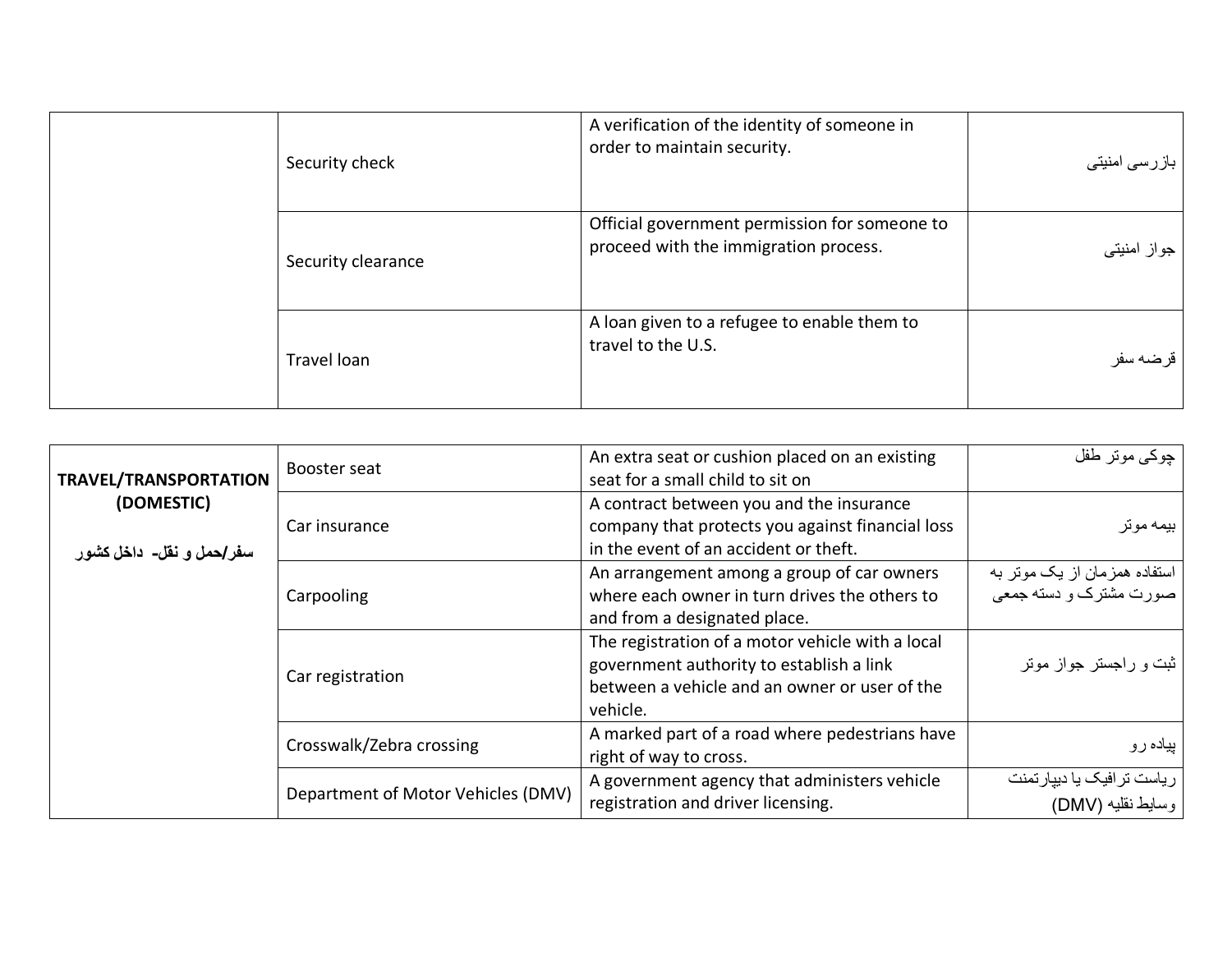| Driver's License                                                       | An official document, often plastic and the size<br>of a credit card, permitting a specific individual<br>to operate one or more types of motorized<br>vehicles, such as a motorcycle, car, truck,<br>or bus on a public road. | لايسنس در يوري                                                        |
|------------------------------------------------------------------------|--------------------------------------------------------------------------------------------------------------------------------------------------------------------------------------------------------------------------------|-----------------------------------------------------------------------|
| Driving test                                                           | An official test of driving competence which<br>must be passed in order to get a driver's license.<br>This test includes the knowledge test.                                                                                   | امتحان_لايسنس دريورى                                                  |
| Driving Under the Influence (DUI) /<br>Driving While Intoxicated (DWI) | The act or crime of driving a vehicle while<br>affected by alcohol or drugs.                                                                                                                                                   | رانندگی در حالت نشه (DUI) /<br>ر انندگی در حالی که نشه هستید<br>(DWI) |
| Jaywalking                                                             | Crossing or walking in the street or road<br>unlawfully or without regard for approaching<br>traffic.                                                                                                                          | عبور غیرقانونی از سرک                                                 |
| Metro/Subway/Light Rail card                                           | A card used to pay fares on subways and/or<br>buses.                                                                                                                                                                           | كارت مترو/قطار سبك شهري                                               |
| Public transportation                                                  | Buses, trains, subways, and other forms of<br>transportation that charge set fares, run on<br>fixed routes, and are available to the public.                                                                                   | ترانسپورت شهری                                                        |
| State ID                                                               | Wallet-sized, state-issued card to be routinely<br>carried and used to verify the identity of holders<br>who do not have drivers' licenses.                                                                                    | كارت هويت يا شناسنامه ايالتي                                          |
| Ride sharing                                                           | An arrangement in which a passenger travels in<br>a private vehicle driven by its owner, for a fee by<br>means of a mobile phone app.                                                                                          | سواری مشترک                                                           |
| Seat belts                                                             | A belt securing a person to prevent injury,<br>especially in a vehicle or a plane.                                                                                                                                             | كمر بندهاى سيت                                                        |
| Texting while driving                                                  | The illegal act of using a mobile phone to send<br>text messages (SMS) while driving a car.                                                                                                                                    | بیام دادن در حال <i>ی ر</i> انندگی                                    |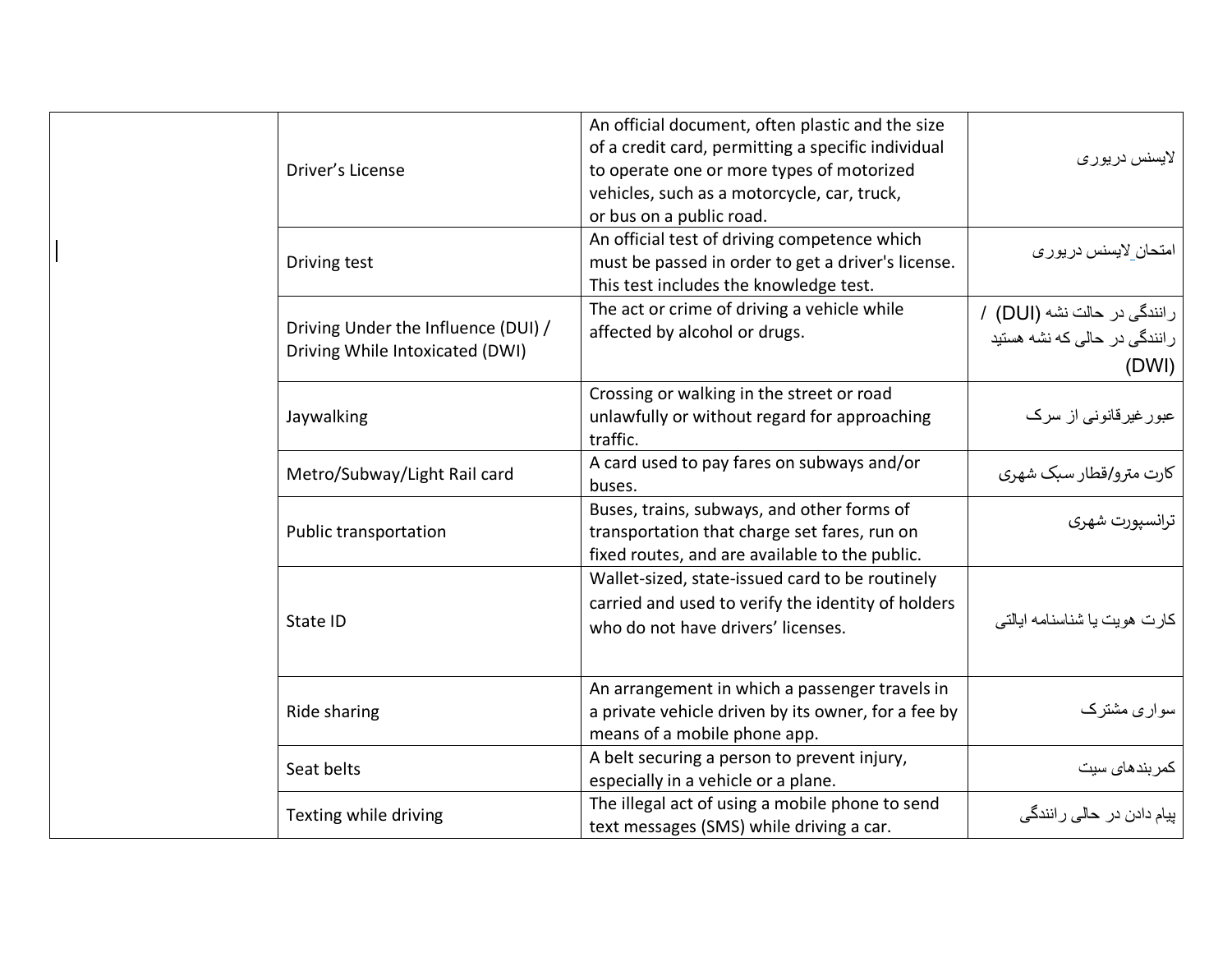<span id="page-9-0"></span>

| <b>ROLE OF THE</b><br><b>RESETTLEMENT</b><br><b>AGENCY</b> | Case manager/Case worker         | An individual at a social service agency who<br>helps refugees get the services they need.                                              | مدیر پرونده / کارمند پرونده              |
|------------------------------------------------------------|----------------------------------|-----------------------------------------------------------------------------------------------------------------------------------------|------------------------------------------|
| نقش اداره اسكان مجدد                                       | <b>Cultural Orientation (CO)</b> | The process of learning about life in the United<br>States. The process begins overseas and<br>continues in the United States.          | آموزش های آشنایی با فرهنگ<br>آمریکا (CO) |
|                                                            | <b>Employment Specialist</b>     | An employee of a resettlement agency assisting<br>refugees in how to find suitable employment<br>and access job training opportunities. | متخصص كاريابى                            |
|                                                            | Food stamps                      | A voucher issued by the government to those on<br>low income, exchangeable for food.                                                    | كارت غذا                                 |
|                                                            | Housing orientation              | A process of introducing a refugee to his/her<br>apartment, its appliances, and the procedures of<br>the apartment building.            | پروسه أشناسازی و معرفی<br>مسکن           |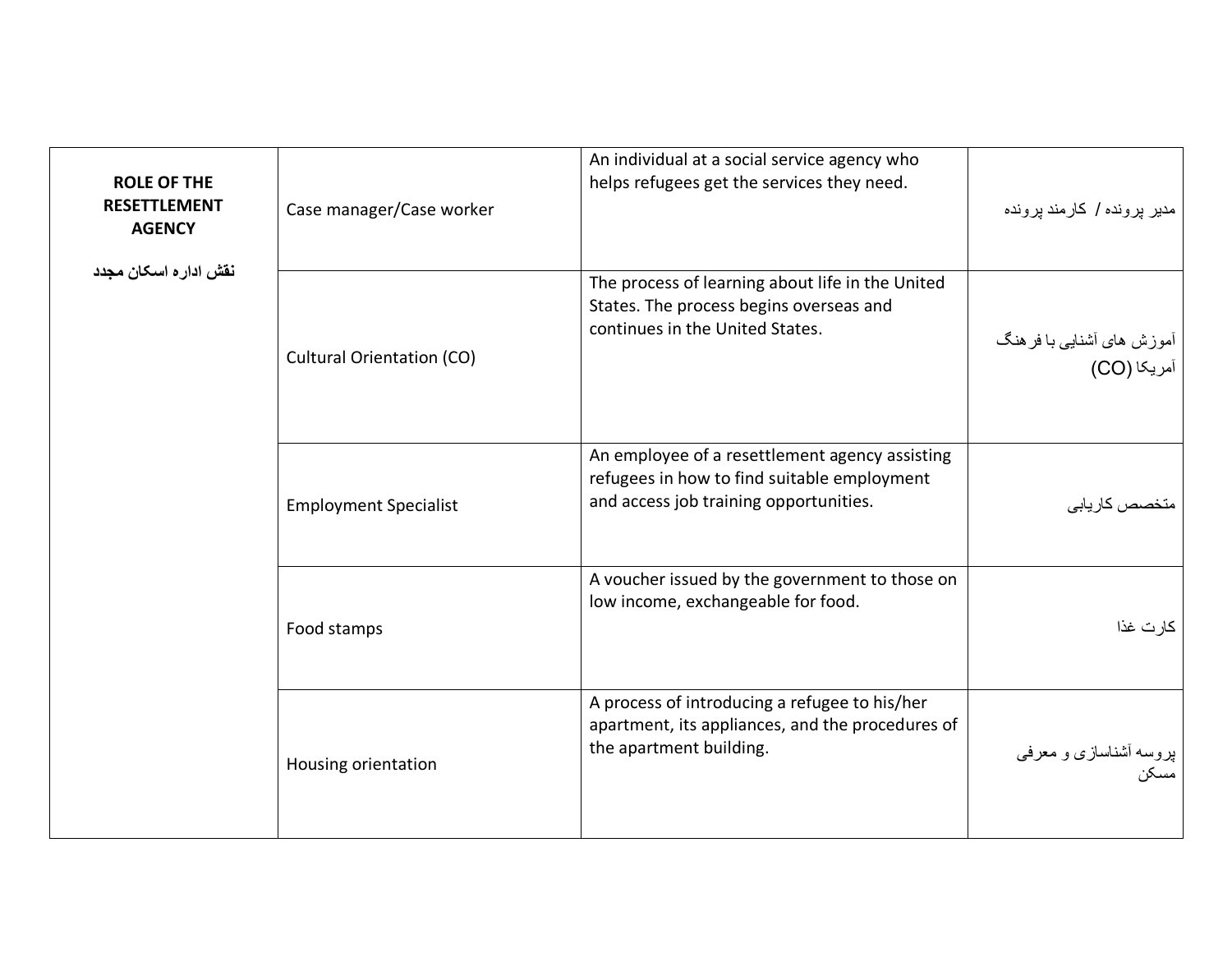| Interpretation services           | A service that provides interpreters for refugees.                                                                                                                                         | خدمات ترجمه              |
|-----------------------------------|--------------------------------------------------------------------------------------------------------------------------------------------------------------------------------------------|--------------------------|
| Job counseling                    | Assistance in looking for employment and job<br>training opportunities.                                                                                                                    | مشورت شغلي               |
| Medical check-up/health screening | A physical examination which includes a variety<br>of tests depending on the age, sex, and health of<br>the person.                                                                        | ىعاينە صىحى/از مايش صىحى |
| Money management                  | The process of expense tracking, investing,<br>budgeting, banking and evaluating taxes.                                                                                                    | مديريت پول               |
| Non-governmental Agency           | Organizations independent of governments that<br>are active in humanitarian, educational,<br>healthcare, human rights, and other areas to<br>effect changes according to their objectives. | سازمان غيردولتي          |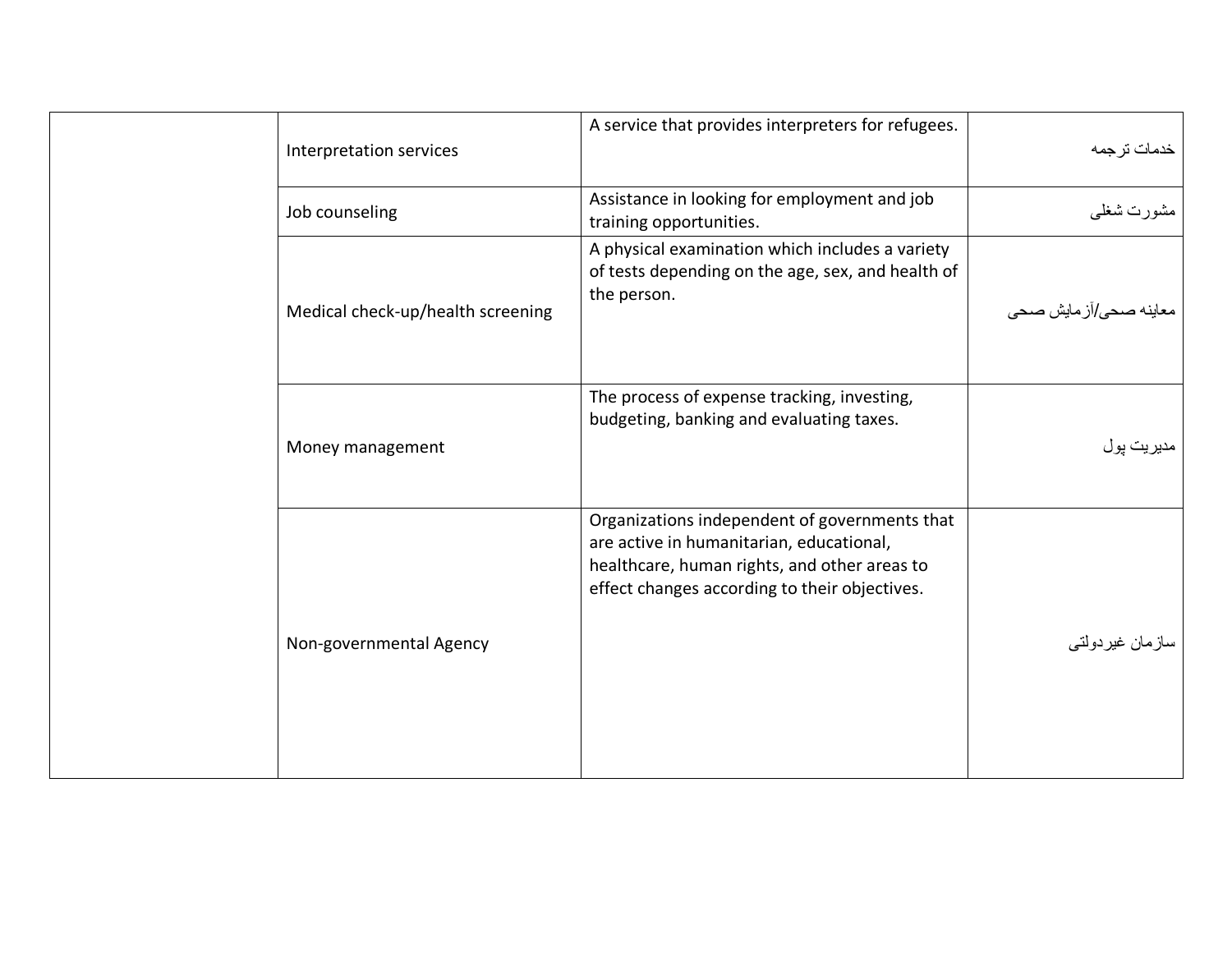| Reception and placement money | A one-time sum per refugee to assist with<br>meeting expenses during a refugee's first few<br>months in the United States. | پول پذيرش و استقرار |
|-------------------------------|----------------------------------------------------------------------------------------------------------------------------|---------------------|
|-------------------------------|----------------------------------------------------------------------------------------------------------------------------|---------------------|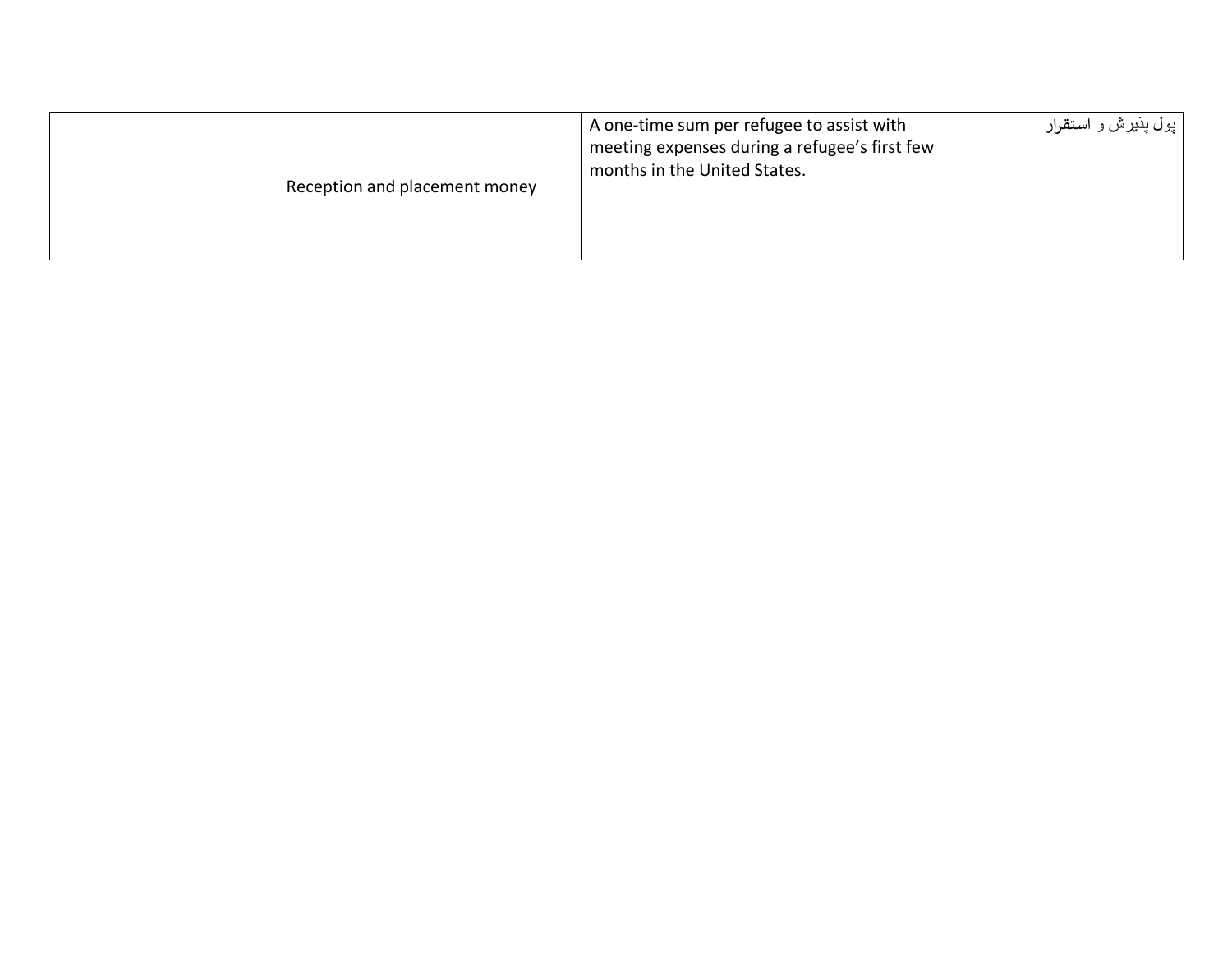|         | A refugee as someone who "owing to well-<br>founded fear of being persecuted for reasons of<br>race, religion, nationality, membership of a<br>particular social group or political opinion, is<br>outside the country of his nationality and is<br>unable or, owing to such fear, is unwilling to<br>avail himself of the protection of that country;<br>or who, not having a nationality and being<br>outside the country of his former habitual<br>residence, is unable or, owing to such fear, is<br>unwilling to return to it. |         |
|---------|-------------------------------------------------------------------------------------------------------------------------------------------------------------------------------------------------------------------------------------------------------------------------------------------------------------------------------------------------------------------------------------------------------------------------------------------------------------------------------------------------------------------------------------|---------|
| Refugee | https://emergency.unhcr.org/entry/55772/refugee-<br>definition                                                                                                                                                                                                                                                                                                                                                                                                                                                                      | يناهنده |
|         |                                                                                                                                                                                                                                                                                                                                                                                                                                                                                                                                     |         |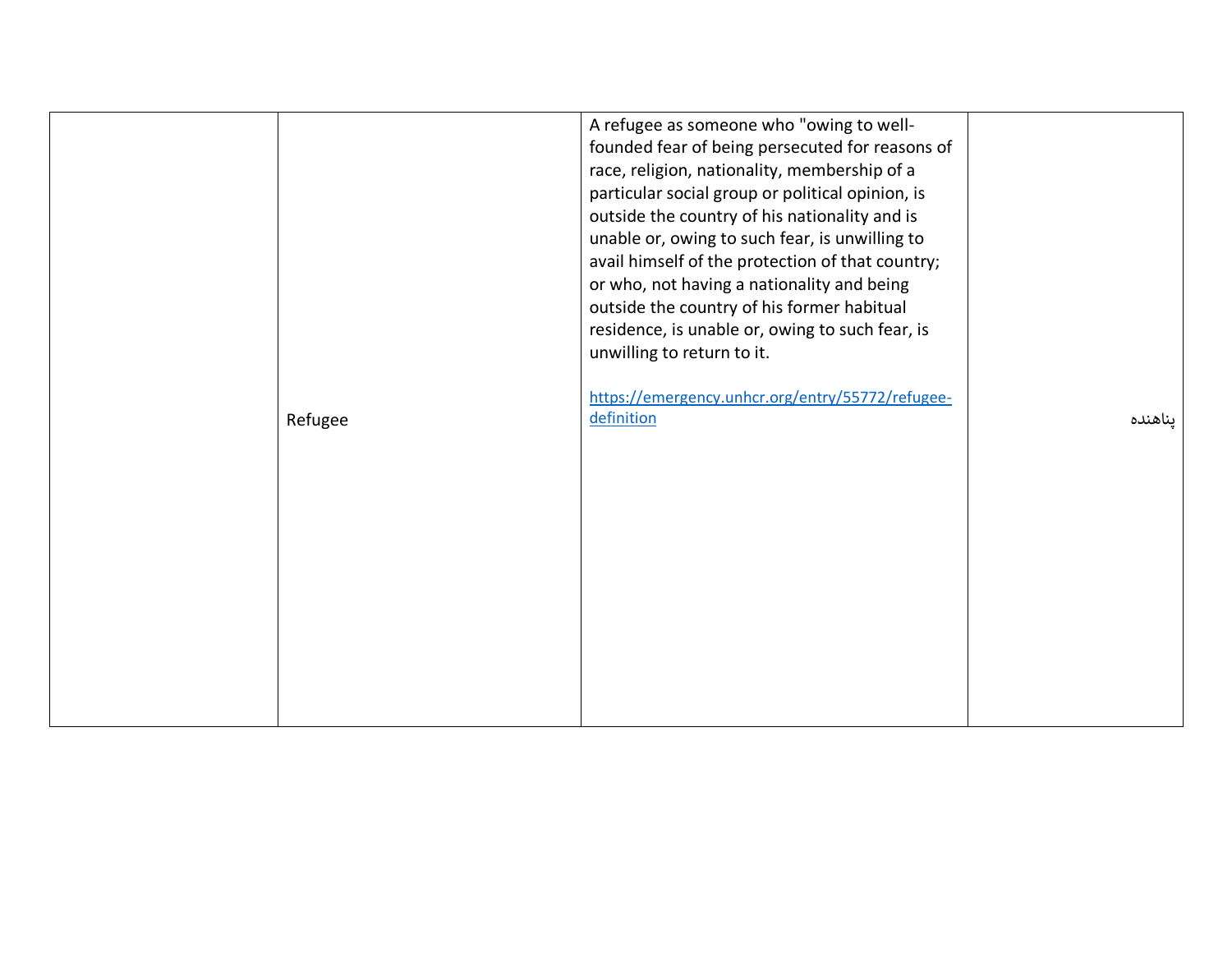| Refugee Cash Assistance (RCA) | A government program that provides temporary<br>financial assistance for single and married<br>refugees without dependent children.                                                 | کمک نقدی برای پناهنده<br>(RCA) |
|-------------------------------|-------------------------------------------------------------------------------------------------------------------------------------------------------------------------------------|--------------------------------|
| Resettlement                  | The process of settling<br>permanently in a country.                                                                                                                                | اسكان مجدد                     |
| <b>Resettlement Agency</b>    | An agency that delivers the basic Reception and<br>Placement services that refugees receive. The<br>agency may offer additional services.                                           | اداره اسکان مجدد               |
| Rights and responsibilities   | Refers to the set of freedoms and duties that<br>apply to refugees admitted to the USRAP, as<br>well as to the freedoms and duties that apply to<br>every person living in the U.S. | حقوق و مكلفيت ها               |
| Self-sufficiency              | Being able to supply one's own needs without<br>external assistance.                                                                                                                | خود كفايي                      |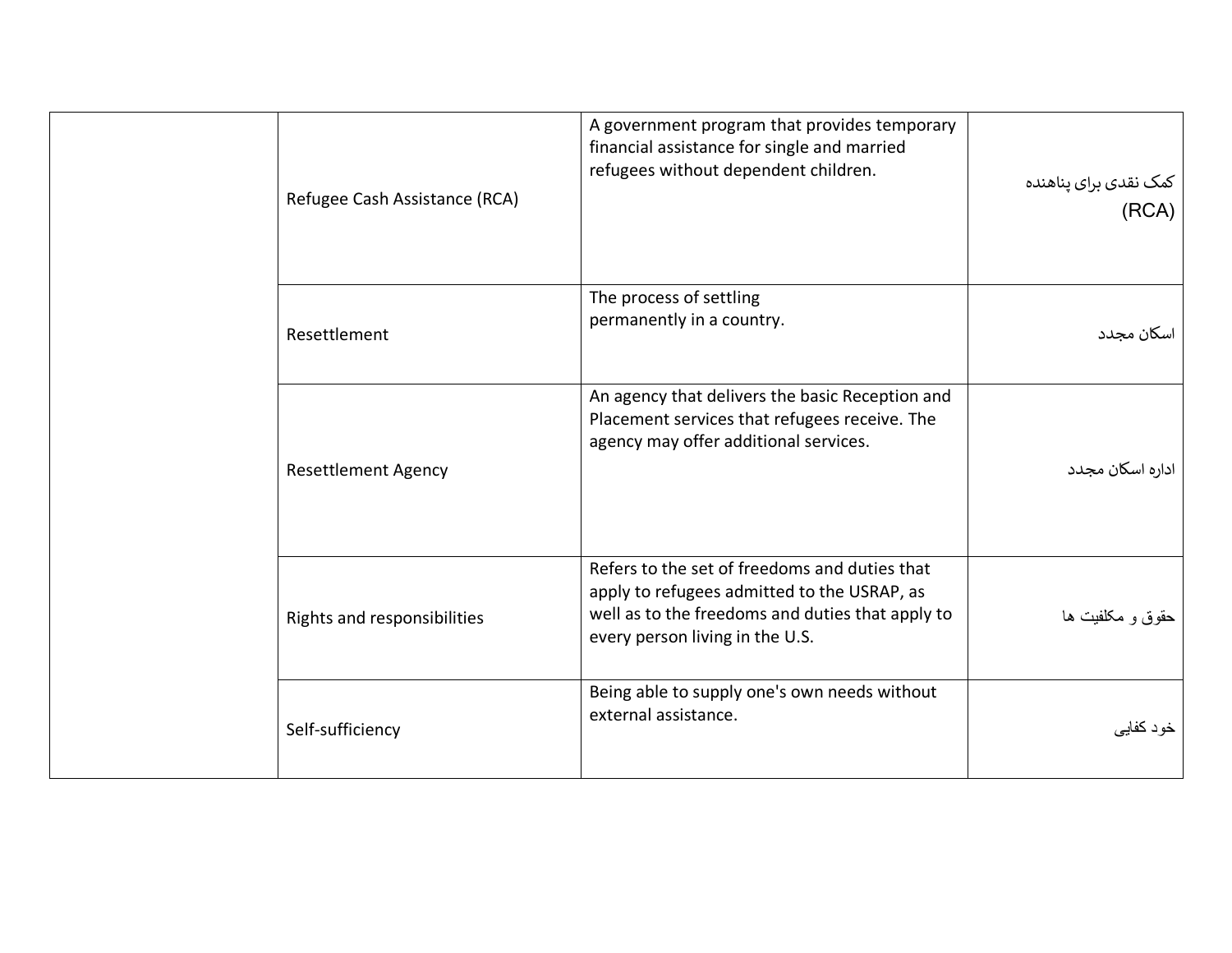|  | Transportation orientation | The process of becoming familiar with the public<br>transportation services in your community with<br>the help of the resettlement agency. | مراحل أشناسازي با وسايط حمل<br>و نقل |
|--|----------------------------|--------------------------------------------------------------------------------------------------------------------------------------------|--------------------------------------|
|  | Unaccompanied minor        | A child who has been separated from both<br>parents and other relatives and is not being<br>cared for by an adult.                         | طفل بي سرپرست و يا بدون<br>همر اه    |
|  | Vocational training        | Training that emphasizes skills and knowledge<br>required for a particular job or a trade.                                                 | <sup>آ</sup> موزش فني و حرفه اي      |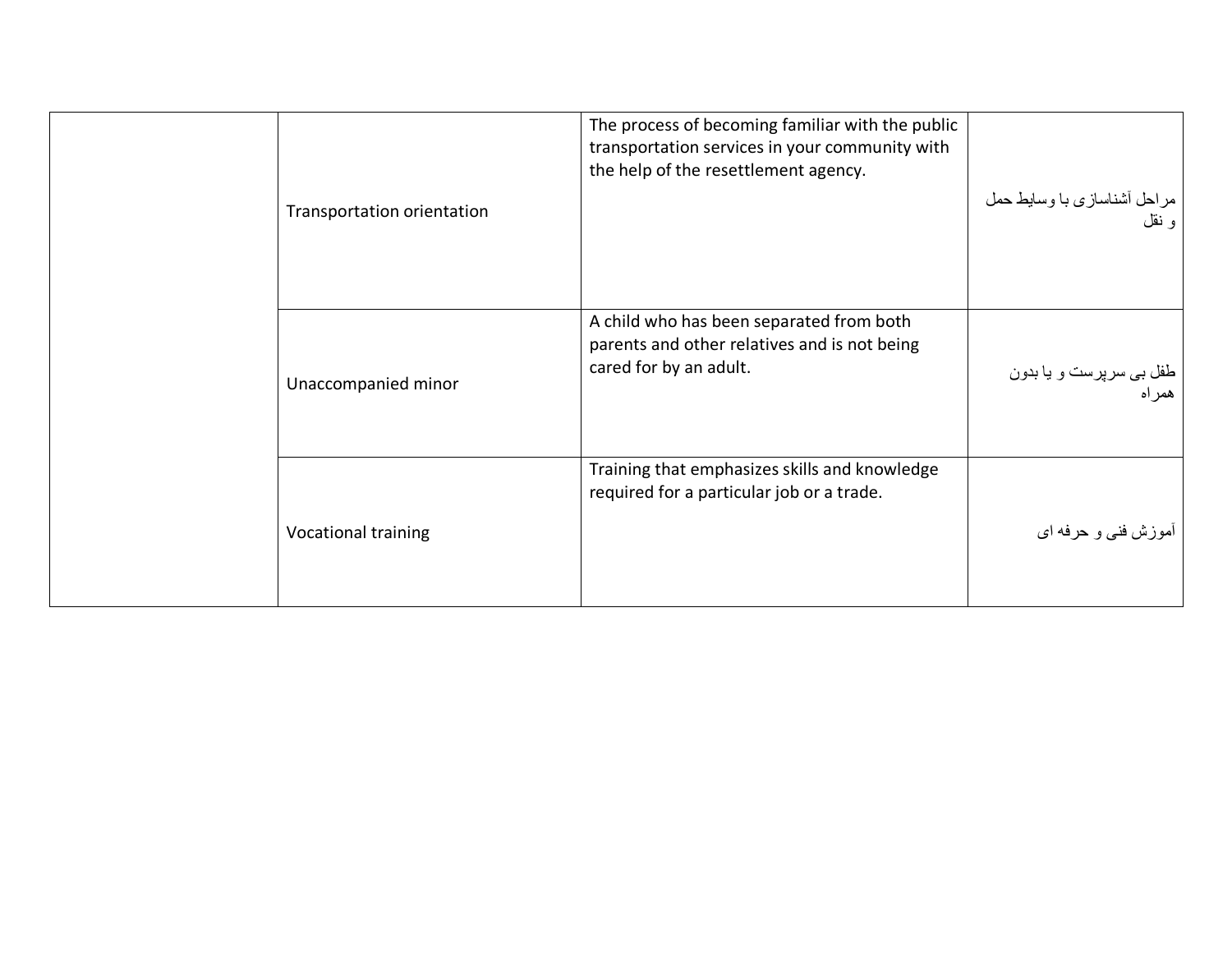<span id="page-15-0"></span>

|                                                                                          | Childcare assistance programs                          | Assistance to low-income families who need<br>child care due to work, work-related training<br>and/or attending school.                                                                                                                                                          | برنامه های مراقبت و نگهداری<br>از طفل                           |
|------------------------------------------------------------------------------------------|--------------------------------------------------------|----------------------------------------------------------------------------------------------------------------------------------------------------------------------------------------------------------------------------------------------------------------------------------|-----------------------------------------------------------------|
| <b>COMMUNITY SERVICES/</b><br><b>YOUR NEW COMMUNITY</b><br>خدمات اجتماعي/اجتماع جديد شما | Community services                                     | Community services are the services, assistance,<br>goods, and resources available to people in their<br>communities. These services may be provided<br>free of charge or at a very low cost by the<br>government, community-based organizations,<br>or religious organizations. | ندمات اجت <i>م</i> اعي                                          |
|                                                                                          | <b>Ethnic Community-Based</b><br>Organizations (ECBOs) | Local organizations founded by former refugees<br>and immigrants that provide services and<br>assistance to newcomers from their countries of<br>origin in their communities.                                                                                                    | سازمانهای اجتماع ملیتی و قومی<br>(ادارات مجتمع قومی)<br>(ECBOs) |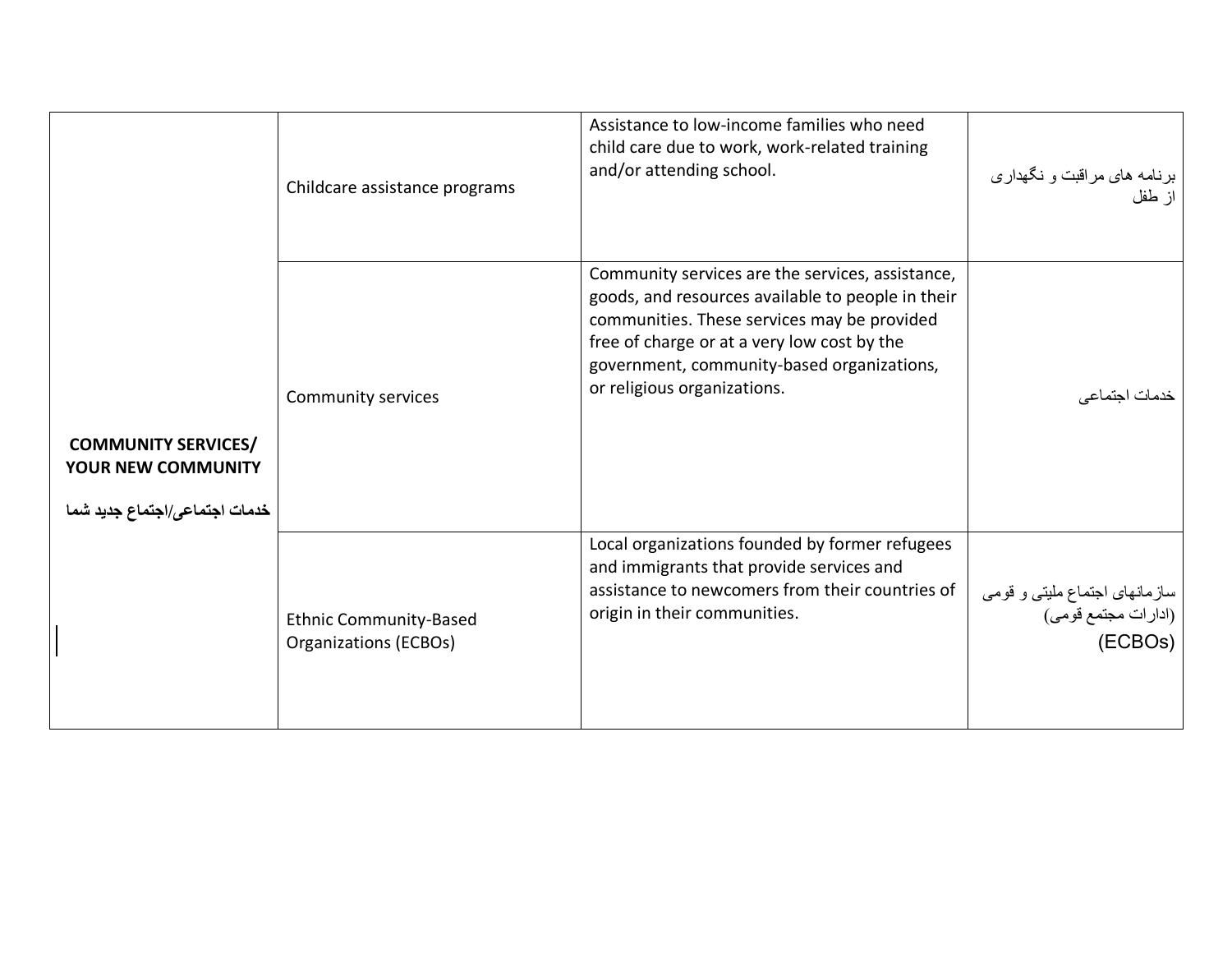|  | Faith-based organizations | An organization whose values and mission are<br>based on faith and/or beliefs.                                                                                              | سازمانهای مذهبی و عقیدوی |
|--|---------------------------|-----------------------------------------------------------------------------------------------------------------------------------------------------------------------------|--------------------------|
|  | Laundromat                | A self-service laundry facility.                                                                                                                                            | خشكشويبي                 |
|  | Library                   | A building housing books and other resources<br>available to its members sometimes offering<br>services, such as English classes or childcare, and<br>free computer access. | كتائخانه                 |

<span id="page-16-0"></span>

| <b>PUBLIC ASSISTANCE</b> | <b>Benefits</b>                                                                                 | Financial help in time of sickness, old age, or<br>unemployment.                                         | مزايا                                                               |
|--------------------------|-------------------------------------------------------------------------------------------------|----------------------------------------------------------------------------------------------------------|---------------------------------------------------------------------|
| خدمات عامه               | <b>Supplemental Nutrition Assistance</b><br>Program (SNAP) (Formerly the Food<br>Stamp Program) | A government<br>program that helps low-income families<br>pay for food.                                  | برنامه كمك تغذيه<br>تكميلى  (SNAP)( <i>فبلأ برنامه</i><br>تمبر غذا) |
|                          | Supplemental Security Income (SSI)                                                              | A benefit to people with limited income and<br>resources who are disabled, blind, or age 65 or<br>older. | در آمد تکمیلی امنیتی (SSI)                                          |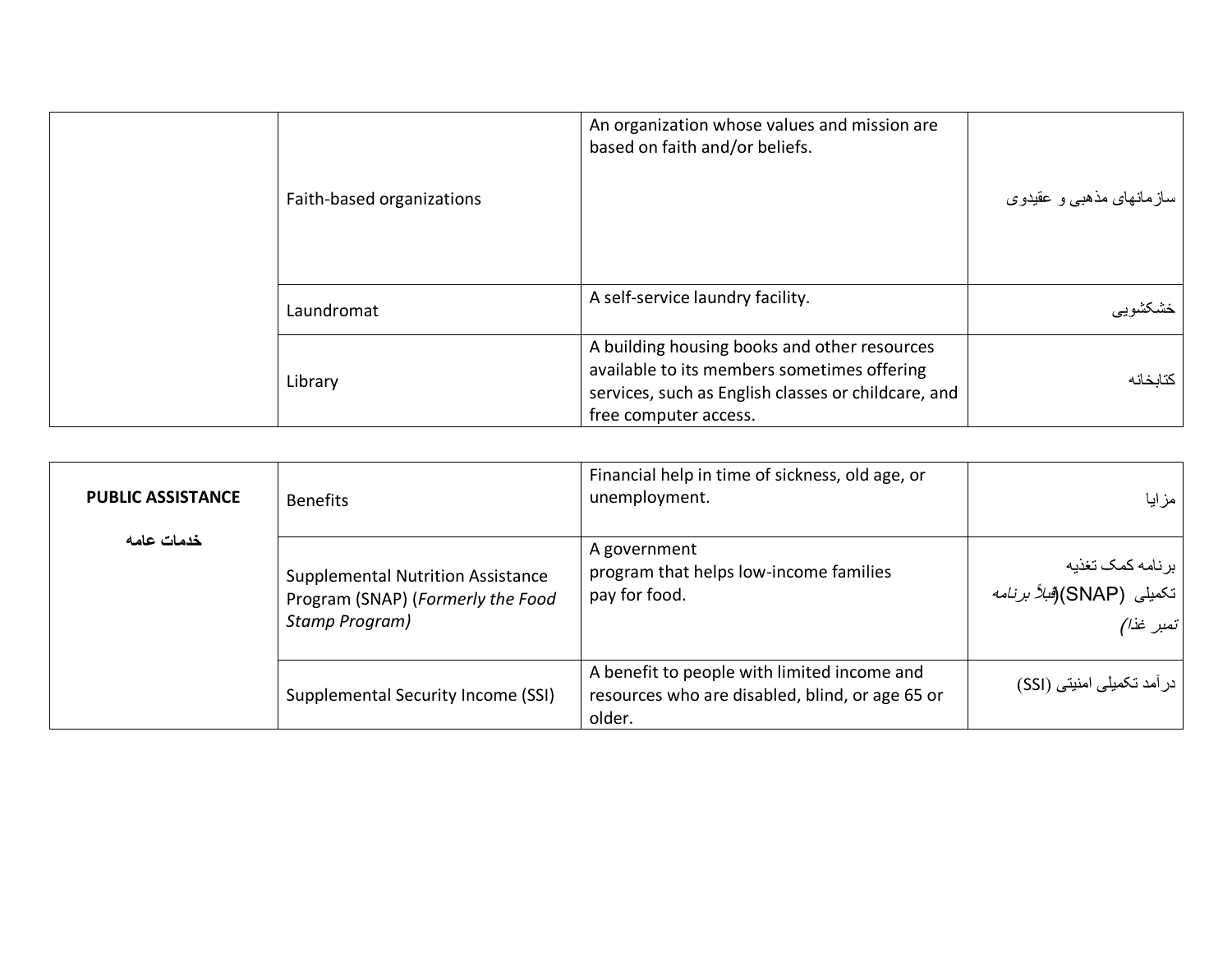| Temporary Assistance to Needy<br>Families (TANF)                                        | A government program that provides temporary<br>financial assistance for parents with<br>dependent children.                                                                                                                                                                        | کمک مؤقت بر ای خانواده های<br>نیازمند (TANF)                        |
|-----------------------------------------------------------------------------------------|-------------------------------------------------------------------------------------------------------------------------------------------------------------------------------------------------------------------------------------------------------------------------------------|---------------------------------------------------------------------|
| The Special Supplemental Nutrition<br>Program for Women, Infants, and<br>Children (WIC) | Federal grants to States for supplemental food,<br>health care referrals, and nutrition education for<br>low-income pregnant, breastfeeding, and non-<br>breastfeeding, postpartum women, and to<br>infants and children up to age five who are<br>found to be at nutritional risk. | برنامه مخصوص غذایی تکمیلی<br>برای خانم ها، نوزادان و اطفال<br>(WIC) |

<span id="page-17-0"></span>

| <b>HOUSING</b> | <b>Bills</b>               | Money owed for goods supplied or services<br>rendered.                 | صورت حساب     |
|----------------|----------------------------|------------------------------------------------------------------------|---------------|
| مسكن           | <b>Housing Maintenance</b> | Maintaining the apartment or home by cleaning<br>and paying the bills. | نگهدار ی مسکن |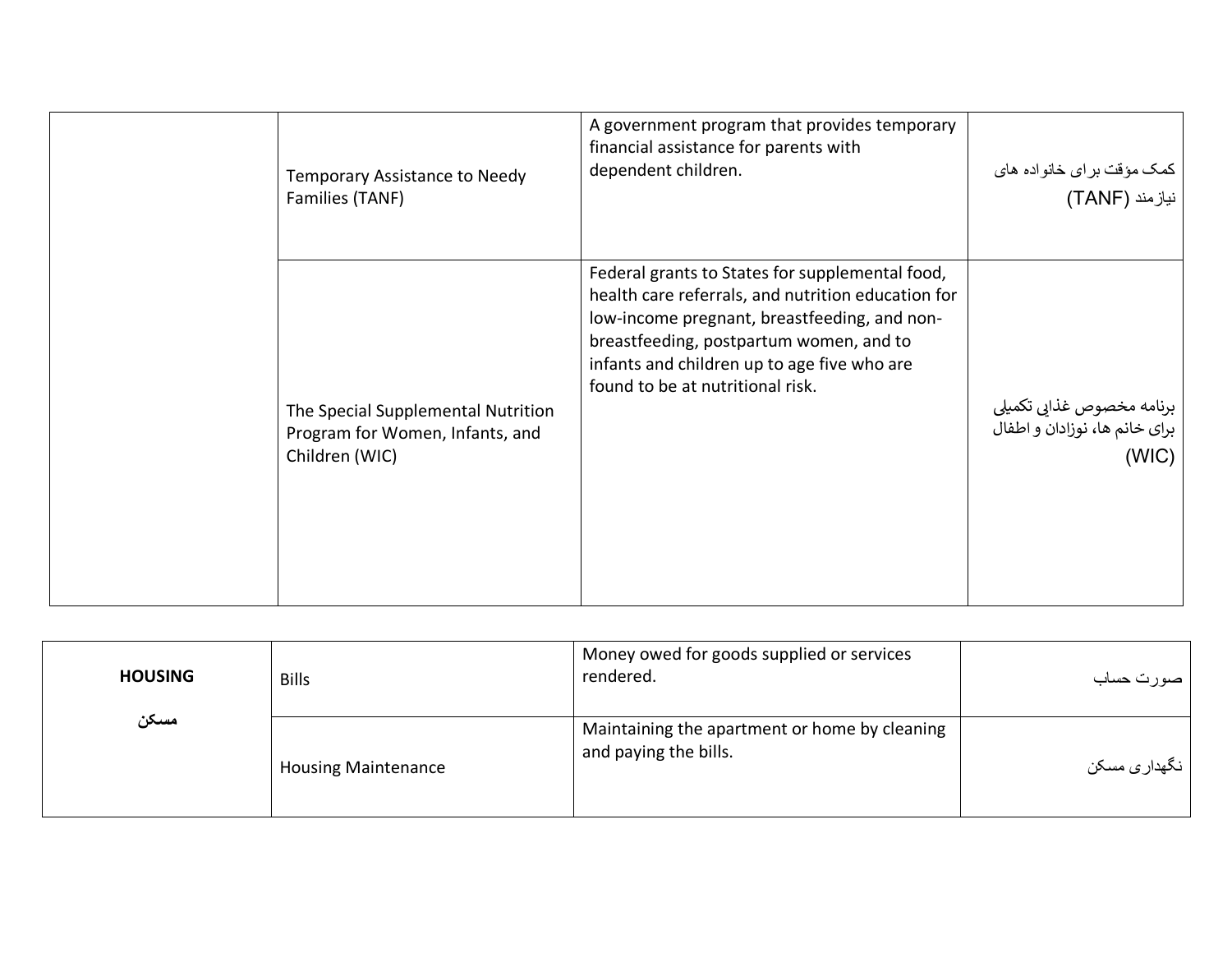| Landlord           | The owner of a house, apartment,<br>condominium, land or real estate which is<br>rented or leased to an individual or business.          | صاحب خانه          |
|--------------------|------------------------------------------------------------------------------------------------------------------------------------------|--------------------|
| Lease agreement    | A contract outlining the terms under which one<br>party agrees to rent property owned by another<br>party.                               | قرار داد اجار ه    |
| Management company | A company that manages a property, such as an<br>apartment building.                                                                     | شركت مديريت        |
| Mortgage           | A legal agreement by which a bank or other<br>creditor lends money at interest in exchange for<br>taking title of the debtor's property. | قرضه بانك          |
| Notice of eviction | An official note informing a tenant of their<br>removal from rental property by the landlord.                                            | اطلاعيه تخليه خانه |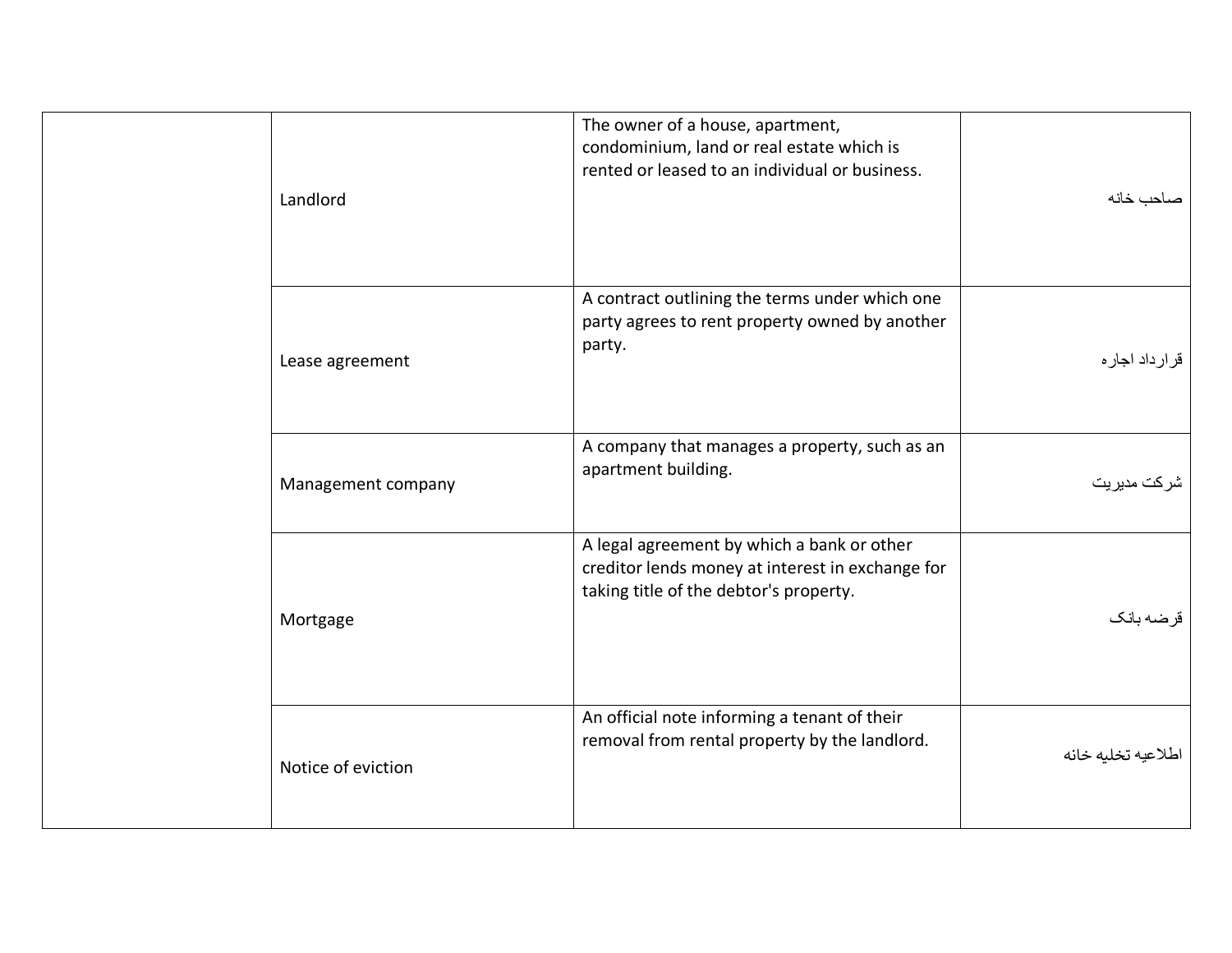|  | Rent               | A tenant's regular payment to a landlord for the<br>use of property or land.                                                    | كرايه                                |
|--|--------------------|---------------------------------------------------------------------------------------------------------------------------------|--------------------------------------|
|  | Renter's insurance | An insurance that protects against losses to the<br>tenant's personal property within the rented<br>property.                   | بیمه کرایه نشین                      |
|  | Subletting         | When a renter leases or rents all or part of their<br>apartment to another renter.                                              | (خانه اجاره شده را) به دیگری<br>دادن |
|  | Tenant             | A person who rents property from a landlord.                                                                                    | كر ايه نشين                          |
|  | Trespass           | Entering land or property without permission.                                                                                   | بي اجاز ه داخل شدن                   |
|  | <b>Utilities</b>   | A service such as electricity, gas, or water<br>provided by a public utility company, for which<br>one must pay a monthly bill. | خدمات شهري (برق، آب، گاز)            |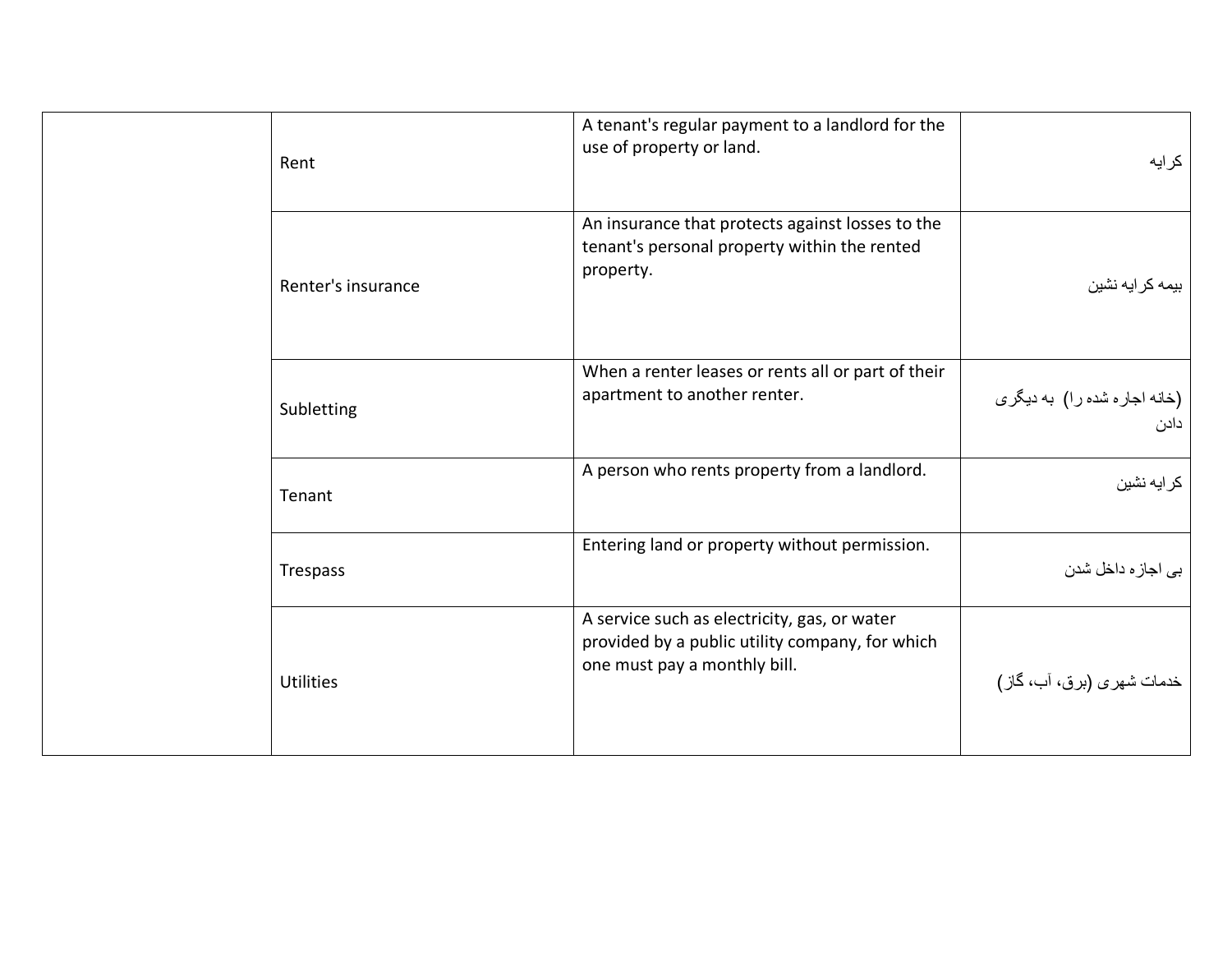<span id="page-20-0"></span>

| HEALTH/<br><b>HYGIENE</b><br>صحت/نظافت | Children's Health Insurance Program<br>(CHIP) | This plan provides medical coverage for<br>individuals under age 19 whose parents earn too<br>much income to qualify for Medicaid, but not<br>enough to pay for private coverage. | برنامه بیمه صحی اطفال<br>(CHIP)         |
|----------------------------------------|-----------------------------------------------|-----------------------------------------------------------------------------------------------------------------------------------------------------------------------------------|-----------------------------------------|
|                                        | Community clinics and health centers          | Provide basic health services and health<br>counseling. Some provide dental care and eye<br>examinations.                                                                         | کلینیک <i>های م</i> حل <i>ی و</i> مراکز |
|                                        | Confidentiality                               | The right of an individual to have personal,<br>identifiable medical information kept private.                                                                                    | محرميت                                  |
|                                        | Emergency room                                | The department of a hospital that provides<br>immediate treatment for acute illnesses and<br>trauma.                                                                              | اتاق عاجل                               |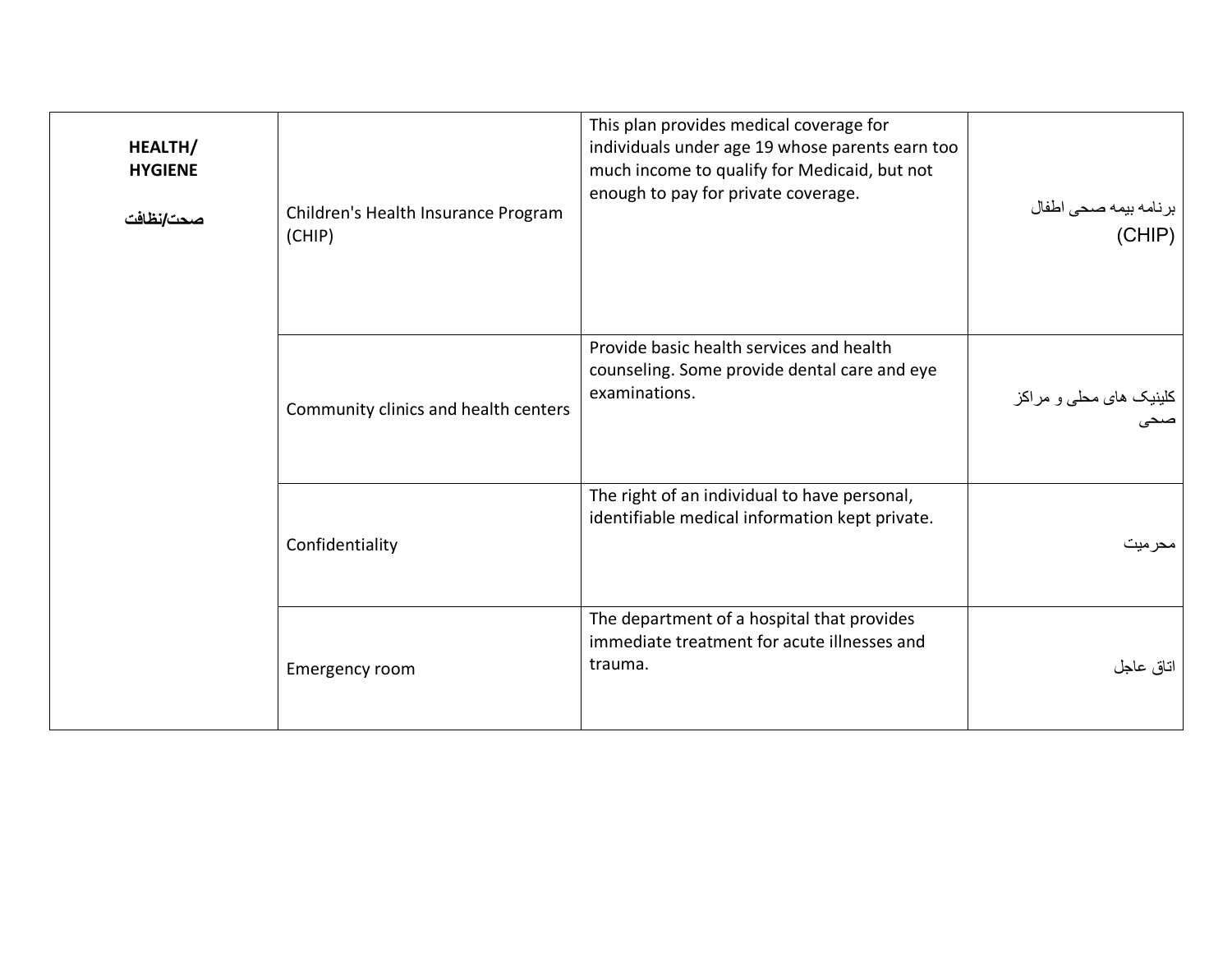| Family planning                  | Family planning allows people to attain their<br>desired number of children and determine the<br>spacing of pregnancies.                                                                                    | برنامه ريزي خانوادگي              |
|----------------------------------|-------------------------------------------------------------------------------------------------------------------------------------------------------------------------------------------------------------|-----------------------------------|
| Health Insurance                 | Insurance coverage that pays for medical and<br>surgical expenses.                                                                                                                                          | بمه صبحے                          |
| Immunization                     | The process whereby a person is made immune<br>or resistant to an infectious disease, typically by<br>the administration of a vaccine.                                                                      | واكسيناسوين                       |
| Immunization records             | A comprehensive timeline of all vaccinations a<br>patient has received.                                                                                                                                     | سوابق ایمن سازی (سوابق<br>واکسین) |
| Initial health/medical screening | The first medical appointment a refugee<br>receives after arrival in the United States,<br>usually within the first month, which establishes<br>a connection to health services in case of further<br>need. | صحت ابتدايي/آز مايش طبي           |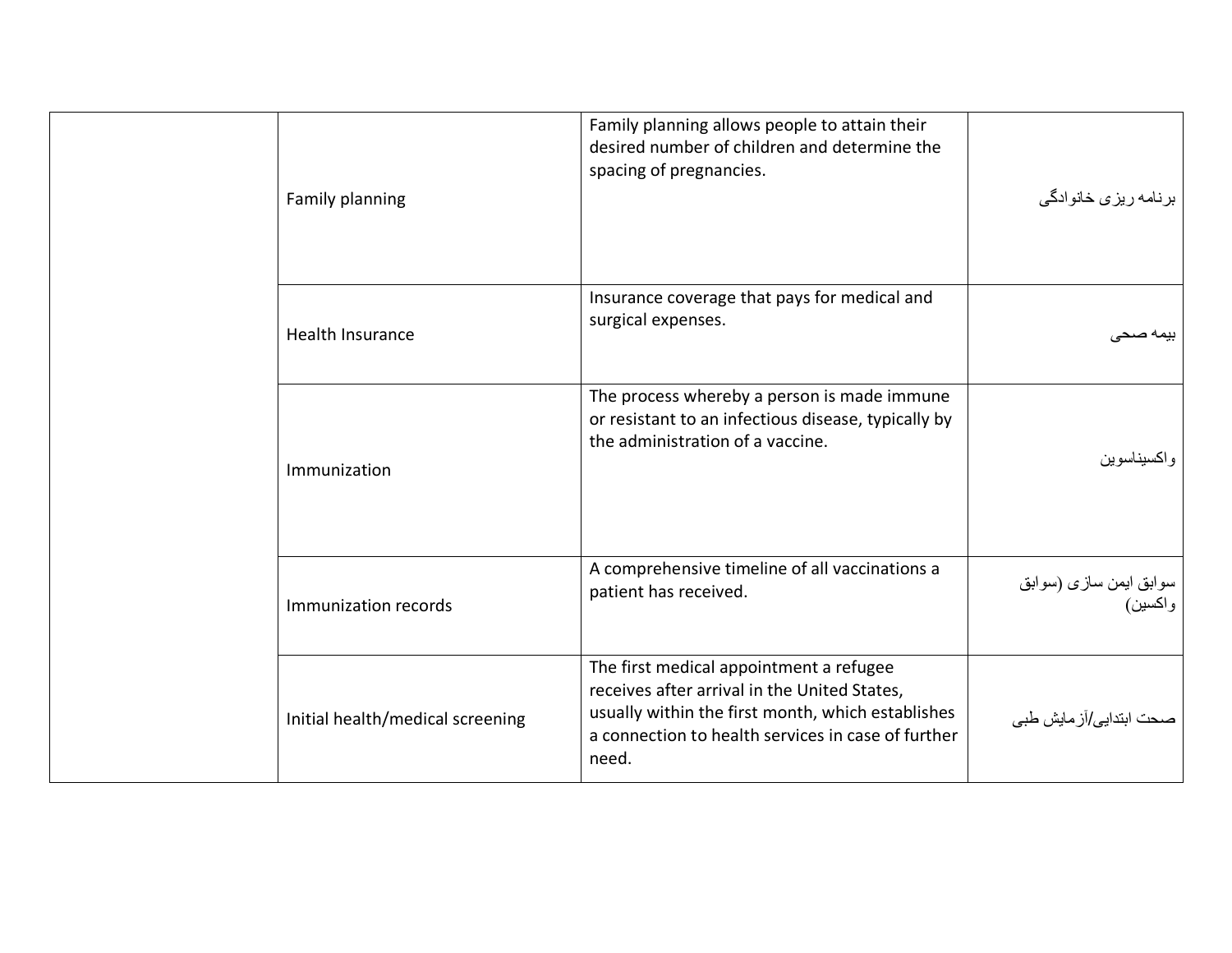| Medicaid                          | A government program that<br>provides health insurance coverage to<br>low-income people who qualify.                                            | مدیکید (بیمه دولتی)                           |
|-----------------------------------|-------------------------------------------------------------------------------------------------------------------------------------------------|-----------------------------------------------|
| Medicare                          | A government program that provides health<br>insurance coverage to people over the age of<br>65, and people under 65 with certain disabilities. | مدیکیر (بیمه دولتی برای افراد<br>مسن و معلول) |
| Mental health care                | Mental health care addresses emotional,<br>psychological, and social well-being.                                                                | مراقبت صحت رواني                              |
| Over the counter (OTC) medication | Medication that is sold without a prescription.                                                                                                 | داروي بدون نسخه (OTC)                         |
| Personal hygiene                  | Maintaining cleanliness of one's body and<br>clothing to preserve overall health and well-<br>being.                                            | بهداشت شخصبي                                  |
| Premium                           | The cost an insurer pays for his or her insurance<br>coverage.                                                                                  | حق بيمه                                       |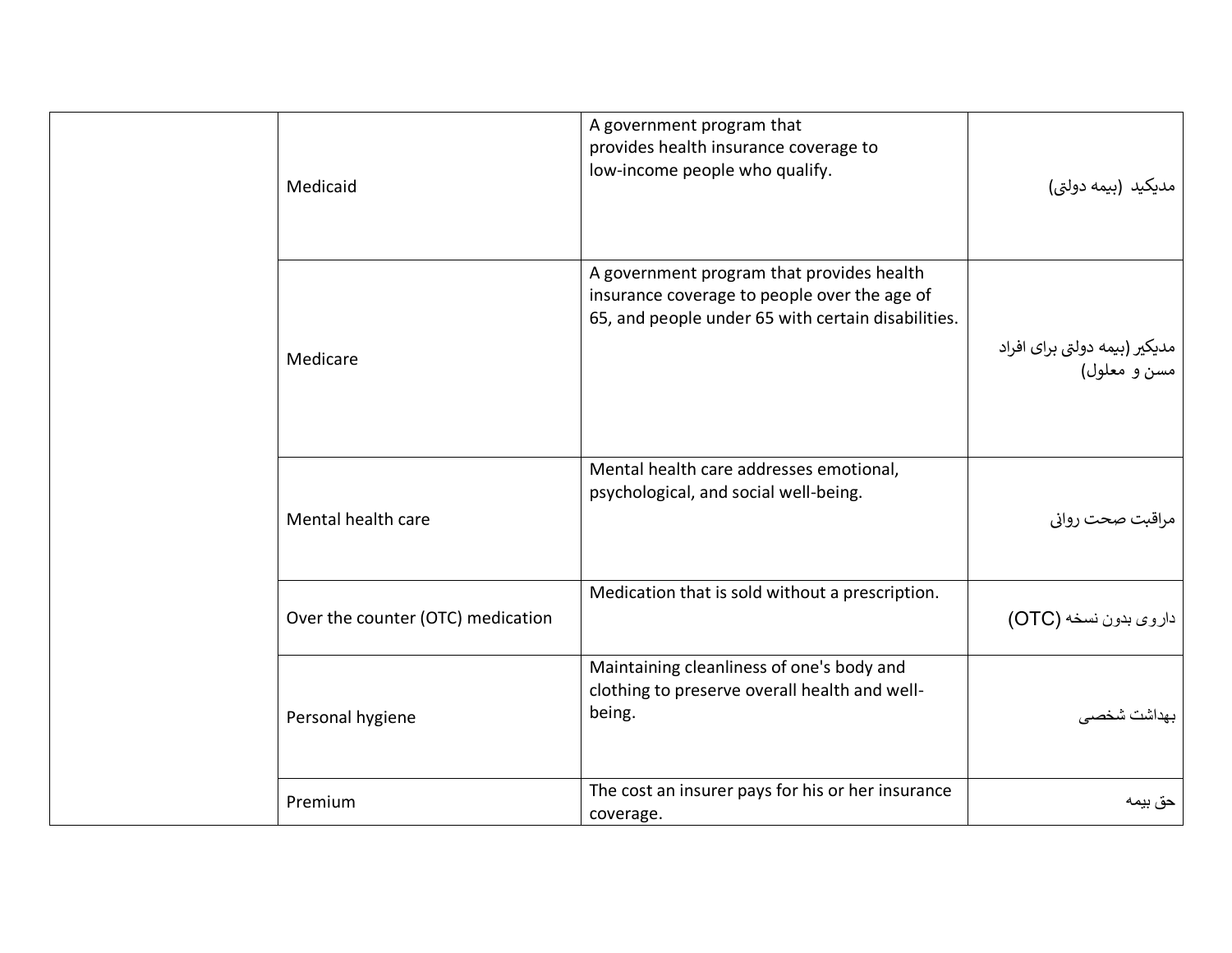| Prescription drugs                                                           | Drugs you can only get with a doctor's<br>prescription.                                                                                                                                                                                                                          | دار و های تجویز ی                             |
|------------------------------------------------------------------------------|----------------------------------------------------------------------------------------------------------------------------------------------------------------------------------------------------------------------------------------------------------------------------------|-----------------------------------------------|
| <b>Preventive Care</b>                                                       | The care you receive to prevent illnesses or<br>diseases. Also includes counseling to prevent<br>health problems.                                                                                                                                                                | مر اقبت های بیشگیر انه یا وقایوی              |
| Public health department                                                     | A local, state, or federal government agency<br>that provides immunizations against diseases<br>and offers other preventive health services,<br>including testing and treatment for tuberculosis<br>and other communicable diseases, usually at a<br>low cost or free of charge. | ادارة صحت عامه                                |
| Sexually transmitted disease (STD) /<br>Sexually transmitted infection (STI) | Diseases or infections that can be transmitted<br>by direct sexual contact.                                                                                                                                                                                                      | بیماری مقاربتی (STD) /<br>عفونت مقاربتی (STI) |
| Urgent care clinics                                                          | These clinics are for situations where you have<br>an illness or injury that needs immediate care,<br>but is not serious enough for a visit to the<br>emergency room.                                                                                                            | كلينيك هاى مراقبت عاجل                        |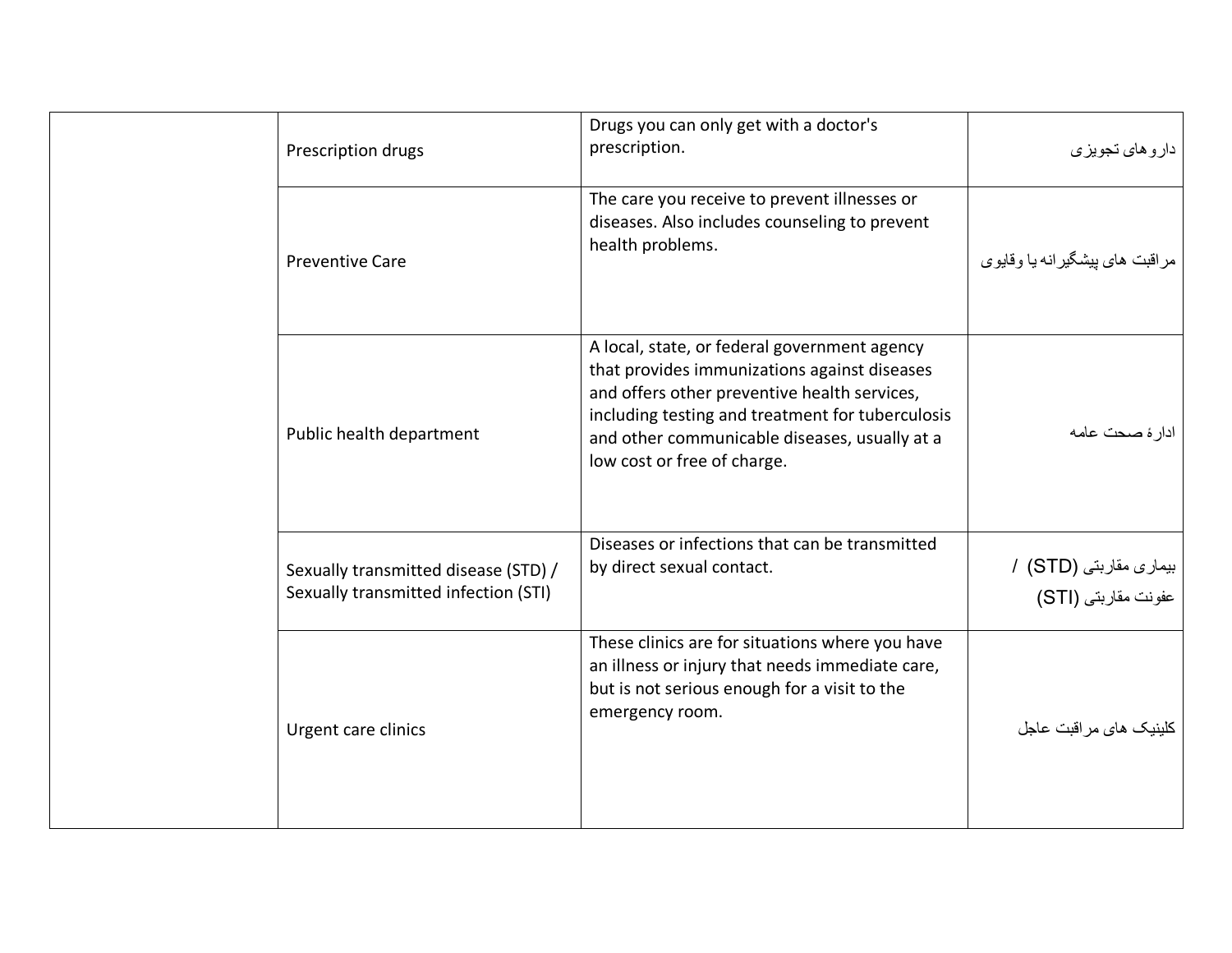<span id="page-24-0"></span>

| <b>EDUCATION/</b><br><b>LEARNING ENGLISH</b><br>تعليم/يادگيري انگليسي | <b>Community College</b>                                | A post-secondary, higher education institution<br>that provides workforce education and college<br>transfer academic programs.                                                              | کالج های محلی                           |
|-----------------------------------------------------------------------|---------------------------------------------------------|---------------------------------------------------------------------------------------------------------------------------------------------------------------------------------------------|-----------------------------------------|
|                                                                       | English as a Second Language (ESL)<br><b>Classes</b>    | Study of the English language by non-native<br>speakers in an English-speaking environment.                                                                                                 | صنف های انگلیسی منحیث زبان<br>دوم (ESL) |
|                                                                       | Extra-curricular activities                             | Optional, school-sponsored programs for<br>students that occur outside of regular classroom<br>learning including sports, clubs, and other social<br>events.                                | فعاليت هاي فوق برنامه                   |
|                                                                       | <b>General Educational Development</b><br>(GED) Diploma | A group of four subject tests which certify that<br>the test taker has United States high school-<br>level academic skills. It serves as an alternative<br>to the U.S. high school diploma. | ديپلم توسعه تعليم عمومى<br>(GED)        |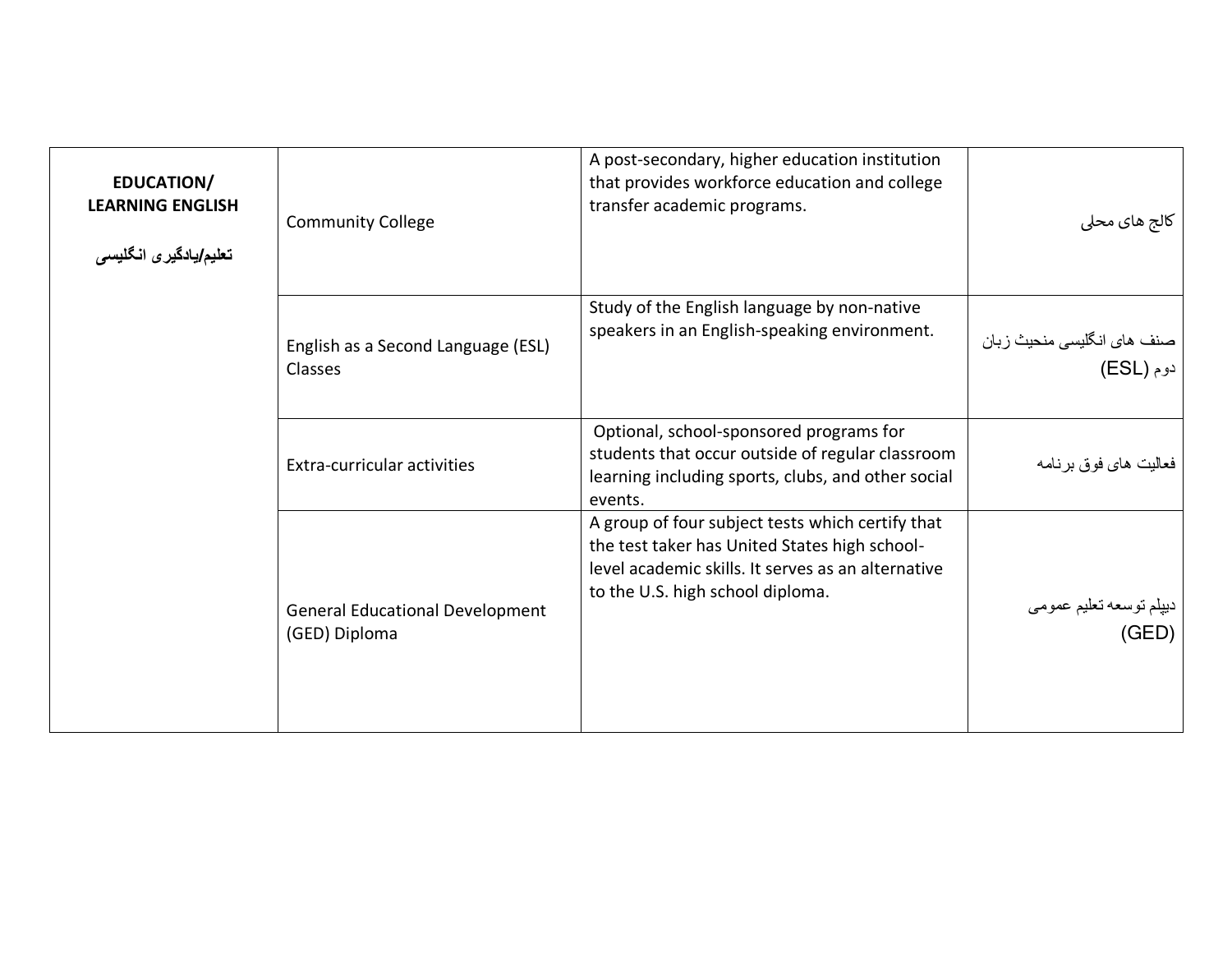| Parent-Teacher meetings                 | A short meeting or conference between the<br>parents and teachers of students to discuss a<br>child's progress at school.                                                                                         | جلسات والدبين و معلم     |
|-----------------------------------------|-------------------------------------------------------------------------------------------------------------------------------------------------------------------------------------------------------------------|--------------------------|
| Recertification                         | The process of renewing a professional<br>certification by taking classes or courses.                                                                                                                             | تائيد مجدد               |
| Scholarship                             | A grant or payment made to support a student's<br>education, awarded on the basis of academic or<br>other achievement                                                                                             | بورسيه                   |
| <b>Scholastic Assessment Test (SAT)</b> | An examination used by colleges and<br>universities as part of their admissions decision-<br>making process. The SAT tests a student's<br>abilities in the areas of critical reading, writing<br>and mathematics. | أزمون ارزيابي علمي (SAT) |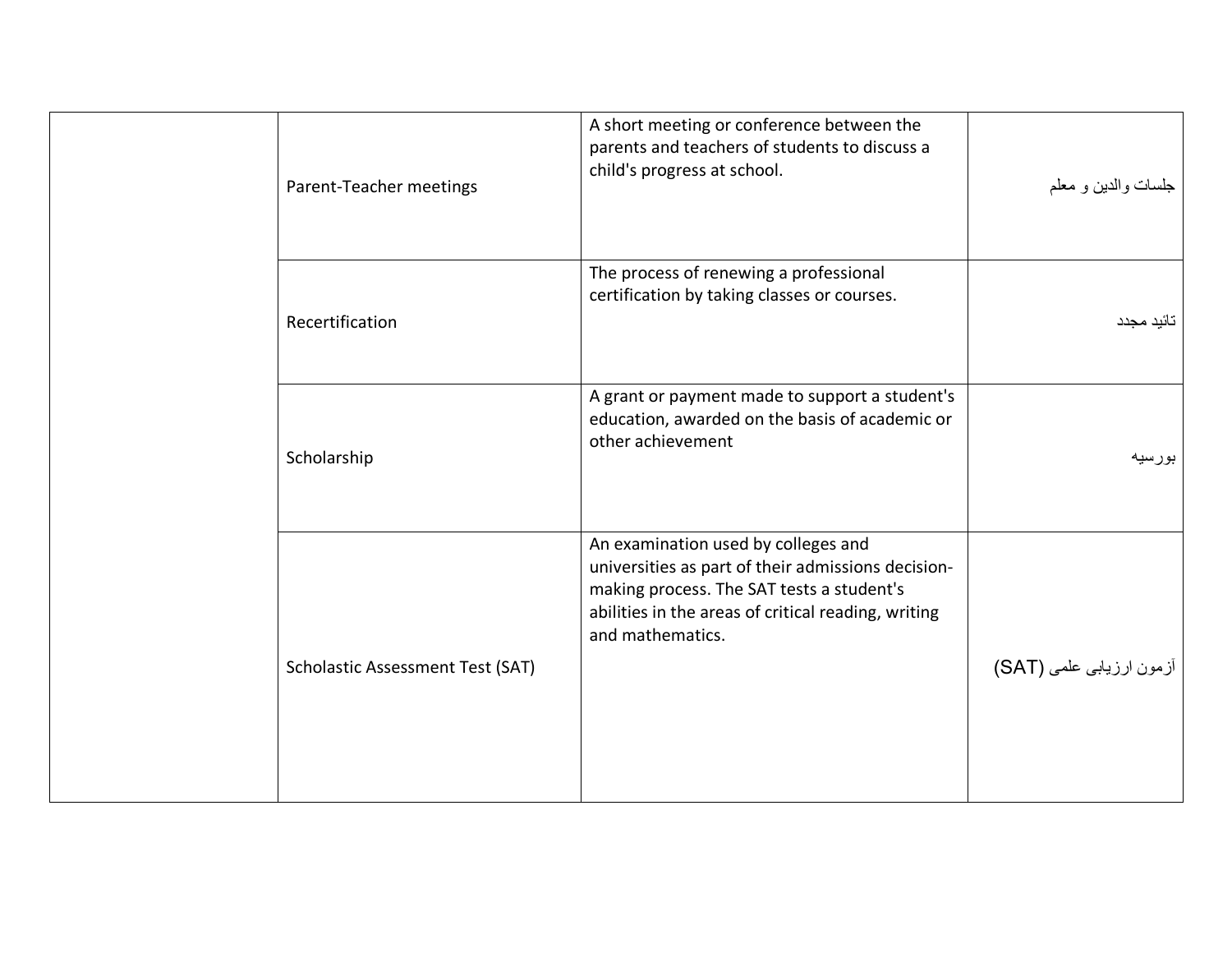| School enrollment                         | The act of registering a student in school.                                                                          | ثبت نام در مکتب                     |
|-------------------------------------------|----------------------------------------------------------------------------------------------------------------------|-------------------------------------|
| <b>Technical School/Vocational School</b> | A learning institution that provides specialized<br>training in a specific career field, trade, or<br>profession.    | مكتب تخنيك <i>ي إم</i> كتب حر فه اي |
| University                                | An institution of higher education and research<br>which awards academic degrees in various<br>academic disciplines. | دانشگاه                             |

<span id="page-26-0"></span>

| <b>EMPLOYMENT</b> | Application                                            | A written or online form submitted to a<br>potential employer providing the name, contact<br>information, and employment history of the job<br>seeker. | عر بضبه               |
|-------------------|--------------------------------------------------------|--------------------------------------------------------------------------------------------------------------------------------------------------------|-----------------------|
| اشتغال            | Discrimination                                         | Prejudicial treatment of different categories of<br>people, especially on the grounds of race, age,<br>gender, or sex.                                 | تبعبض                 |
|                   | <b>Employment Authorization Document</b><br>(EAD) Card | A document issued by USCIS that allows foreign<br>nationals to work in the U.S.                                                                        | كارت اجاز ه كار (EAD) |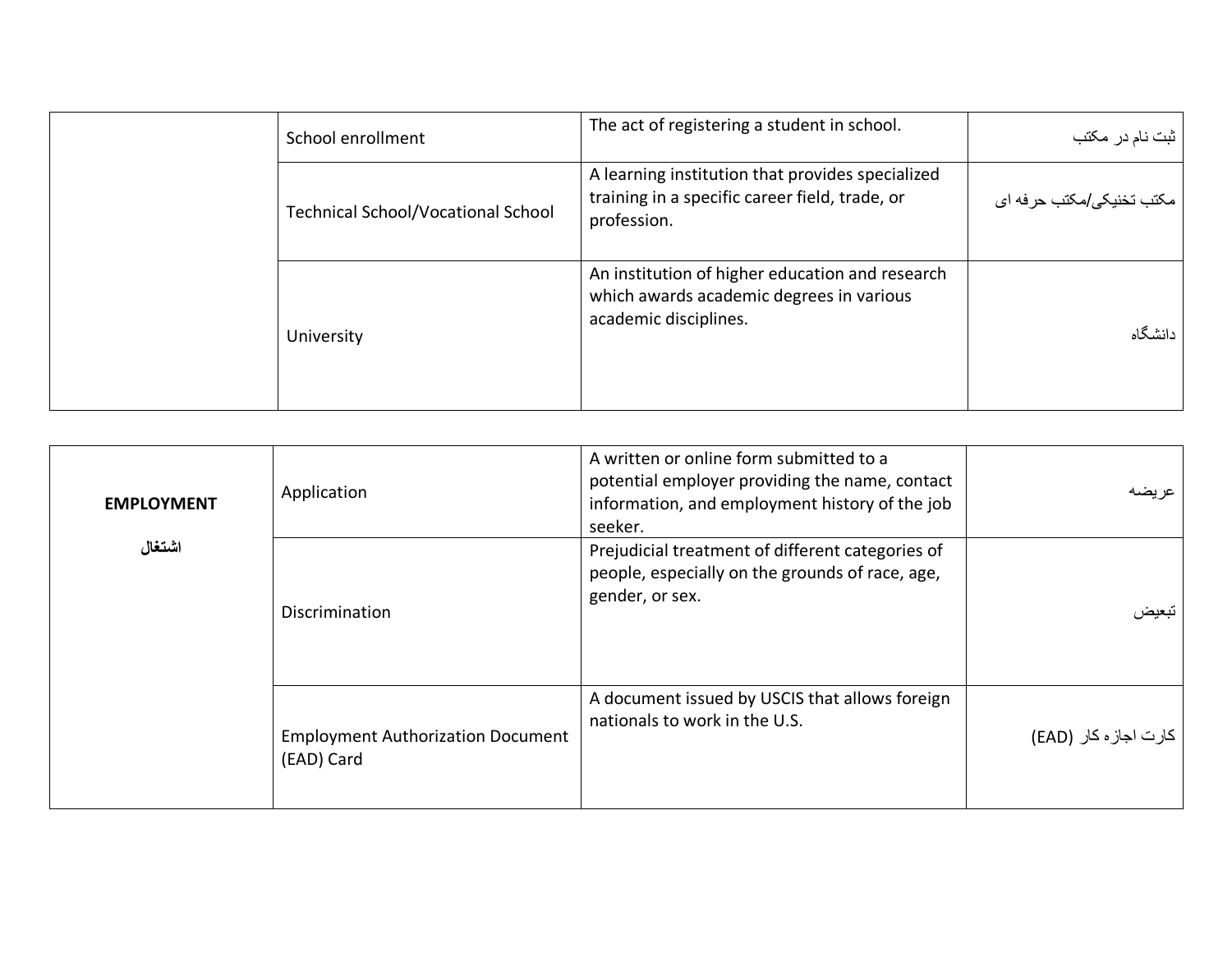| Employment services/job readiness<br>training | Support provided to job seekers to help them<br>find and apply for jobs or to succeed at a new<br>job.                                                                                                                                           | خدمات اشتغال/أموزش أماده شدن<br>براي شغل |
|-----------------------------------------------|--------------------------------------------------------------------------------------------------------------------------------------------------------------------------------------------------------------------------------------------------|------------------------------------------|
| Entry-level/unskilled labor job               | A job that does not require prior experience in<br>the field.                                                                                                                                                                                    | در سطح ورودی/کارگر بدون<br>مهارت         |
| Full-time Job                                 | Employment in which a person works a<br>minimum number of hours as defined by the<br>employer, usually about 40 hours per week.<br>Full-time employment often comes with<br>benefits, such as annual leave, sick leave, and<br>health insurance. | شغل تمام وقت                             |
| Help wanted                                   | A sign posted by employers or phrase used in<br>advertisements indicating an employment<br>vacancy.                                                                                                                                              | نیاز به کارمند                           |
| Informal work                                 | Work that is not performed for an official<br>employer and which is usually untaxed and<br>unregulated.                                                                                                                                          | کار غیررسمی                              |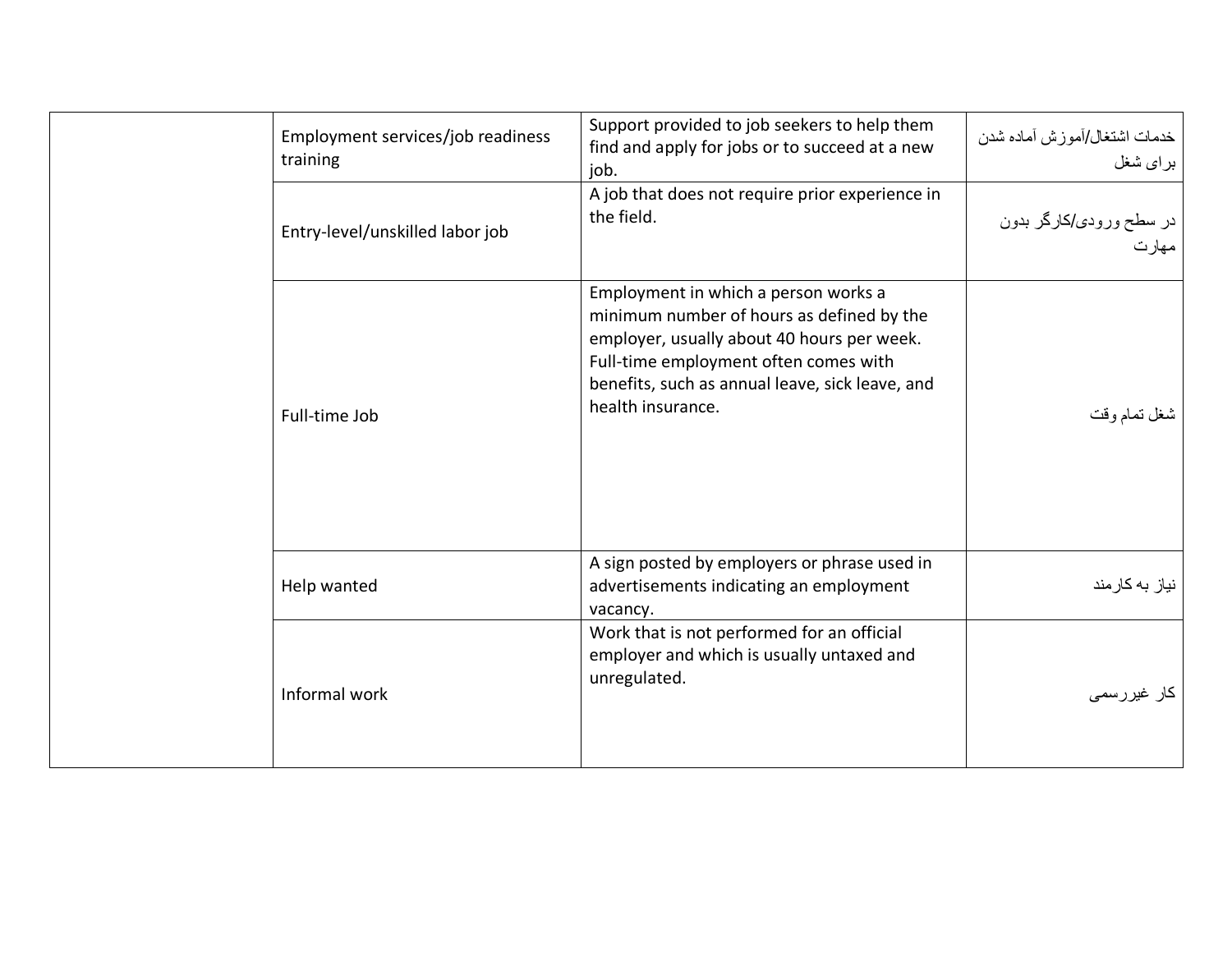| Job interview | A conversation between a job applicant and an<br>employer which assesses whether the applicant<br>should be hired.                                                               | مصاحبه شغلي   |
|---------------|----------------------------------------------------------------------------------------------------------------------------------------------------------------------------------|---------------|
| Licensing     | The government-issued credentials required by<br>law to work in certain professions.                                                                                             | مجوز          |
| Minimum wage  | The lowest wage that employers can legally pay<br>their workers.                                                                                                                 | حداقل دستمز د |
| Networking    | The action or process of interacting with others<br>to exchange information and develop<br>professional or social contacts.                                                      | شبكه سازى     |
| Notice        | Written or verbal communication from a<br>departing employee to an employer indicating<br>when he or she will quit, usually required two<br>weeks prior to the last day of work. | اطلاعيه       |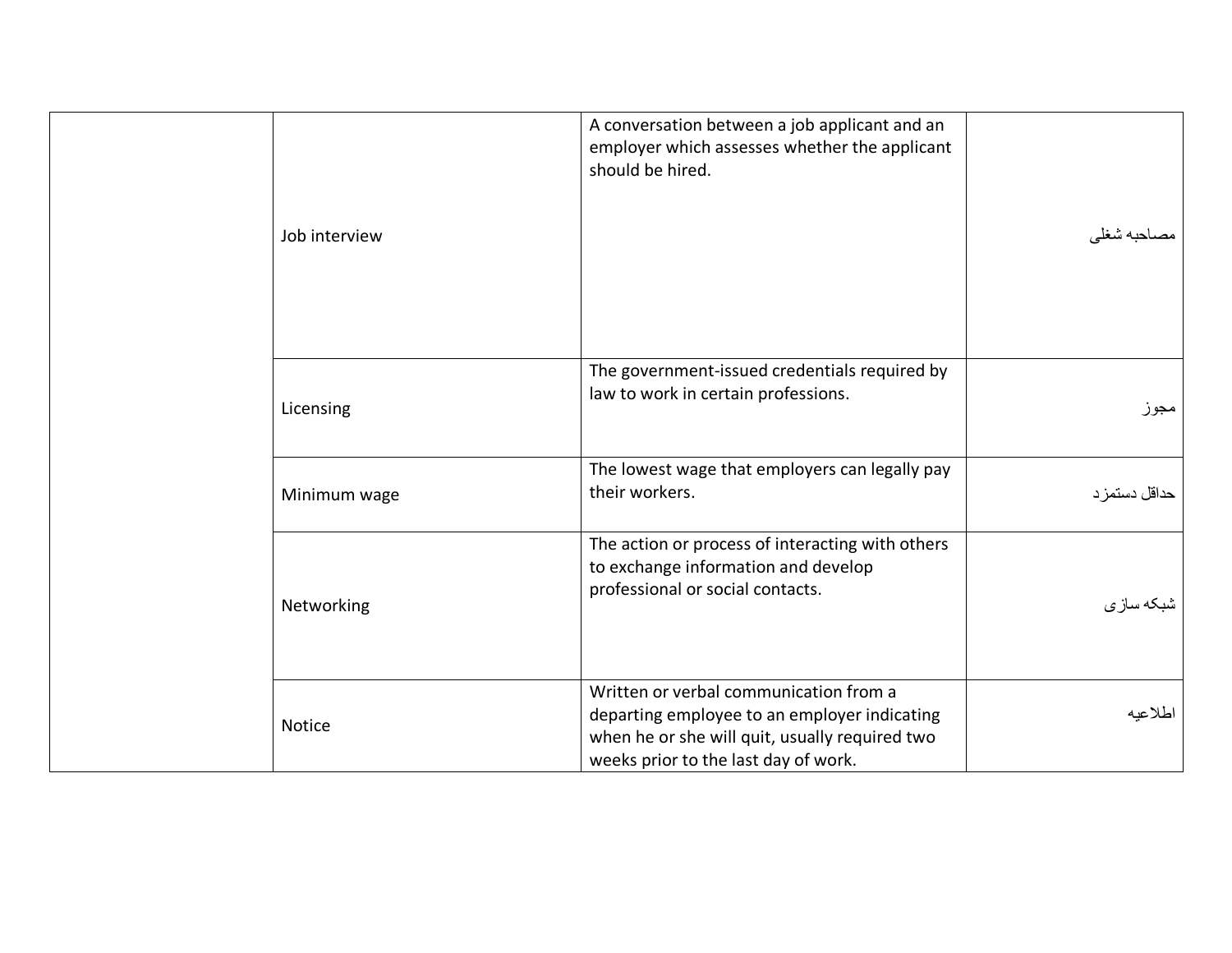| Part-time Job                | A form of employment that carries fewer hours<br>per week than a full-time job. Workers are<br>usually considered to be part-time if they work<br>fewer than 30 hours per week. | شغل نيمه وقت           |
|------------------------------|---------------------------------------------------------------------------------------------------------------------------------------------------------------------------------|------------------------|
| Paycheck                     | A check for salary or wages made out to an<br>employee.                                                                                                                         | چک معاش                |
| Punctuality                  | Being able arrive at an appointment or place of<br>work, or being able to complete a required task<br>or fulfill an obligation before or at a previously<br>designated time.    | و قت شناسبي            |
| Résumé/Curriculum vitae (CV) | A document created and used by a person to<br>present their background, skills, and<br>accomplishments to secure new employment.                                                | خلص سوانح (CV)         |
| Self-employment              | Working for oneself as a freelancer or the<br>owner of a business rather than for an<br>employer.                                                                               | شعل أزاد (كاربار شخصى) |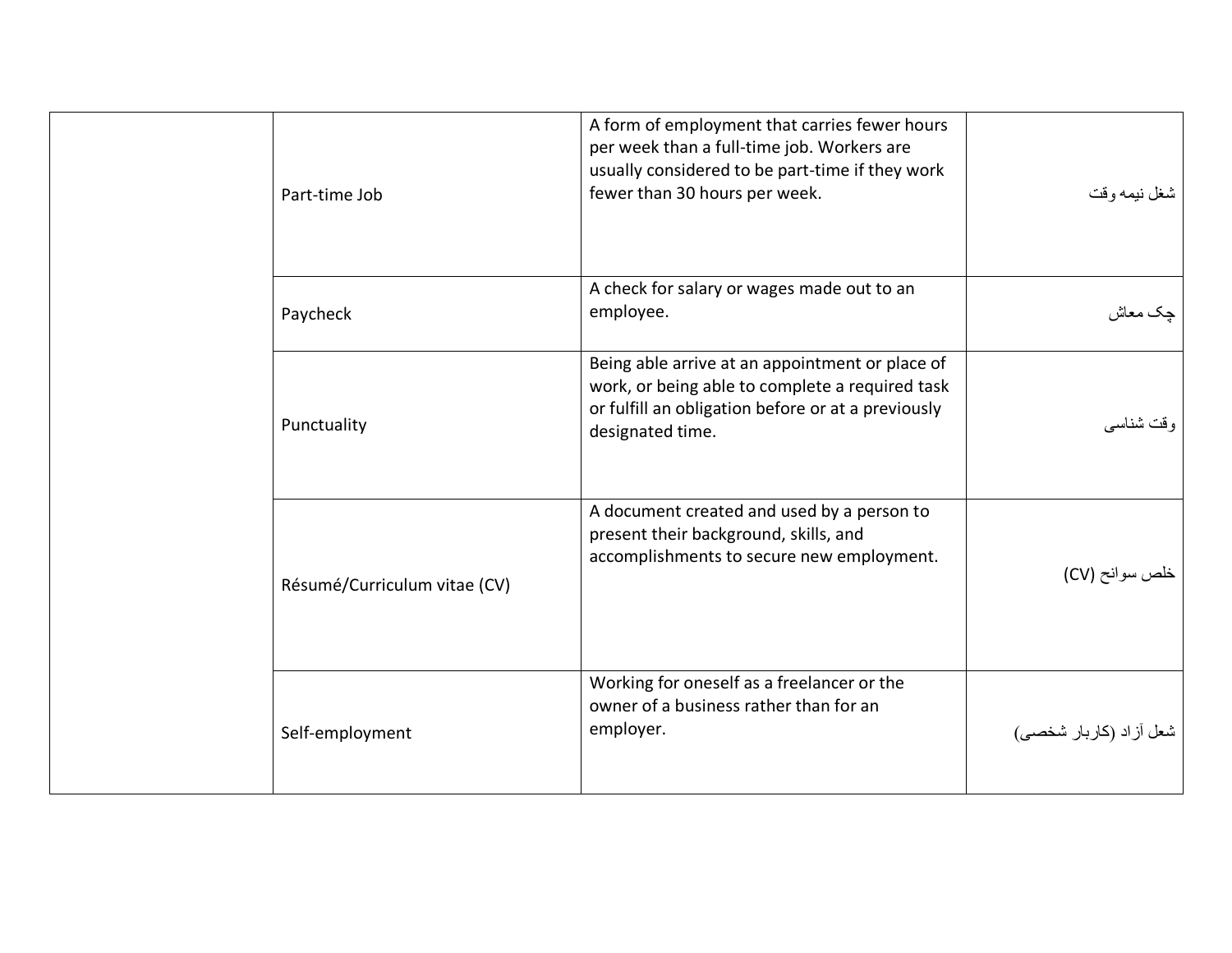| Skilled labor job                  | Any worker who has special skill, training,<br>knowledge, and (usually acquired) ability in<br>their work. A skilled worker may have attended<br>a college, university, or technical school. Or a<br>skilled worker may have learned their skills on<br>the job. | وظيفه با مهارت شغلي         |
|------------------------------------|------------------------------------------------------------------------------------------------------------------------------------------------------------------------------------------------------------------------------------------------------------------|-----------------------------|
| Upward mobility                    | Movement from one financial level to a higher<br>one as by changing jobs.                                                                                                                                                                                        | سير صعودي                   |
| Workplace rights/employees' rights | Legal and human rights relating to labor<br>relations between workers and employers,<br>codified in national and international labor and<br>employment law. In general, these rights<br>influence working conditions in relations of<br>employment.              | حقوق محل كار /حقوق كارمندان |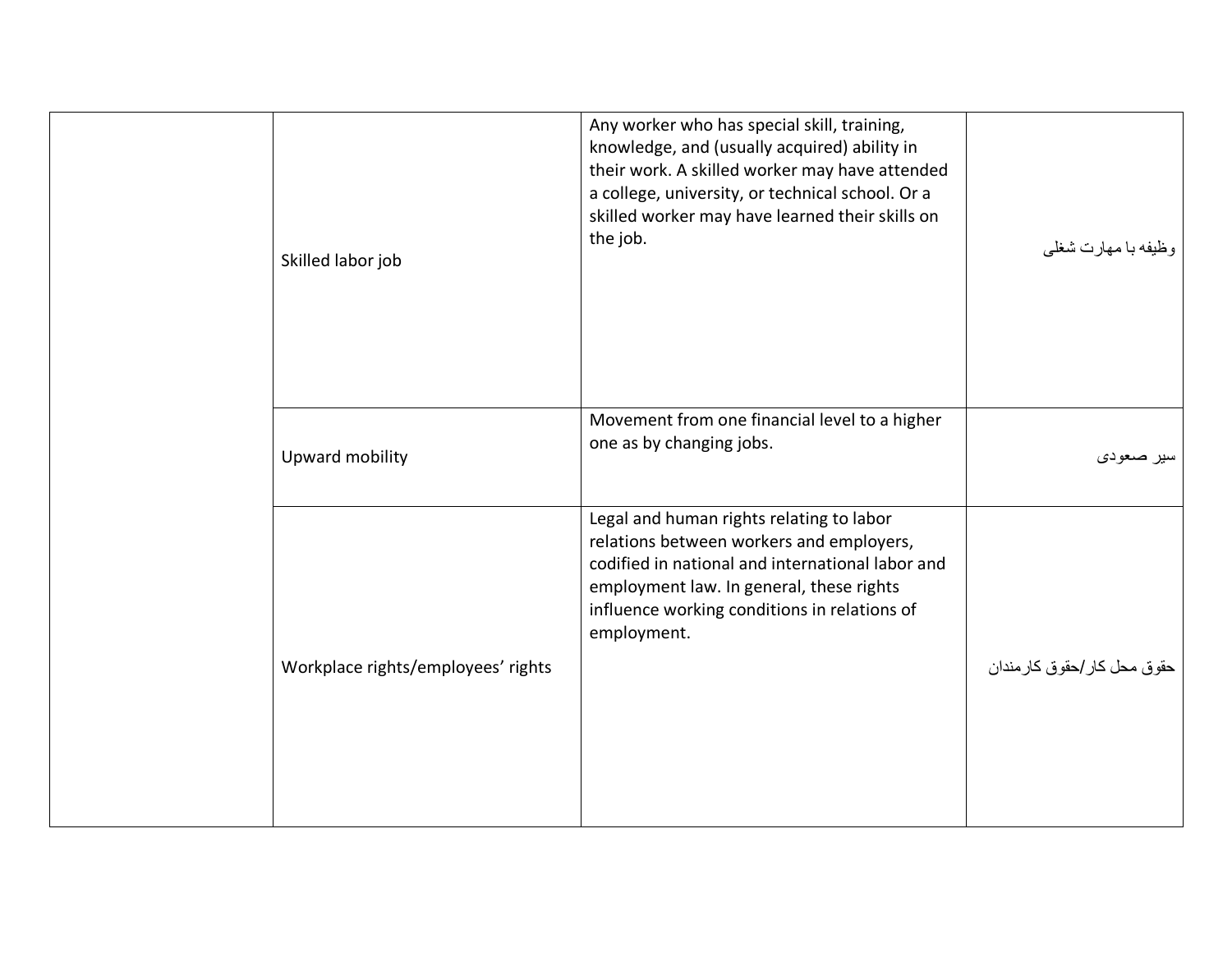<span id="page-31-0"></span>

| <b>RIGHTS AND</b><br><b>RESPONSIBILITIES</b><br>حقوق و مكلفيت ها | <b>Family Reunification</b> | A recognized reason for immigration in many<br>countries because of the presence of one or<br>more family members in a certain country,<br>therefore, enabling the rest of the divided family<br>or specific members of the family to immigrate<br>to that country as well. | يكجا شدن خانوده    |
|------------------------------------------------------------------|-----------------------------|-----------------------------------------------------------------------------------------------------------------------------------------------------------------------------------------------------------------------------------------------------------------------------|--------------------|
|                                                                  | Freedom of Assembly         | The individual right to peacefully assemble,<br>collectively express, and petition the<br>government for redress of grievances<br>guaranteed by the First Amendment to the US<br>Constitution.                                                                              | آزادى تجمع         |
|                                                                  | Freedom of Religion         | The right to practice whatever religion one<br>chooses or to practice no religion                                                                                                                                                                                           | آز اد <i>ی</i> دین |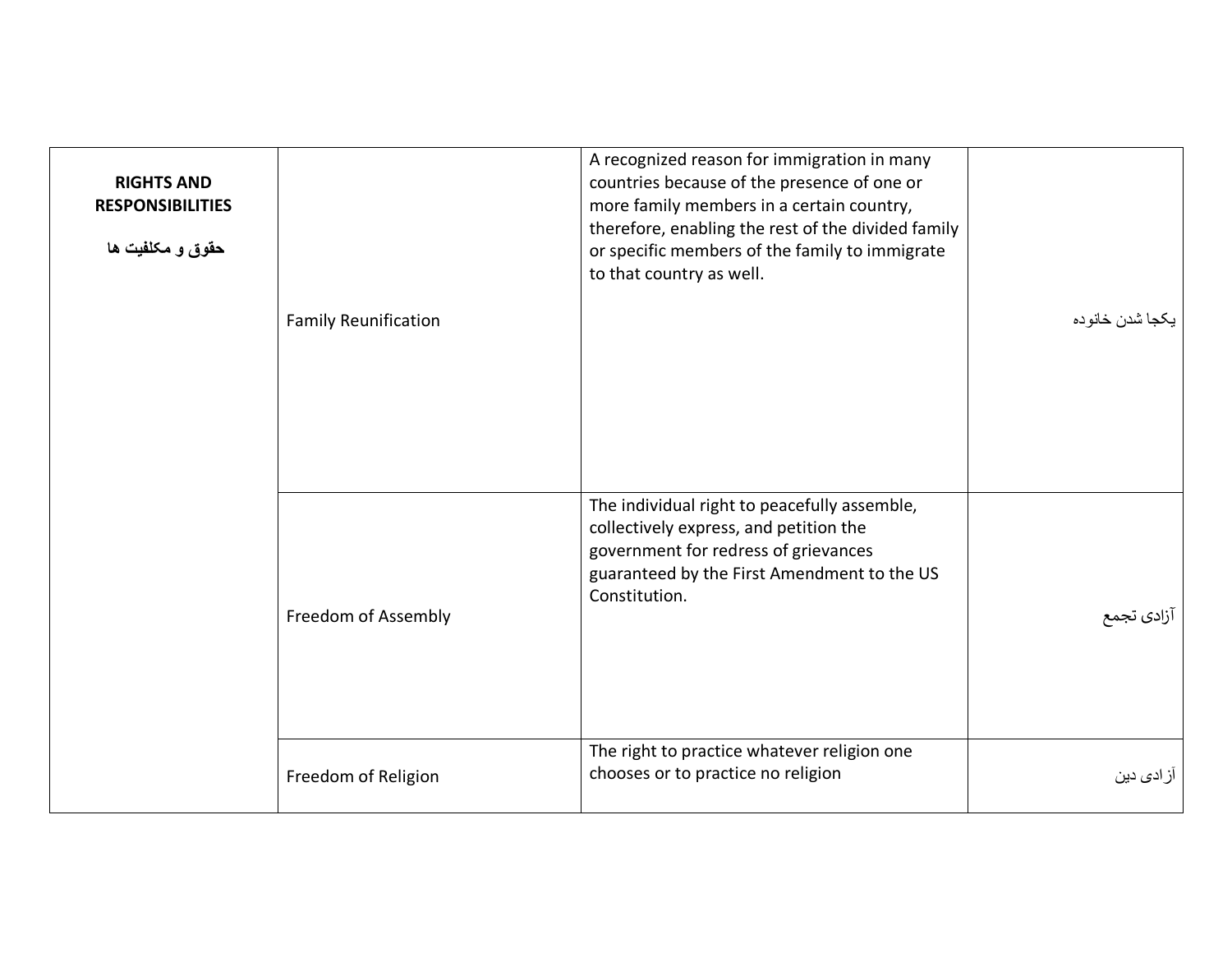| Freedom of Speech         | The right to express any opinions without<br>censorship or restraint (excepting hate speech<br>and slander)                                                                                                                                         | آز ادی بیان        |
|---------------------------|-----------------------------------------------------------------------------------------------------------------------------------------------------------------------------------------------------------------------------------------------------|--------------------|
| The right to a fair trial | A trial that is conducted fairly, justly, and with<br>procedural regularity by an impartial judge and<br>in which the defendant is afforded his or her<br>rights under the U.S. Constitution or the<br>appropriate state constitution or other law. | حق دادر سی عادلانه |
| Voting                    | The right to express one's political opinion by<br>casting a ballot in favor of one candidate in an<br>official election.                                                                                                                           | ر أ <i>ى</i> دادن  |

<span id="page-32-0"></span>

| <b>U.S. LAWS</b>           | Address change form/Alien's Change | A form non-citizens must fill out and submit to | فورم تغيير أدرس/تغيير أدرس |
|----------------------------|------------------------------------|-------------------------------------------------|----------------------------|
| قوانين ايالات متحده امريكا | of Address (AR-11)                 | their when there's a change in their address.   | اتباع بيگانه (AR-11)       |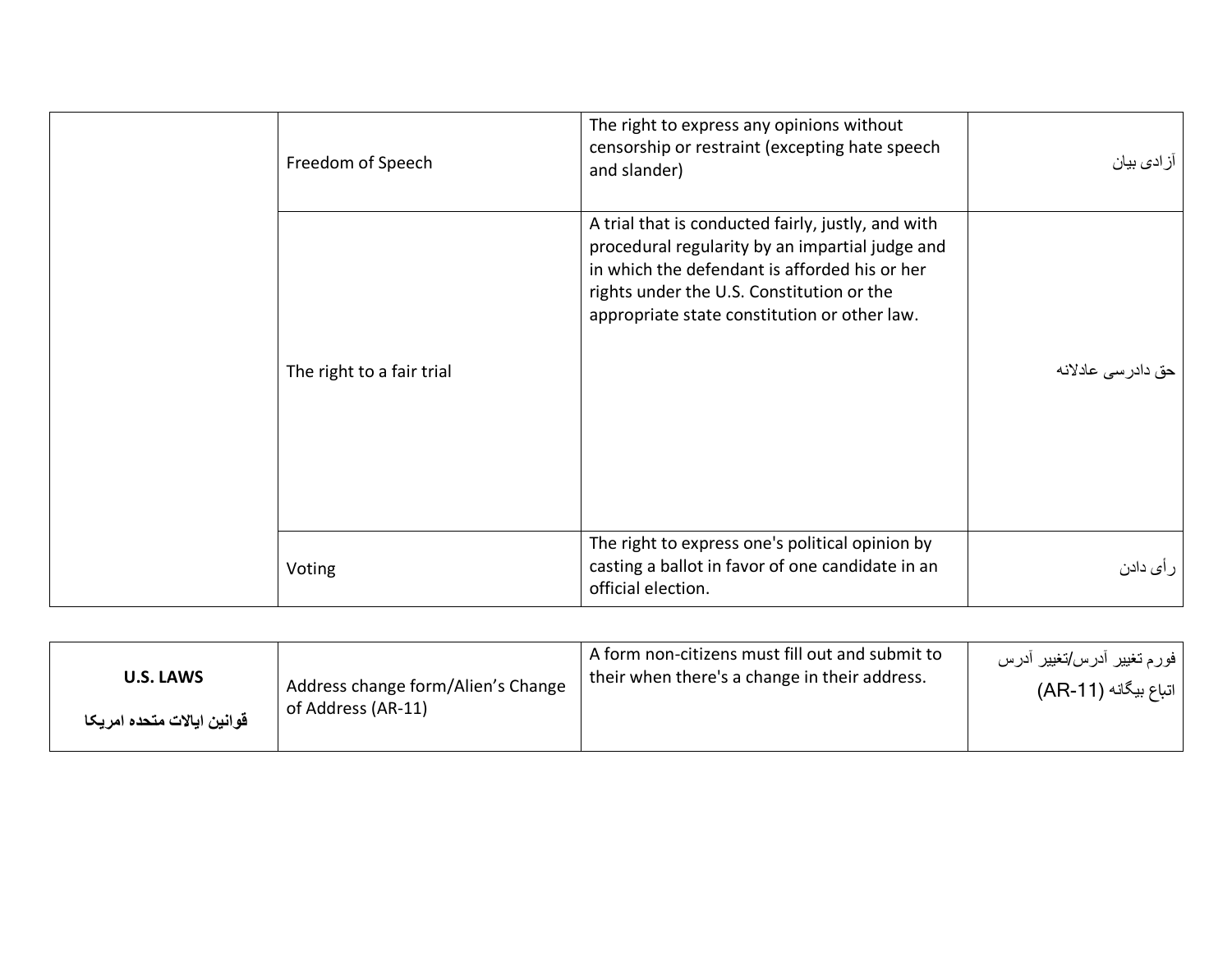| The age at which a person is considered to be<br>legally competent to consent to marriage, sexual<br>acts, and other legally binding decisions. | سن قانوني                                |
|-------------------------------------------------------------------------------------------------------------------------------------------------|------------------------------------------|
| Causing harm or suffering to animals.                                                                                                           | ظلم بالاي حيوانات                        |
| Terms for informal work which emphasize the<br>secretive intention of avoiding taxes or<br>government oversight.                                | باز ار سیاه/کارکردن به طور<br>غير قانوني |
| Giving or receiving something of value in<br>exchange for some kind of influence or action in<br>return.                                        | رشوه                                     |
| Physical, sexual, and/or psychological<br>maltreatment or neglect of a child or children,<br>especially by a parent or a caregiver.             | سوء استفاده ازطفل                        |
|                                                                                                                                                 |                                          |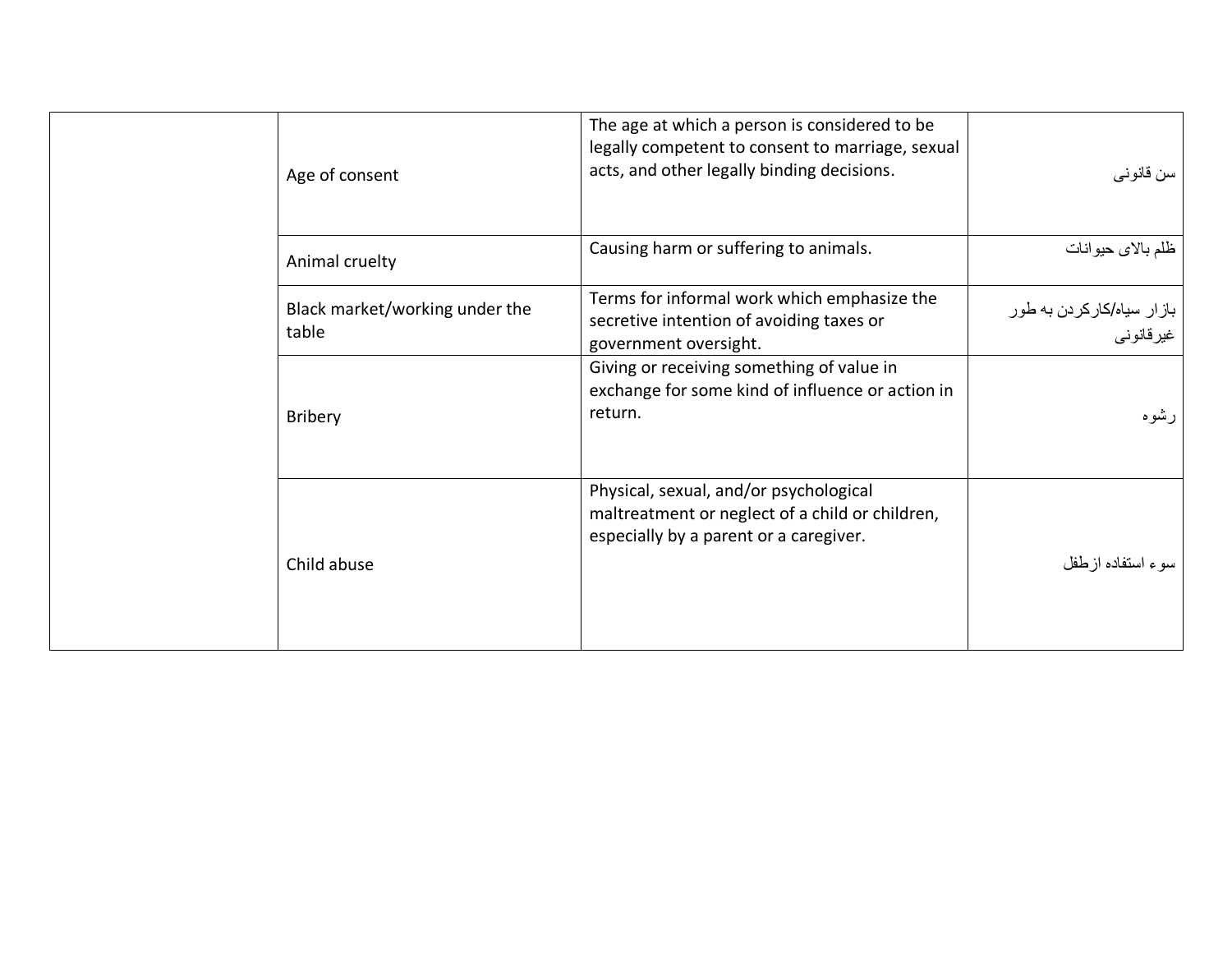| Child neglect | Not meeting a child's basic needs, including the<br>failure to provide adequate health care,<br>supervision, clothing, nutrition, housing as well<br>as their physical, emotional, social, educational<br>and safety needs. | غفلت از طفل     |
|---------------|-----------------------------------------------------------------------------------------------------------------------------------------------------------------------------------------------------------------------------|-----------------|
| Child support | Ongoing, periodic payment made by a parent for<br>the financial benefit of a child (paid to another<br>parent, caregiver, guardian, or state) following<br>the end of a marriage or other relationship.                     | حمايت طفل       |
| Citizenship   | The status of being a citizen of a particular<br>country.                                                                                                                                                                   | شهروندي         |
| Deportation   | The removal of a person or group of people<br>from a place or country.                                                                                                                                                      | ديپورت (رد مرز) |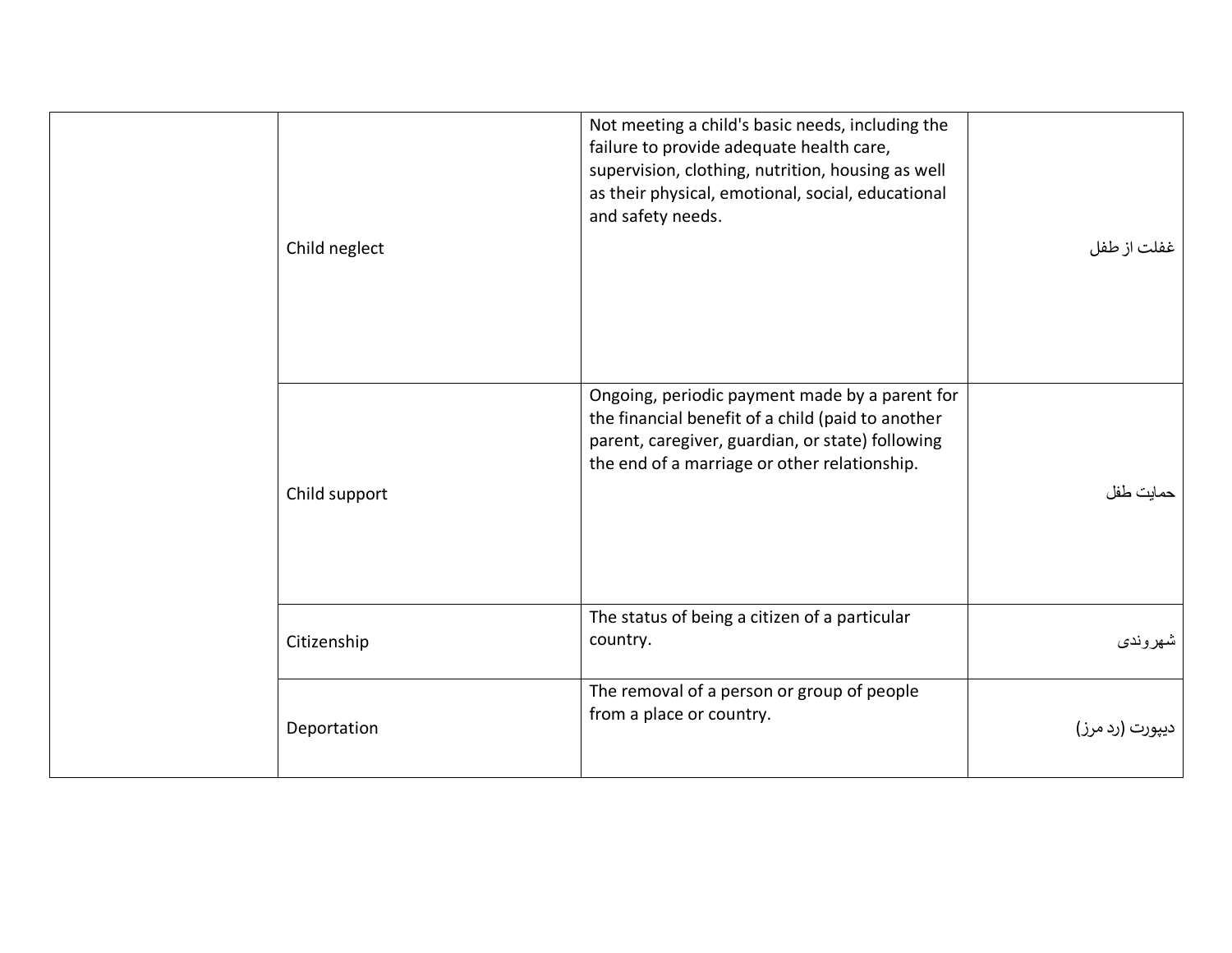| Domestic violence / spousal abuse | Violence or other abuse by one person against<br>another in a domestic setting, such as in<br>marriage or cohabitation.                                                                                                                  | خشونت خانوادگی/همسر آزاری |
|-----------------------------------|------------------------------------------------------------------------------------------------------------------------------------------------------------------------------------------------------------------------------------------|---------------------------|
| <b>Federal Laws</b>               | The body of law consisting of the U.S.<br>Constitution, federal statutes and regulations,<br>U.S. treaties, and federal common law. The<br>Federal law is the supreme law in US and<br>overrides state law whenever there is a conflict. | قوانين فدرال              |
| <b>Fishing license</b>            | A regulatory or legal mechanism to control<br>fishing. Licensing is one way of managing<br>fisheries and may be required for commercial,<br>recreational, or personal fishing.                                                           | جواز ماہی گیری            |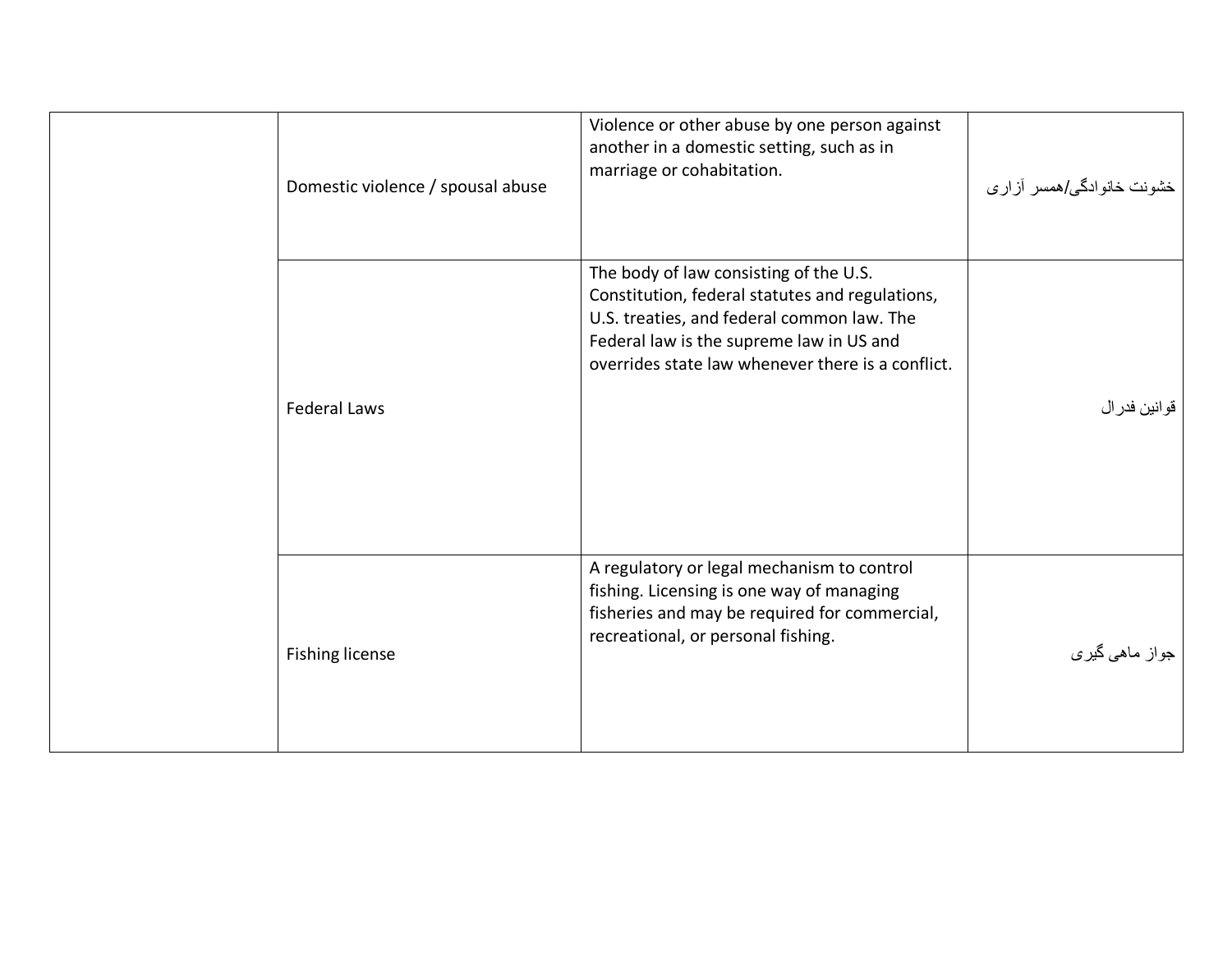| Green Card / Permanent Resident<br>Card | The permit allowing immigrants to permanently<br>live and work in the United States of America.                                                                                          | گرین کارت/کارت اقامت دایمی |
|-----------------------------------------|------------------------------------------------------------------------------------------------------------------------------------------------------------------------------------------|----------------------------|
| Gun laws                                | Local, state, or federal laws aimed at restricting<br>or regulating the sale, purchase, or possession<br>of firearms through licensing, registration, or<br>identification requirements. | قوانين اسلحه               |
| Hunting license                         | A hunting license is a regulatory or legal<br>mechanism to control hunting.                                                                                                              | جواز شکار                  |
| Immigrant                               | A person who comes to live permanently in a<br>foreign country.                                                                                                                          | مهاجر                      |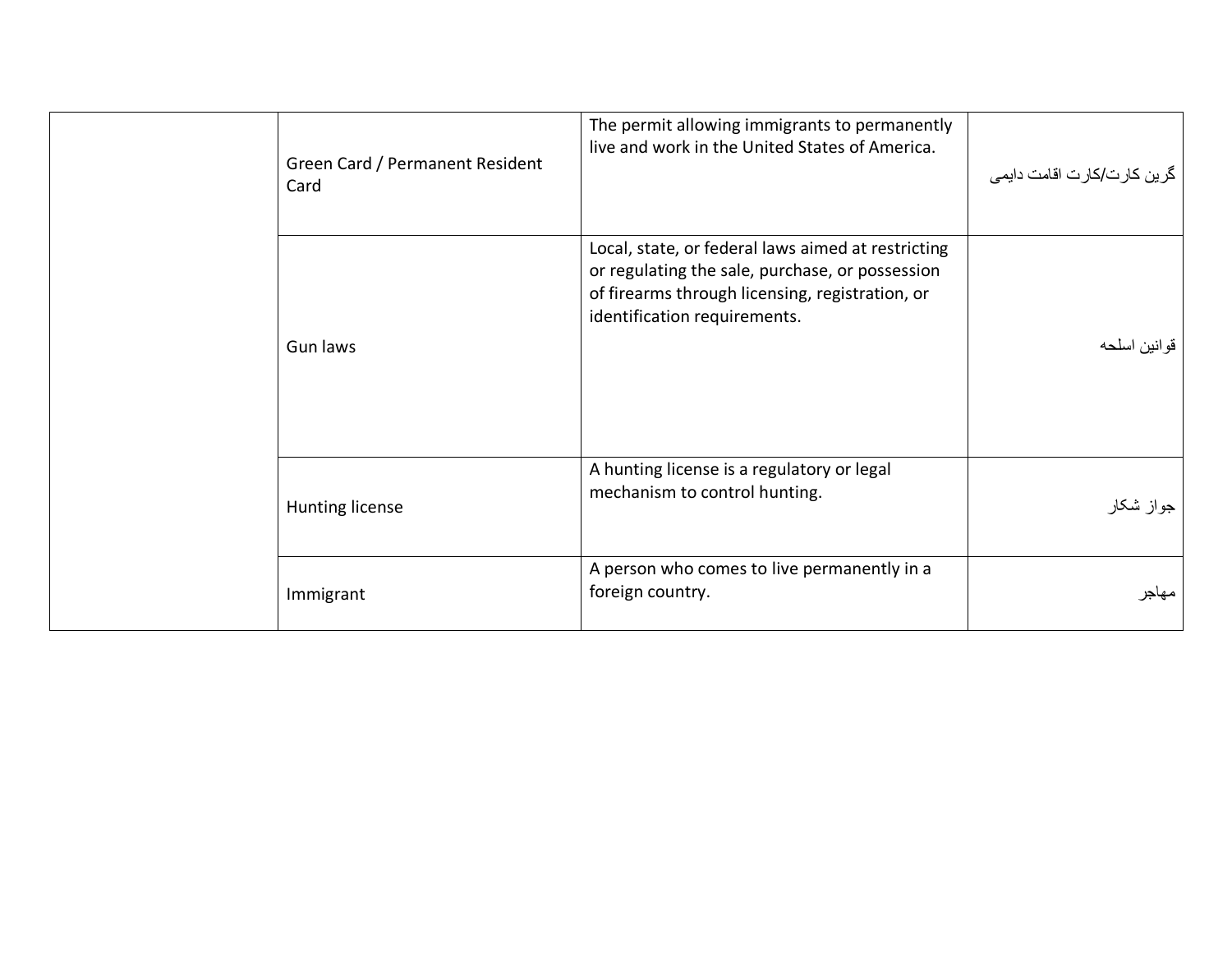| Internal Revenue Service (IRS) | A bureau of the Department of Treasury that is<br>tasked with the enforcement of income tax laws<br>and oversees the collection of federal income<br>taxes.                                                                    | خدمات عوايد داخلي (IRS) |
|--------------------------------|--------------------------------------------------------------------------------------------------------------------------------------------------------------------------------------------------------------------------------|-------------------------|
| Lawful Permanent Resident      | A non-citizen who has been granted<br>authorization to live and work in the United<br>States on a permanent basis. As proof of that<br>status, a person is granted a permanent resident<br>card, commonly called a green card. | اقامه دايمي قانوني      |
| Littering                      | Litter is trash improperly placed so as to be a<br>nuisance or health concern.                                                                                                                                                 | ريختن كثافت             |
| Local laws                     | Local laws refer to the laws which are unique to<br>each city, county, or local government.                                                                                                                                    | قوانين محلي             |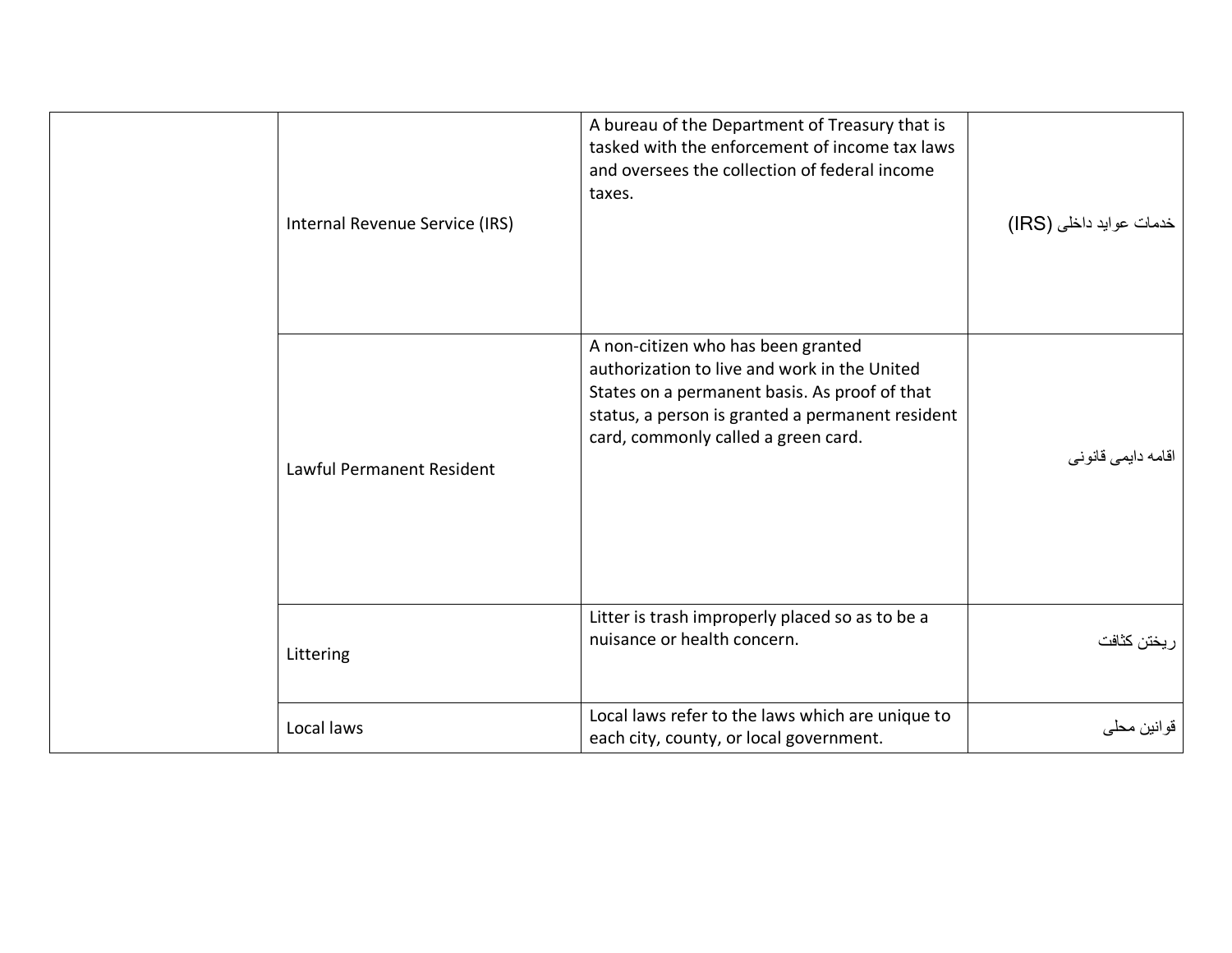| Naturalization           | The legal act or process by which a non-citizen in<br>a country may acquire citizenship or nationality<br>of that country. | خذ تابعيت                |
|--------------------------|----------------------------------------------------------------------------------------------------------------------------|--------------------------|
| Physical abuse           | Any intentional act causing injury or trauma to<br>another person or animal by way of bodily<br>contact.                   | آزار فزیک <i>ی</i>       |
| Polygamy                 | The practice or custom of having more than one<br>wife or husband at the same time.                                        | چند همسری                |
| Principal Applicant (PA) | The main applicant in an application process.                                                                              | در خواست دهنده اصلي (PA) |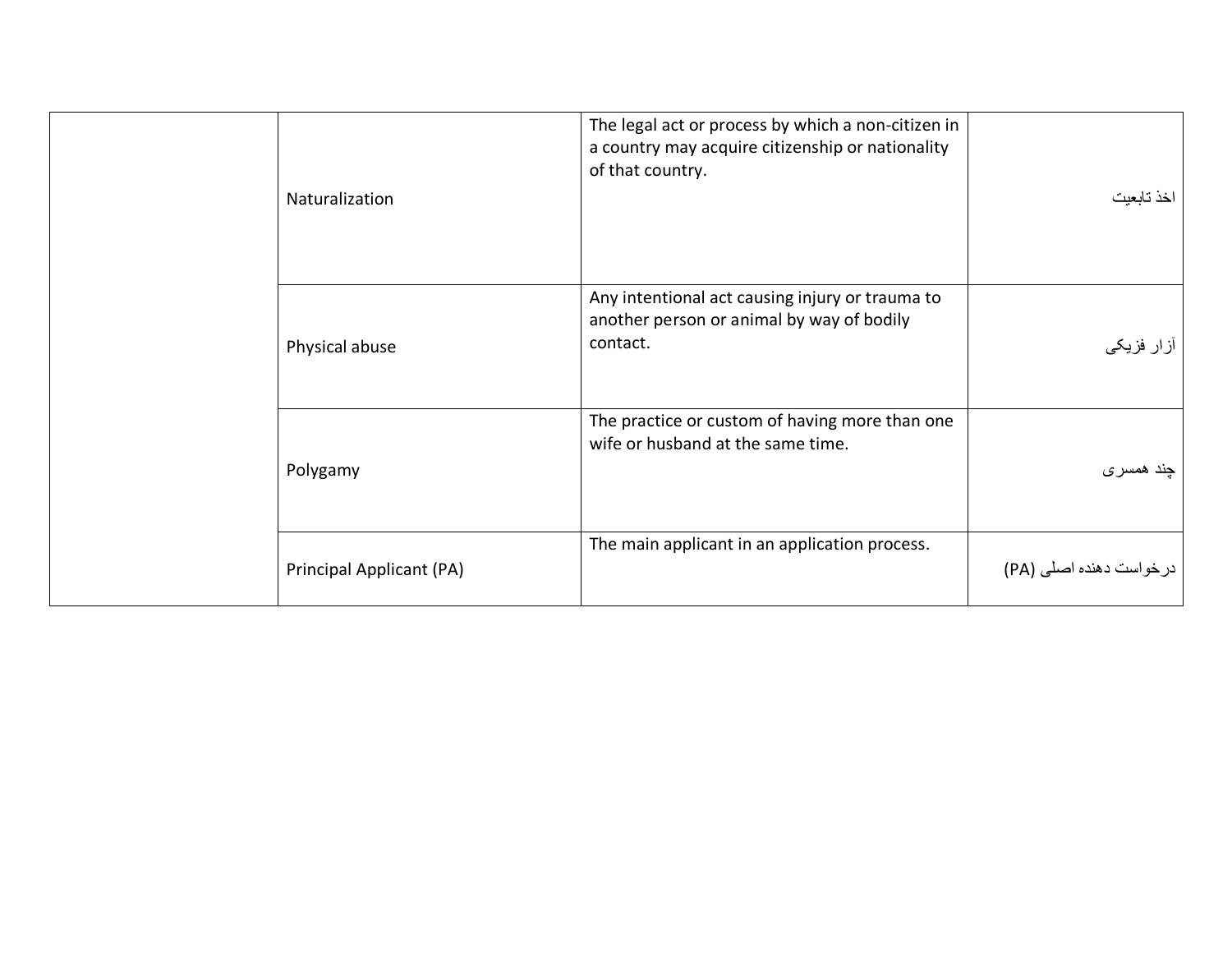| Re-entry permit       | A travel document similar to a certificate of<br>identity, issued by the United States Citizenship<br>and Immigration Services to lawful permanent<br>residents in the U.S. to allow them to travel<br>abroad and return to the U.S.                                                                                                                   | جواز ورود مجدد  |
|-----------------------|--------------------------------------------------------------------------------------------------------------------------------------------------------------------------------------------------------------------------------------------------------------------------------------------------------------------------------------------------------|-----------------|
| Same-sex relationship | A committed relationship between two persons<br>of the same sex.                                                                                                                                                                                                                                                                                       | رابطه با هم جنس |
| Selective Service     | An independent agency of the United States<br>government that maintains information on<br>those potentially subject to military conscription<br>(i.e. the draft). All male U.S. citizens and male<br>immigrant non-citizens, who are between the<br>ages of 18 and 25 are required by law to have<br>registered within 30 days of their 18th birthday. | خدمات انتخابي   |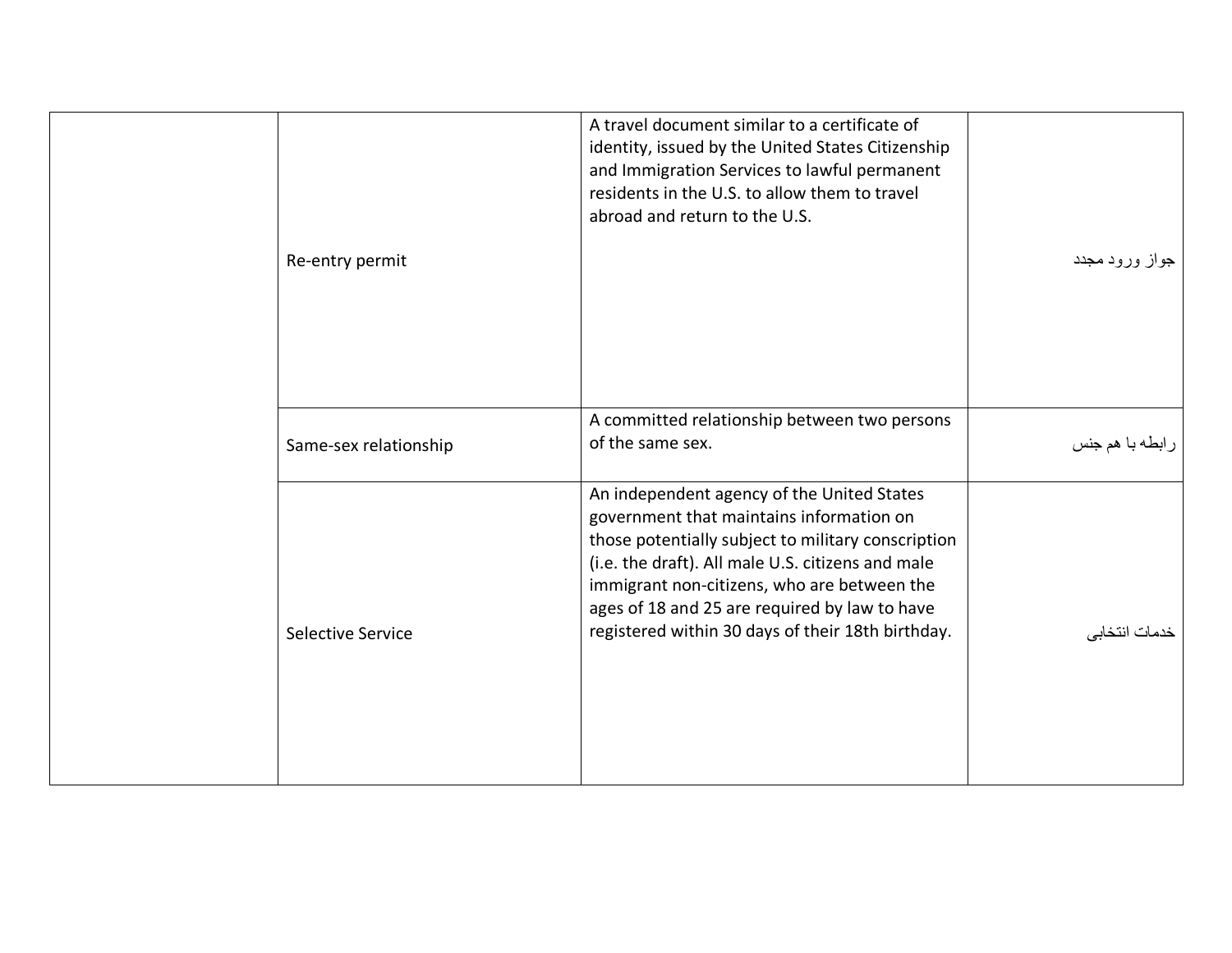| Sexual harassment    | Unwelcome sexual advances, requests for sexual<br>favors, and other verbal or physical conduct of a<br>sexual nature.                                                                                           | آزار جنس <i>ی</i>       |
|----------------------|-----------------------------------------------------------------------------------------------------------------------------------------------------------------------------------------------------------------|-------------------------|
| Shoplifting          | Theft of goods from an open retail<br>establishment                                                                                                                                                             | دزد <i>ی</i> از فروشگاه |
| Social Security Card | A piece of paper containing unique nine-digit<br>number assigned by the Social Security<br>Administration and provided to every United<br>States citizen, permanent resident, or<br>temporary working resident. | كارت امنيت اجتماعى      |
| <b>State Laws</b>    | State law refers to the law of each separate U.S.<br>state.                                                                                                                                                     | قوانين ايالت            |
| <b>Tax fraud</b>     | Tax fraud occurs when an individual or business<br>entity willfully and intentionally falsifies<br>information on a tax return to limit the amount<br>of tax liability.                                         | تقلب مالياتي            |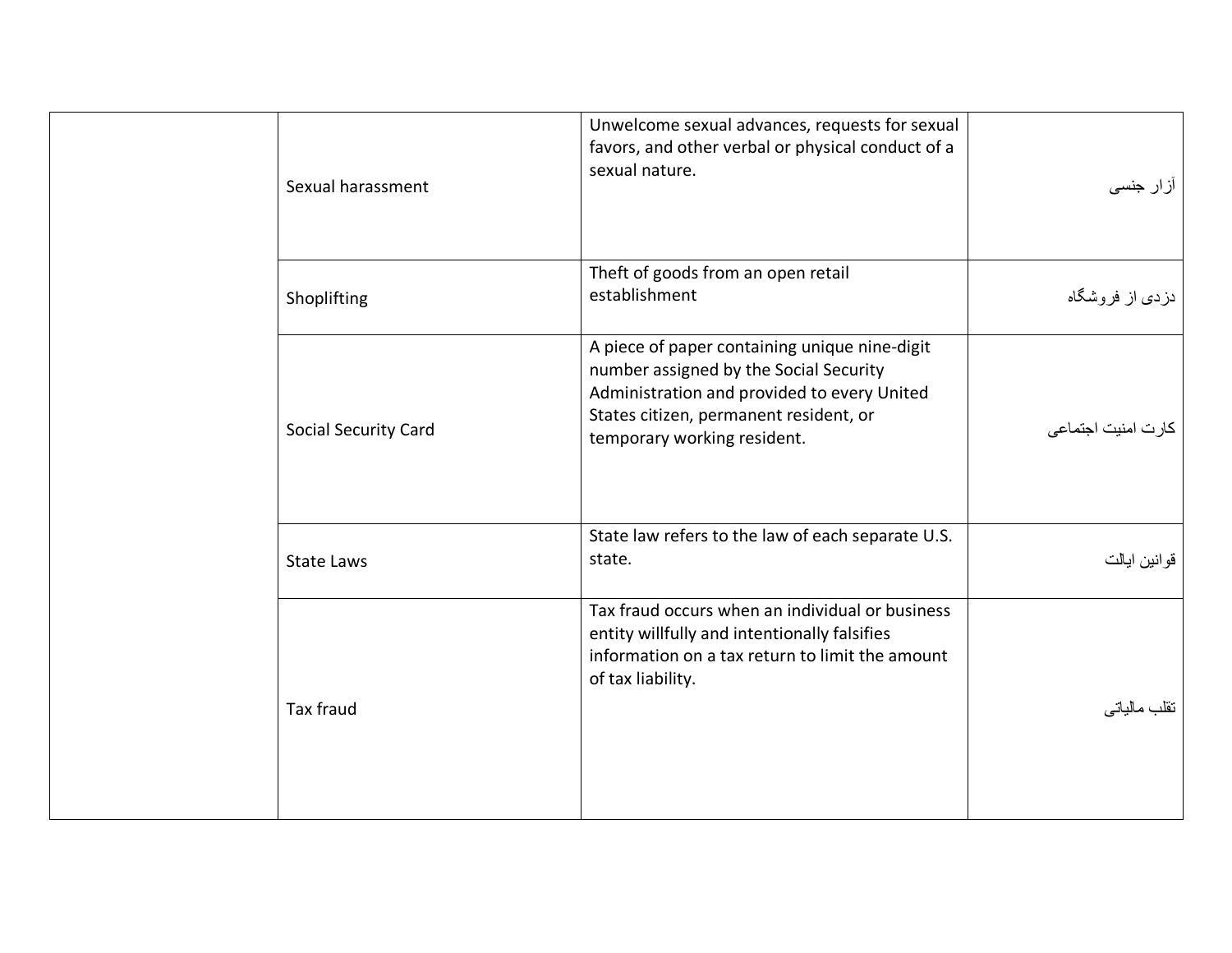| <b>Taxes</b>      | A compulsory contribution to state or federal<br>revenue, levied by the government on workers'<br>income and business profits, or added to the<br>cost of some goods, services, and transactions.                                                                                                                                                                                                                                                                                                                                                                 | مالبات                          |
|-------------------|-------------------------------------------------------------------------------------------------------------------------------------------------------------------------------------------------------------------------------------------------------------------------------------------------------------------------------------------------------------------------------------------------------------------------------------------------------------------------------------------------------------------------------------------------------------------|---------------------------------|
| U.S. Constitution | A document that embodies the fundamental<br>laws and principles by which the United States is<br>governed. The supreme law of the United States<br>of America.                                                                                                                                                                                                                                                                                                                                                                                                    | قانون اساسى ايالات متحده امريكا |
| U.S. tie          | During the USRAP process, refugees can identify<br>friends or relatives in the United States with<br>whom they have a desire to be reunited upon<br>arrival. Once identified that individual is<br>contacted by a Resettlement Agency to verify<br>the relationship and confirm if they would like<br>to have the refugee resettled near them. If they<br>agree, the individual is considered a U.S. tie and<br>will be contacted again by the Resettlement<br>Agency closer to the arrival of their friend or<br>relative to discuss the resettlement process. A | اقارب و آشنایان در ایالات متحده |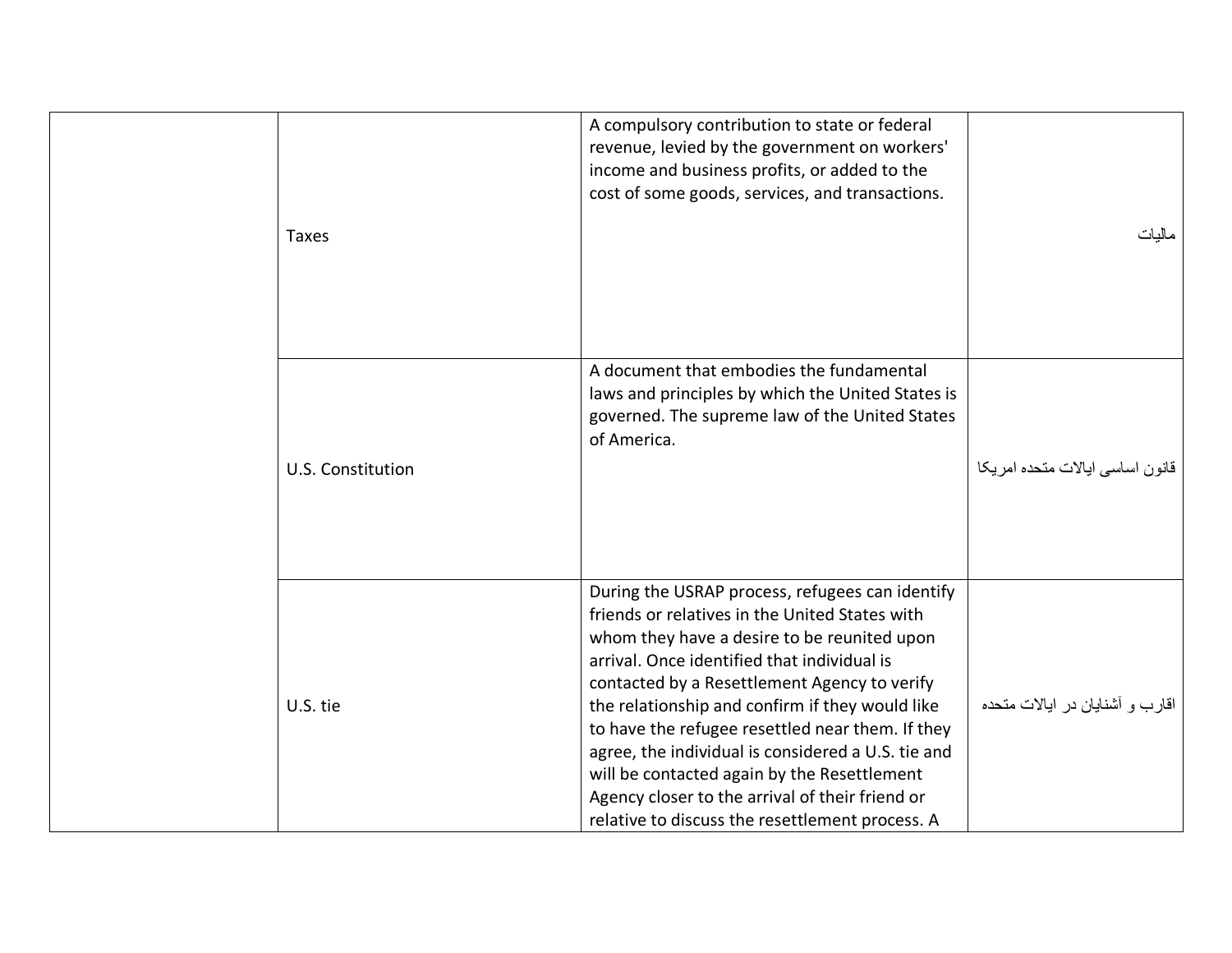|               | U.S. tie is not financially or legally responsible<br>for their friend or relative.                                                                              |                      |
|---------------|------------------------------------------------------------------------------------------------------------------------------------------------------------------|----------------------|
| Welfare fraud | The act of illegally using state welfare systems<br>by knowingly withholding or giving information<br>to obtain more funds than would otherwise be<br>allocated. | تقلب در رفاه اجتماعی |

<span id="page-42-0"></span>

| <b>CULTURAL ADJUSTMENT</b><br>سازگاری فرهنگی | <b>Bullying</b>     | The use of force, coercion, or threat, to abuse,<br>aggressively dominate or intimidate.                                            | قلدری یا زورگویی (بدماشی) |
|----------------------------------------------|---------------------|-------------------------------------------------------------------------------------------------------------------------------------|---------------------------|
|                                              | Cultural adaptation | Cultural adaptation is the process and time it<br>takes a person to integrate into a new culture<br>and feel comfortable within it. | سازش فر هنگي              |
|                                              | Culture shock       | An experience a person may have when one<br>moves to a cultural environment which is<br>different from one's own.                   | شوک فر هنگی               |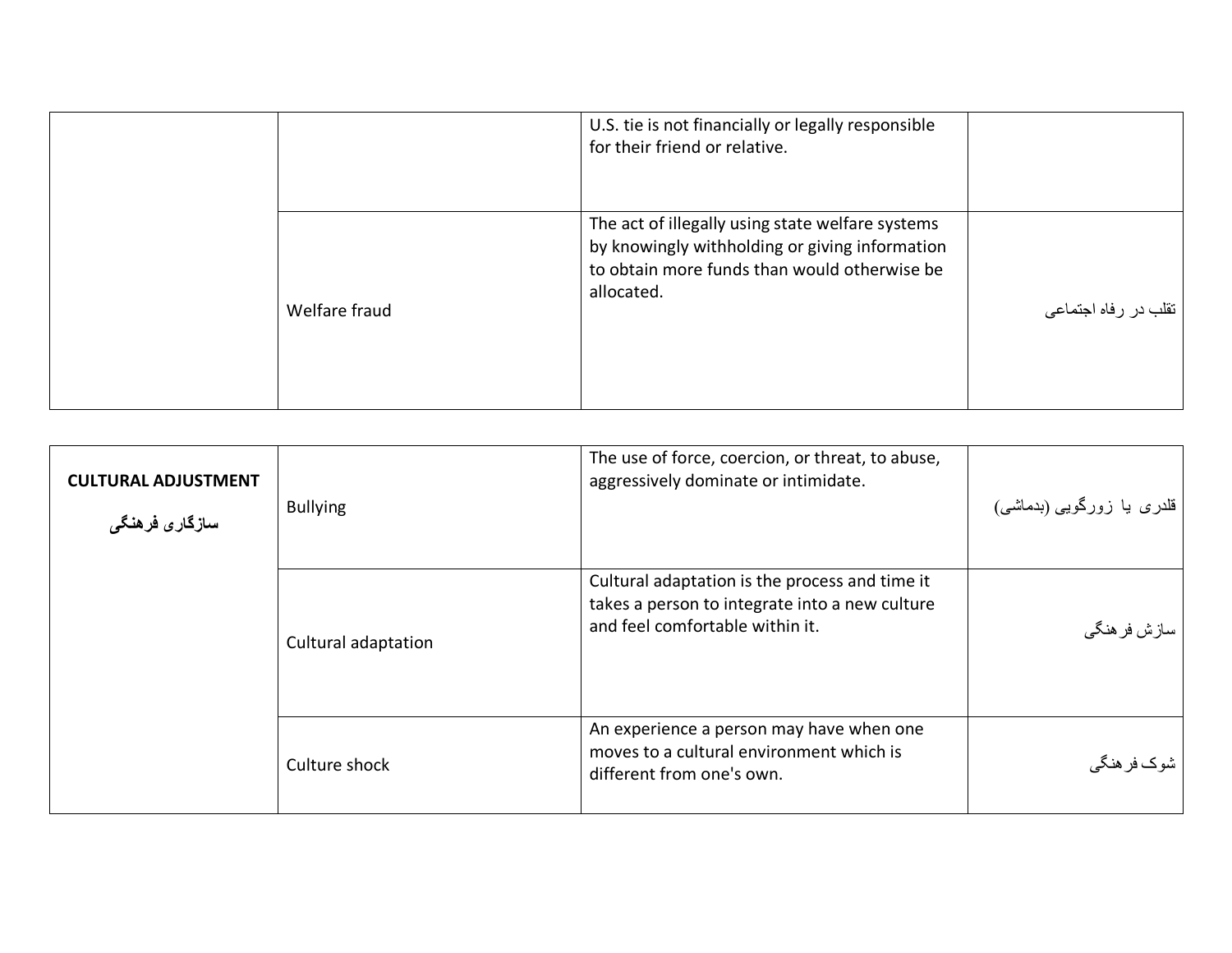| Family dynamics                                                      | The interactions, communication patterns, and<br>relationships between members of a family<br>which may change as part of adjustment to a<br>new culture.                                                                                                                                                                                                                                                                                                                                                                                                                                                                                                | محيط خانو اده                                                                  |
|----------------------------------------------------------------------|----------------------------------------------------------------------------------------------------------------------------------------------------------------------------------------------------------------------------------------------------------------------------------------------------------------------------------------------------------------------------------------------------------------------------------------------------------------------------------------------------------------------------------------------------------------------------------------------------------------------------------------------------------|--------------------------------------------------------------------------------|
| Gender equality                                                      | Equal ease of access to resources and<br>opportunities regardless of gender, including<br>economic participation and decision-making;<br>and the state of valuing different behaviors,<br>aspirations and needs equally, regardless of<br>gender.                                                                                                                                                                                                                                                                                                                                                                                                        | مساو ات جنسیتے                                                                 |
| Lesbian, Gay, Bisexual, Transgender,<br>Queer, and Intersex (LGBTQI) | Lesbian: A woman who experiences sexual<br>and/or romantic attraction only or primarily to<br>other women.<br>Gay: A man who experiences sexual and/or<br>romantic attraction only or primarily to other<br>men.<br>Bisexual: A person who experiences sexual<br>and/or romantic attraction to persons of the<br>same and a different sex or gender.<br>Transgender: An umbrella term for people<br>whose gender identity differs from societal<br>expectations of the sex they were assigned at<br>birth.<br>Queer: A person whose sex, gender, sexual<br>orientation, gender identity and/or gender<br>expression diverges from societal expectations. | همجنسگرا زن، همجنسگرا مرد،<br>دوجنسگرا، تراجنسییتی، کویر و<br>بيناجنس (LGBTQI) |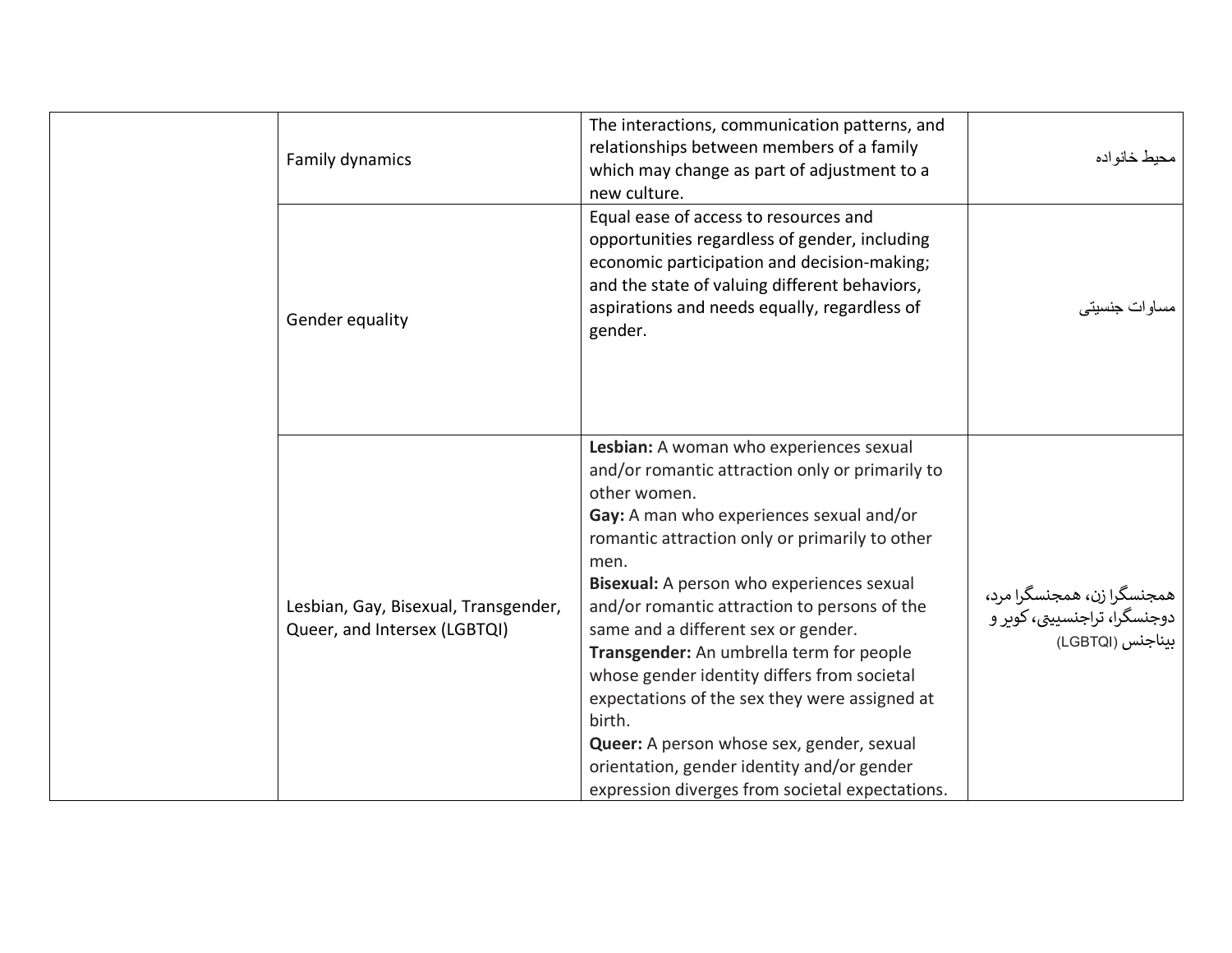|                                  | Intersex: A person born with reproductive or     |                       |
|----------------------------------|--------------------------------------------------|-----------------------|
|                                  | sexual anatomy, physiology and/or                |                       |
|                                  | chromosomal patterns that do not fit             |                       |
|                                  | conventional definitions of male or female.      |                       |
|                                  | Communication without the use of spoken          |                       |
|                                  | language. Nonverbal communication includes       |                       |
|                                  | gestures, facial expressions, and body positions |                       |
|                                  | (known collectively as "body language"), as well |                       |
|                                  | as unspoken understandings and                   |                       |
|                                  | presuppositions, and cultural and environmental  |                       |
|                                  | conditions that may affect any encounter         |                       |
|                                  | between people.                                  |                       |
|                                  |                                                  |                       |
| Nonverbal communication          |                                                  | ر تباط غیرکلامی       |
|                                  |                                                  |                       |
|                                  |                                                  |                       |
|                                  |                                                  |                       |
|                                  |                                                  |                       |
|                                  |                                                  |                       |
|                                  |                                                  |                       |
|                                  |                                                  |                       |
|                                  |                                                  |                       |
|                                  |                                                  |                       |
|                                  | A person trained in assisting others in          |                       |
|                                  | understanding and coping with challenging        |                       |
| Professional counselor/therapist | psychological and emotional circumstances or     | مشاور حرفه اي/درمانگر |
|                                  | trauma.                                          |                       |
|                                  |                                                  |                       |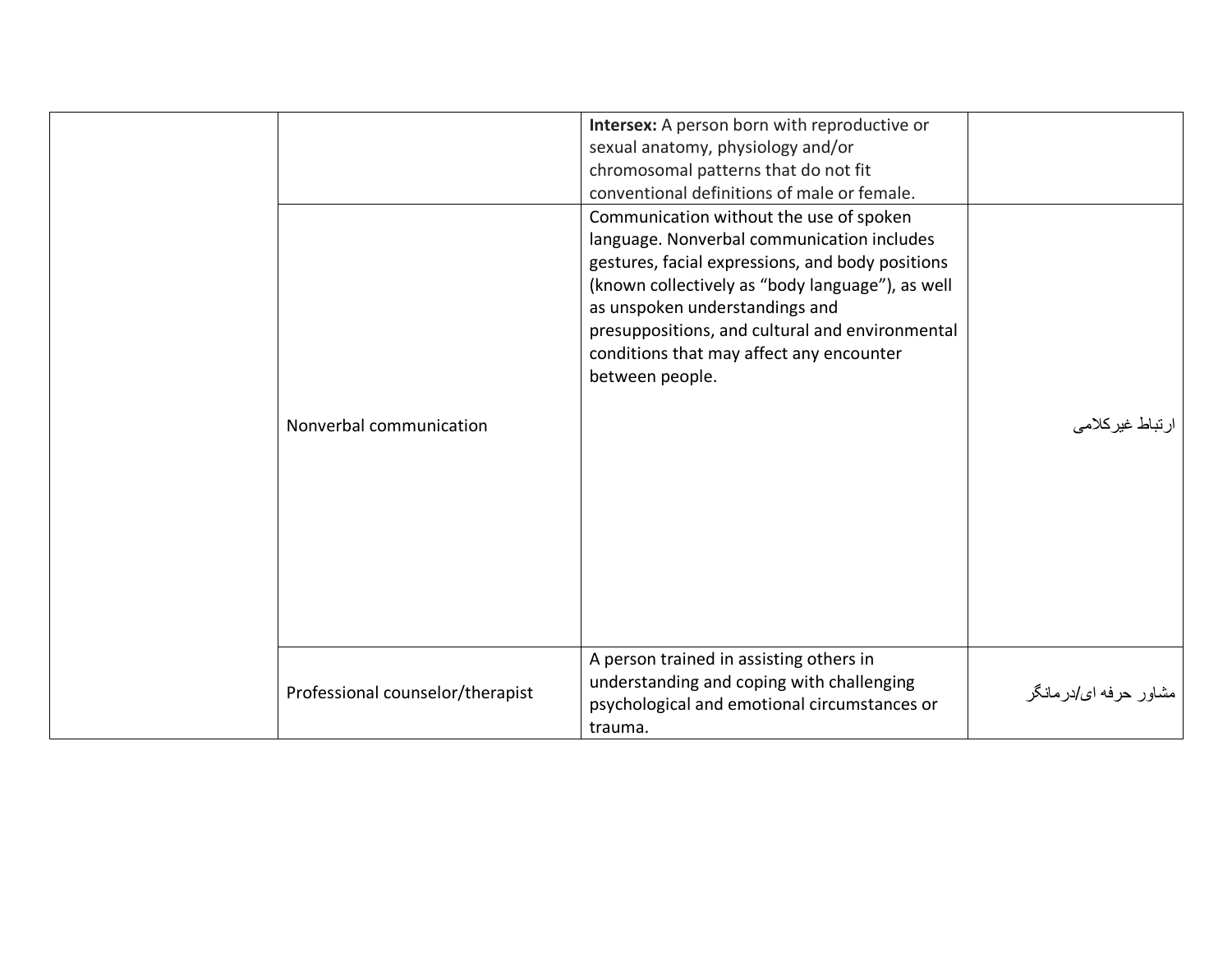| Safe space           | A place or environment in which a person or<br>category of people can feel confident that they<br>will not be exposed to discrimination, criticism,<br>harassment, or any other emotional or physical<br>harm. | فضاي امن    |
|----------------------|----------------------------------------------------------------------------------------------------------------------------------------------------------------------------------------------------------------|-------------|
| <b>Stress</b>        | A state of mental or emotional strain or tension<br>resulting from adverse or demanding<br>circumstances.                                                                                                      | استرس       |
| Trauma               | Trauma is often the result of an overwhelming<br>amount of stress that exceeds one"s ability to<br>cope, or integrate the emotions involved with<br>that experience                                            | غريه روحي   |
| Verbal communication | The use of sounds and words to express oneself.                                                                                                                                                                | رتباط كلامي |

<span id="page-45-0"></span>

| <b>SAFETY</b><br>مصونيت<br>مصئونيت | <b>Emergency services</b> | Public organizations or government entities that<br>respond to and deal with emergencies when<br>they occur, especially those that provide police,<br>ambulance, and firefighting services. | خدمات عاجل |
|------------------------------------|---------------------------|---------------------------------------------------------------------------------------------------------------------------------------------------------------------------------------------|------------|
| <b>Spelling mistake</b>            |                           |                                                                                                                                                                                             |            |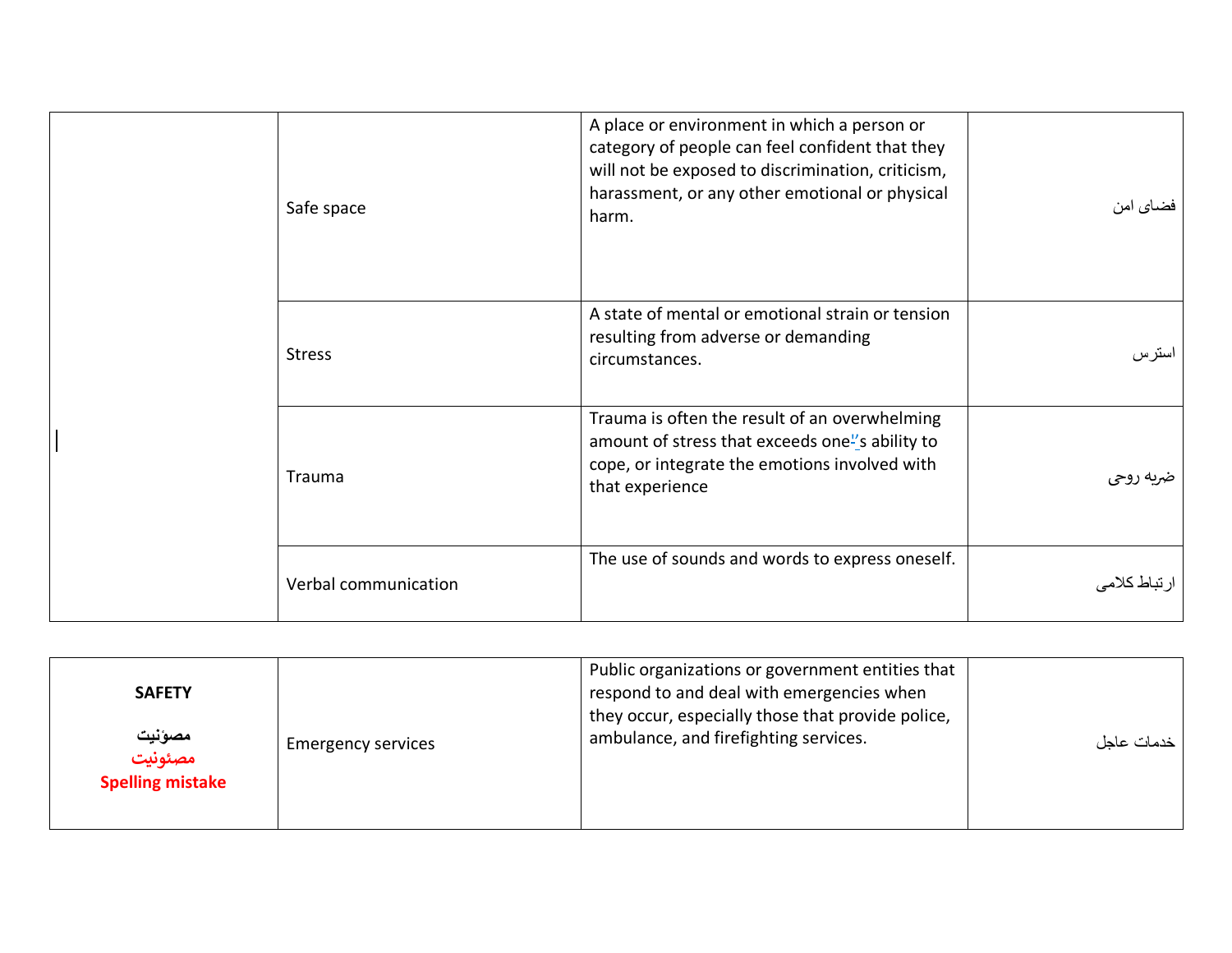| Fire Department      | An emergency service dedicated to responding<br>to unintentional, destructive fires                                                                                                                                                                                       | ادار ہ اطفائیه      |
|----------------------|---------------------------------------------------------------------------------------------------------------------------------------------------------------------------------------------------------------------------------------------------------------------------|---------------------|
| Life insurance       | A contract between an insurance policy holder<br>and an insurer or assurer, where the insurer<br>promises to pay a designated beneficiary a sum<br>of money (the benefit) in exchange for a<br>premium, upon the death of an insured person<br>(often the policy holder). | بیمه ز ندگ <i>ی</i> |
| Police               | An emergency service which handles crime and<br>law enforcement.                                                                                                                                                                                                          | پوليس               |
| Smoke detector/alarm | A fire-protection device that automatically<br>detects and gives a warning of the presence of<br>smoke.                                                                                                                                                                   | دود گیر/زنگ خطر     |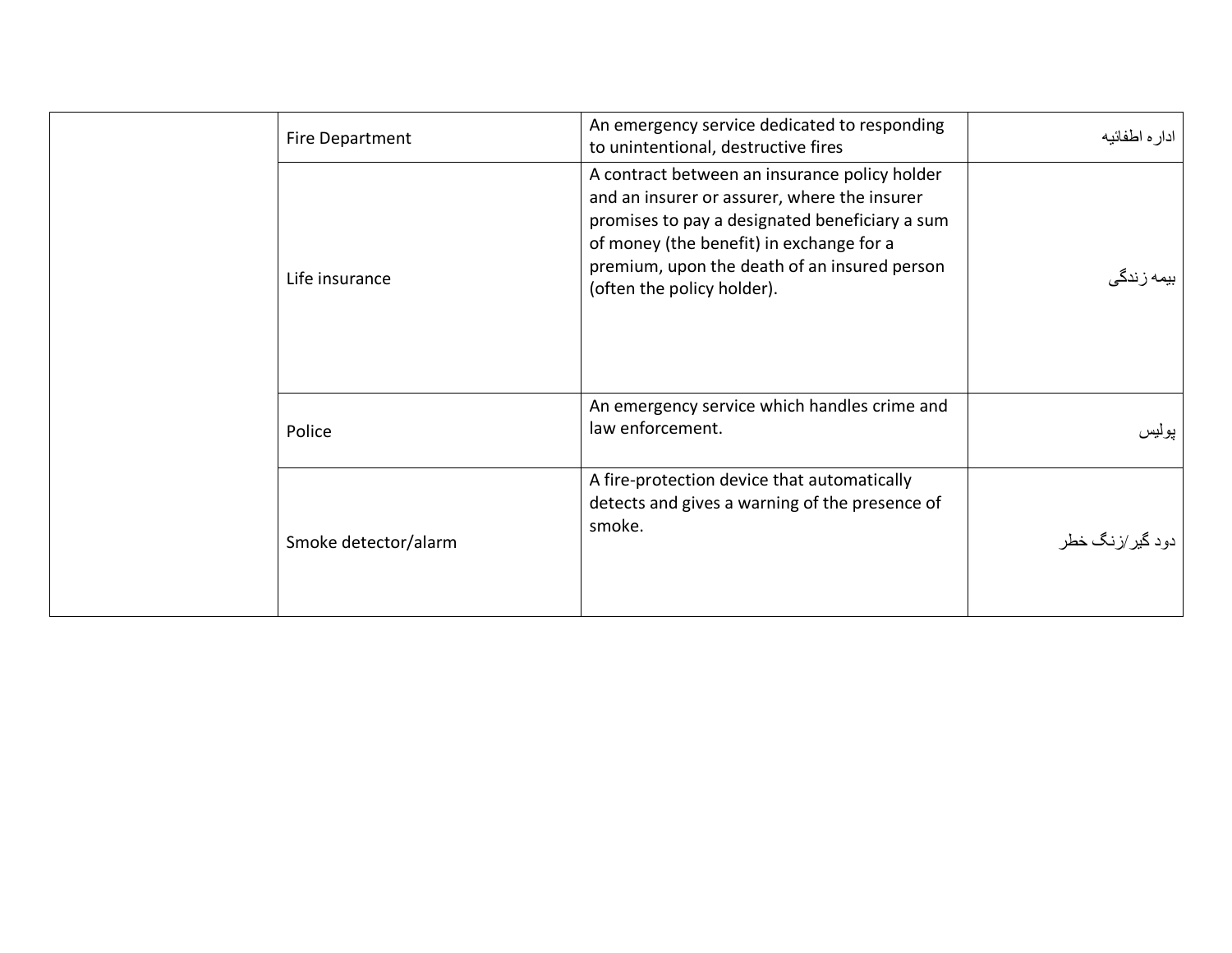<span id="page-47-0"></span>

| <b>BUDGETING AND</b><br><b>PERSONAL FINANCE</b><br>بودیجه بند <i>ی</i> و امور مال <i>ی</i> شخص <i>ی</i> | Automated Teller Machine (ATM)   | An electronic banking outlet that allows<br>customers to complete basic transactions<br>without the aid of a branch representative or<br>teller. Anyone with a credit card or debit card<br>can access most ATMs. | ماشین اتومات صرافی (ATM)        |
|---------------------------------------------------------------------------------------------------------|----------------------------------|-------------------------------------------------------------------------------------------------------------------------------------------------------------------------------------------------------------------|---------------------------------|
|                                                                                                         | <b>Bank</b>                      | A financial institution licensed to receive<br>deposits and make loans.                                                                                                                                           | ىانك                            |
|                                                                                                         | <b>Budget/Financial planning</b> | A comprehensive evaluation of an individual's<br>current pay and future financial state by using<br>current known variables to predict future<br>income, asset values and withdrawal plans.                       | بودیجه/برنامه ریزی مال <i>ی</i> |
|                                                                                                         | Credit                           | A contractual agreement in which a borrower<br>receives something of value now and agrees to<br>repay the lender at a later date, generally with<br>interest.                                                     | کر پدت                          |